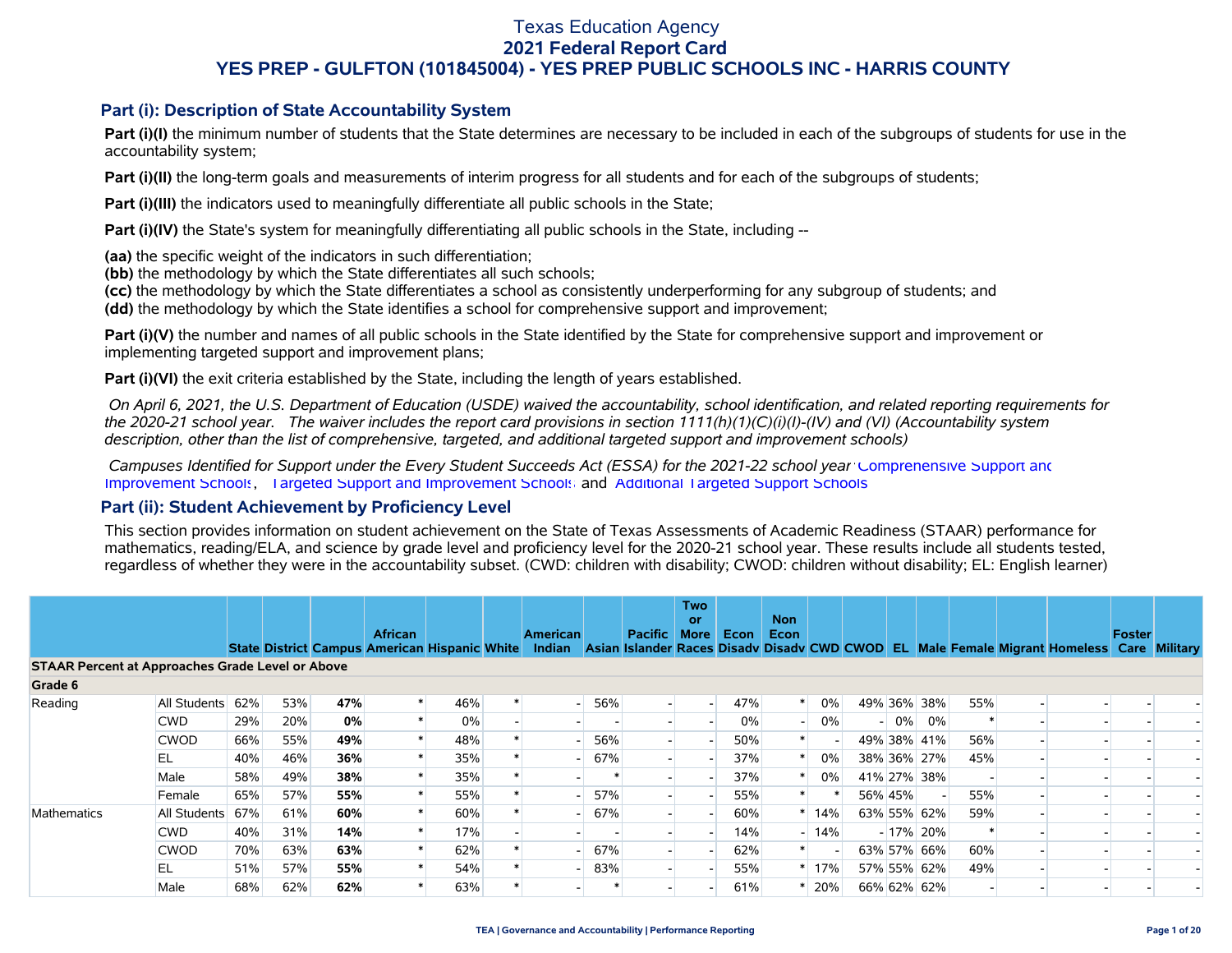|                      |                  |     |     |         |                                                      |        |                |                 |         |                          | Two<br>or                |        | <b>Non</b>               |         |             |   |                          |                |                          |                                                                                                  |                          |                          |
|----------------------|------------------|-----|-----|---------|------------------------------------------------------|--------|----------------|-----------------|---------|--------------------------|--------------------------|--------|--------------------------|---------|-------------|---|--------------------------|----------------|--------------------------|--------------------------------------------------------------------------------------------------|--------------------------|--------------------------|
|                      |                  |     |     |         | <b>African</b>                                       |        |                | <b>American</b> |         | Pacific More             |                          | Econ   | Econ                     |         |             |   |                          |                |                          |                                                                                                  | <b>Foster</b>            |                          |
|                      |                  |     |     |         | <b>State District Campus American Hispanic White</b> |        |                |                 |         |                          |                          |        |                          |         |             |   |                          |                |                          | Indian Asian Islander Races Disady Disady CWD CWOD EL Male Female Migrant Homeless Care Military |                          |                          |
| <b>Mathematics</b>   | Female           | 66% | 59% | 59%     | $\ast$                                               | 58%    | $\ast$         |                 | $- 71%$ | $\overline{\phantom{a}}$ | $\blacksquare$           | 58%    | $\ast$                   | $\ast$  | 60% 49%     |   | $\overline{\phantom{a}}$ | 59%            | $\overline{a}$           |                                                                                                  |                          |                          |
| Grade 7              |                  |     |     |         |                                                      |        |                |                 |         |                          |                          |        |                          |         |             |   |                          |                |                          |                                                                                                  |                          |                          |
| Reading              | All Students 69% |     | 63% | 69%     | 100%                                                 | 68%    | $\ast$         |                 | $-50%$  | $\sim$                   | $\overline{\phantom{a}}$ | 69%    | 50%                      |         |             |   | 69% 51% 62%              | 76%            | $\overline{a}$           |                                                                                                  |                          |                          |
|                      | <b>CWD</b>       | 34% | 26% | $\star$ |                                                      | $\ast$ |                |                 |         | $\sim$                   | $\blacksquare$           | $\ast$ | $\ast$                   | $\ast$  |             |   | $\ast$                   | $\ast$         |                          |                                                                                                  |                          |                          |
|                      | <b>CWOD</b>      | 73% | 65% | 69%     | 100%                                                 | 69%    | $\ast$         |                 | 50%     | $\overline{\phantom{a}}$ | $\sim$                   | 70%    | 40%                      |         | 69% 52% 62% |   |                          | 77%            | $\overline{a}$           |                                                                                                  |                          |                          |
|                      | EL               | 46% | 51% | 51%     | $\ast$                                               | 51%    |                |                 | 43%     | $\overline{a}$           | $\overline{\phantom{a}}$ | 52%    | $\ast$                   |         |             |   | 52% 51% 47%              | 57%            |                          |                                                                                                  |                          |                          |
|                      | Male             | 64% | 57% | 62%     | $\ast$                                               | 61%    | $\ast$         |                 | $\ast$  | $\overline{\phantom{a}}$ | $\sim$                   | 64%    | $\ast$                   | $\ast$  |             |   | 62% 47% 62%              | $\sim$         |                          |                                                                                                  |                          |                          |
|                      | Female           | 73% | 68% | 76%     | $\ast$                                               | 75%    | $\ast$         |                 | 60%     | $\blacksquare$           | $\overline{\phantom{a}}$ | 75%    | $\ast$                   |         | 77% 57%     |   | $\overline{\phantom{a}}$ | 76%            |                          |                                                                                                  |                          |                          |
| Mathematics          | All Students 55% |     | 54% | 58%     | 67%                                                  | 59%    | $\ast$         |                 | 38%     | $\overline{\phantom{a}}$ | $\overline{\phantom{a}}$ | 59%    | 29%                      |         |             |   | 58% 40% 53%              | 63%            |                          |                                                                                                  |                          |                          |
|                      | <b>CWD</b>       | 31% | 25% | $\star$ | $\overline{a}$                                       | $\ast$ |                |                 |         | $\overline{a}$           | $\overline{a}$           | $\ast$ | $\ast$                   |         |             | ∗ | $\ast$                   | $\ast$         |                          |                                                                                                  |                          |                          |
|                      | <b>CWOD</b>      | 58% | 56% | 58%     | 67%                                                  | 59%    | $\ast$         |                 | 38%     | $\overline{a}$           | $\overline{\phantom{0}}$ | 60%    | 17%                      |         |             |   | 58% 40% 53%              | 63%            | $\overline{\phantom{a}}$ |                                                                                                  |                          |                          |
|                      | EL               | 34% | 44% | 40%     | $\ast$                                               | 41%    | $\ast$         |                 | 29%     | $\overline{a}$           | $\overline{a}$           | 40%    | $\ast$                   |         | 40% 40% 40% |   |                          | 39%            |                          |                                                                                                  |                          |                          |
|                      | Male             | 54% | 54% | 53%     | $\ast$                                               | 52%    | $\ast$         |                 |         | $\overline{\phantom{0}}$ | $\overline{\phantom{a}}$ | 54%    | $\ast$                   |         |             |   | 53% 40% 53%              |                |                          |                                                                                                  |                          |                          |
|                      | Female           | 55% | 53% | 63%     | $\ast$                                               | 65%    | $\ast$         |                 | 40%     | $\overline{a}$           | $\overline{a}$           | 64%    | $\ast$                   | $\ast$  | 63% 39%     |   | $\sim$                   | 63%            | $\overline{a}$           |                                                                                                  | $\overline{a}$           |                          |
| Grade 8              |                  |     |     |         |                                                      |        |                |                 |         |                          |                          |        |                          |         |             |   |                          |                |                          |                                                                                                  |                          |                          |
| Reading              | All Students 73% |     | 70% | 67%     | 86%                                                  | 66%    | $\ast$         | $^{\ast}$       | 56%     | $\overline{\phantom{a}}$ | $\overline{\phantom{a}}$ | 66%    |                          | 83% 30% |             |   | 69% 60% 62%              | 75%            | $\overline{\phantom{a}}$ |                                                                                                  | $\overline{a}$           |                          |
|                      | <b>CWD</b>       | 38% | 38% | 30%     | $\ast$                                               | 22%    | $\overline{a}$ |                 |         | $\overline{\phantom{a}}$ | $\overline{\phantom{a}}$ | 30%    |                          | $-130%$ |             |   | - 33% 29%                | $\ast$         |                          |                                                                                                  |                          |                          |
|                      | <b>CWOD</b>      | 77% | 73% | 69%     | 83%                                                  | 69%    | $\ast$         | $\ast$          | 56%     | $\overline{a}$           | $\overline{\phantom{a}}$ | 69%    | 83%                      |         |             |   | 69% 62% 64%              | 78%            |                          |                                                                                                  |                          |                          |
|                      | EL               | 49% | 60% | 60%     | $\ast$                                               | 61%    | $\ast$         | *               | 43%     | $\overline{a}$           | $\blacksquare$           | 59%    | $*$                      | 33%     |             |   | 62% 60% 50%              | 76%            |                          |                                                                                                  |                          |                          |
|                      | Male             | 67% | 65% | 62%     | 83%                                                  | 60%    |                |                 | 50%     | $\overline{a}$           | $\overline{\phantom{a}}$ | 61%    |                          | 80% 29% |             |   | 64% 50% 62%              |                |                          |                                                                                                  |                          |                          |
|                      | Female           | 78% | 76% | 75%     | $\ast$                                               | 76%    | $\ast$         |                 |         | $\overline{a}$           | $\sim$                   | 75%    | $\ast$                   |         | 78% 76%     |   | $\sim$                   | 75%            |                          |                                                                                                  |                          |                          |
| Mathematics          | All Students 61% |     | 56% | 51%     | 71%                                                  | 51%    | $\ast$         |                 | 22%     | $\overline{\phantom{a}}$ | $\overline{\phantom{a}}$ | 51%    |                          | 50% 30% |             |   | 53% 44% 45%              | 61%            |                          |                                                                                                  |                          |                          |
|                      | <b>CWD</b>       | 34% | 27% | 30%     | $\ast$                                               | 33%    | $\overline{a}$ |                 |         | $\overline{a}$           | $\overline{a}$           | 30%    |                          | 30%     |             |   | $-22\%$ 14%              | $\ast$         | $\overline{a}$           |                                                                                                  |                          |                          |
|                      | <b>CWOD</b>      | 64% | 57% | 53%     | 83%                                                  | 52%    | $\ast$         |                 | 22%     | $\overline{a}$           | $\overline{\phantom{a}}$ | 53%    | 50%                      |         |             |   | 53% 46% 48%              | 60%            |                          |                                                                                                  |                          |                          |
|                      | EL.              | 41% | 46% | 44%     | $\ast$                                               | 44%    | $\ast$         | *               | 29%     | $\overline{a}$           | $\overline{a}$           | 44%    | $\ast$                   | 22%     |             |   | 46% 44% 36%              | 58%            |                          |                                                                                                  |                          | $\overline{\phantom{a}}$ |
|                      | Male             | 59% | 53% | 45%     | 67%                                                  | 45%    |                | *               | 17%     | $\blacksquare$           | $\sim$                   | 46%    |                          | 40% 14% |             |   | 48% 36% 45%              |                |                          |                                                                                                  |                          |                          |
|                      | Female           | 63% | 58% | 61%     | $\ast$                                               | 60%    | $\ast$         |                 |         | $\overline{\phantom{0}}$ | $\overline{\phantom{a}}$ | 60%    | $\ast$                   |         | 60% 58%     |   |                          | 61%            |                          |                                                                                                  |                          |                          |
| Science              | All Students 67% |     | 56% | 48%     | 86%                                                  | 46%    | $\ast$         | $\ast$          | 44%     | $\sim$                   | $\overline{a}$           | 47%    |                          | 83% 30% |             |   | 49% 41% 40%              | 61%            |                          |                                                                                                  |                          |                          |
|                      | <b>CWD</b>       | 37% | 29% | 30%     | $\ast$                                               | 22%    |                |                 |         | $\overline{\phantom{0}}$ | $\overline{\phantom{a}}$ | 30%    | $\overline{\phantom{a}}$ | 30%     |             |   | - 33% 29%                | $\ast$         |                          |                                                                                                  |                          |                          |
|                      | <b>CWOD</b>      | 71% | 58% | 49%     | 83%                                                  | 47%    | $\ast$         |                 | 44%     | $\overline{\phantom{a}}$ | $\overline{\phantom{a}}$ | 48%    | 83%                      |         |             |   | 49% 42% 41%              | 62%            |                          |                                                                                                  |                          |                          |
|                      | EL               | 40% | 44% | 41%     | $\ast$                                               | 40%    | $\ast$         |                 | 43%     | $\overline{\phantom{0}}$ | $\overline{\phantom{a}}$ | 40%    | ∗                        | 33%     |             |   | 42% 41% 29%              | 60%            |                          |                                                                                                  |                          |                          |
|                      | Male             | 67% | 54% | 40%     | 83%                                                  | 38%    |                | $\ast$          | 17%     | $\overline{a}$           | $\overline{a}$           | 38%    |                          | 80% 29% |             |   | 41% 29% 40%              | $\overline{a}$ | $\overline{a}$           |                                                                                                  |                          |                          |
|                      | Female           | 67% | 58% | 61%     | $\ast$                                               | 58%    | $\ast$         |                 | $\ast$  | $\overline{\phantom{0}}$ | $\overline{\phantom{a}}$ | 60%    | $*$                      |         | 62% 60%     |   |                          | 61%            | $\overline{\phantom{a}}$ |                                                                                                  | $\overline{\phantom{a}}$ |                          |
| <b>End of Course</b> |                  |     |     |         |                                                      |        |                |                 |         |                          |                          |        |                          |         |             |   |                          |                |                          |                                                                                                  |                          |                          |
| English I            | All Students 66% |     | 62% | 60%     | $\ast$                                               | 59%    | $\ast$         |                 |         | $\ast$                   | $\overline{a}$           | 59%    |                          | $* 20%$ |             |   | 62% 38% 56%              | 63%            | $\overline{\phantom{a}}$ | $\ast$                                                                                           |                          |                          |
|                      | <b>CWD</b>       | 30% | 19% | 20%     | $\ast$                                               | 22%    |                |                 |         | $\overline{\phantom{a}}$ | $\overline{a}$           | 20%    | $\overline{\phantom{0}}$ | 20%     |             |   | $-11\%$ 33%              | $\ast$         | $\overline{a}$           |                                                                                                  |                          |                          |
|                      | <b>CWOD</b>      | 70% | 67% | 62%     | $\ast$                                               | 61%    | $\ast$         |                 | $\ast$  | $\ast$                   |                          | 62%    | $\ast$                   |         |             |   | 62% 41% 58%              | 66%            |                          | $\ast$                                                                                           |                          |                          |
|                      | EL               | 34% | 42% | 38%     | $\ast$                                               | 38%    | $\ast$         |                 | $\ast$  | $\overline{a}$           | $\overline{\phantom{a}}$ | 38%    |                          | $*11\%$ |             |   | 41% 38% 34%              | 42%            | $\overline{\phantom{a}}$ | $\ast$                                                                                           |                          |                          |
|                      | Male             | 61% | 55% | 56%     | $\ast$                                               | 56%    | $\ast$         |                 |         | $\sim$                   | $\overline{\phantom{a}}$ | 56%    | $\ast$                   | 33%     | 58% 34% 56% |   |                          |                |                          | $\ast$                                                                                           |                          |                          |
|                      | Female           | 72% | 69% | 63%     | $\ast$                                               | 62%    |                |                 | $\ast$  | $\ast$                   | $\frac{1}{2}$            | 62%    | $\ast$                   |         | 66% 42%     |   | $\overline{a}$           | 63%            |                          | $\ast$                                                                                           |                          |                          |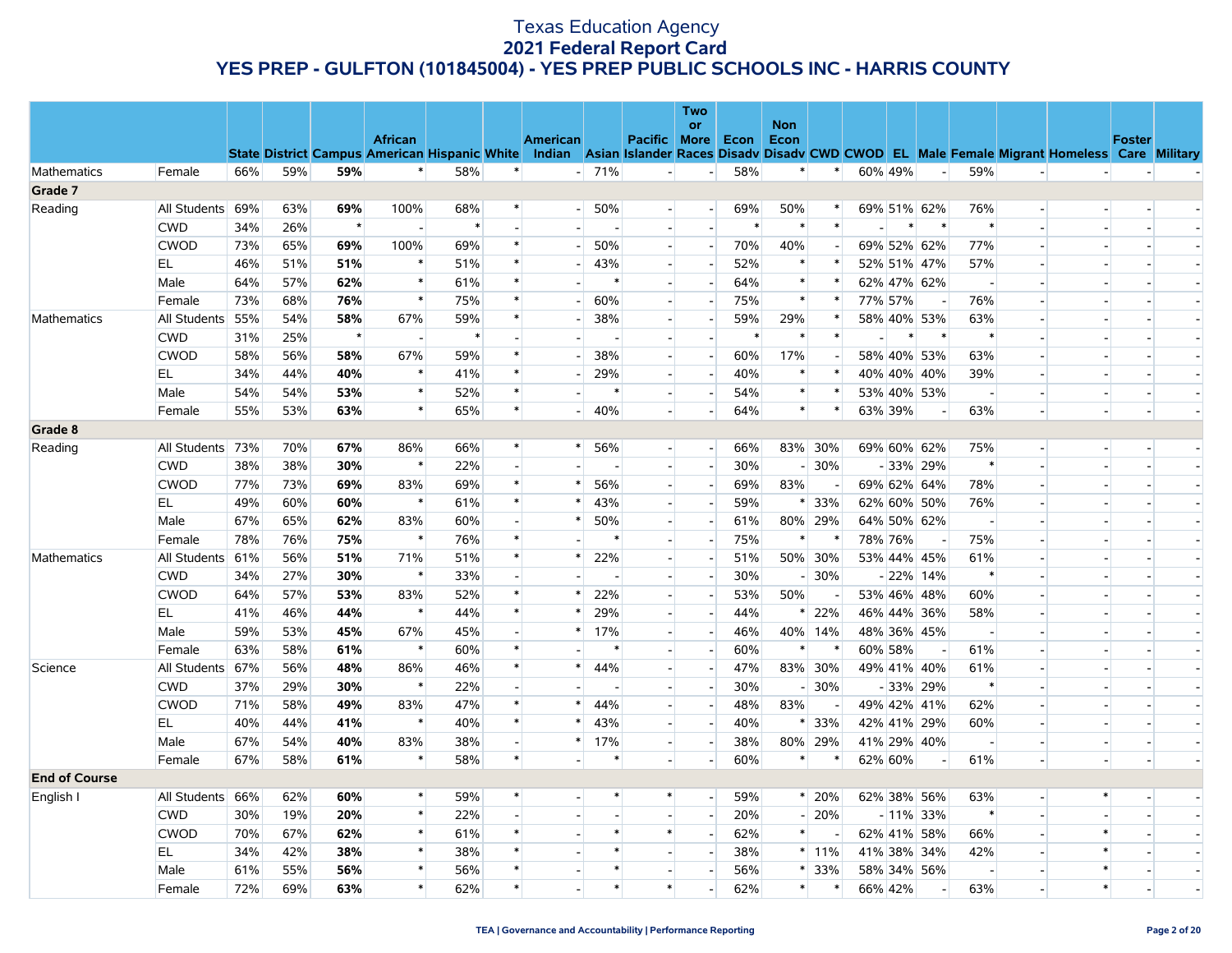|                                                    |                  |     |     |         |                                                                                                                                                |        |        |                |                       |                          | <b>Two</b>               |      | <b>Non</b>               |                               |                |        |                          |                |                          |                          |               |        |
|----------------------------------------------------|------------------|-----|-----|---------|------------------------------------------------------------------------------------------------------------------------------------------------|--------|--------|----------------|-----------------------|--------------------------|--------------------------|------|--------------------------|-------------------------------|----------------|--------|--------------------------|----------------|--------------------------|--------------------------|---------------|--------|
|                                                    |                  |     |     |         | <b>African</b>                                                                                                                                 |        |        | American       |                       | Pacific More             | or                       | Econ | Econ                     |                               |                |        |                          |                |                          |                          | <b>Foster</b> |        |
|                                                    |                  |     |     |         | State District Campus American Hispanic White Indian Asian Islander Races Disady Disady CWD CWOD EL Male Female Migrant Homeless Care Military |        |        |                |                       |                          |                          |      |                          |                               |                |        |                          |                |                          |                          |               |        |
| English II                                         | All Students 70% |     | 68% | 73%     | 80%                                                                                                                                            | 73%    |        |                | $-71%$                |                          | $\ast$                   | 72%  |                          | $*$ 42%                       | 75% 53% 66%    |        |                          | 79%            | $\overline{\phantom{a}}$ |                          |               |        |
|                                                    | <b>CWD</b>       | 32% | 26% | 42%     | $\overline{a}$                                                                                                                                 | 42%    |        | ш.             |                       |                          | $\overline{a}$           | 42%  |                          | $-42%$                        |                |        | $-44\%$ 33%              | 50%            | $\overline{a}$           |                          |               |        |
|                                                    | <b>CWOD</b>      | 74% | 73% | 75%     | 80%                                                                                                                                            | 76%    |        |                | 71%<br>$\blacksquare$ | $\ast$                   | $\ast$                   | 75%  | $\ast$                   |                               | 75% 54% 69%    |        |                          | 81%            | $\overline{\phantom{a}}$ | $\ast$                   |               |        |
|                                                    | EL               | 34% | 43% | 53%     | $\ast$                                                                                                                                         | 53%    |        |                | $\ast$                | $\sim$                   | $\ast$                   | 53%  |                          | $-44%$                        |                |        | 54% 53% 48%              | 58%            | $\overline{a}$           |                          |               |        |
|                                                    | Male             | 65% | 61% | 66%     | $\ast$                                                                                                                                         | 66%    |        |                | $\ast$                |                          |                          | 66%  |                          | $* 33%$                       | 69% 48% 66%    |        |                          |                |                          |                          |               |        |
|                                                    | Female           | 76% | 75% | 79%     | $\ast$                                                                                                                                         | 79%    |        |                | $\ast$                | $\ast$                   | $\ast$                   | 79%  |                          | $* 50%$                       | 81% 58%        |        |                          | 79%            | $\overline{a}$           | $\ast$                   |               |        |
| Algebra I                                          | All Students 72% |     | 66% | 60%     | $\ast$                                                                                                                                         | 60%    |        |                | *                     |                          | $\overline{\phantom{a}}$ | 60%  |                          | $* 33%$                       | 61% 42% 58%    |        |                          | 62%            | $\overline{\phantom{a}}$ | $\ast$                   |               |        |
|                                                    | <b>CWD</b>       | 44% | 31% | 33%     | $\ast$                                                                                                                                         | 25%    |        |                |                       | $\overline{a}$           | $\overline{a}$           | 33%  |                          | $-133%$                       |                |        | $-33\%$ 33%              | $\ast$         | $\overline{a}$           |                          |               |        |
|                                                    | <b>CWOD</b>      | 75% | 70% | 61%     | $\ast$                                                                                                                                         | 62%    |        |                |                       | $\sim$                   |                          | 61%  | $\ast$                   |                               | 61% 43% 60%    |        |                          | 63%            | $\overline{\phantom{a}}$ | $\ast$                   |               |        |
|                                                    | EL.              | 54% | 53% | 42%     | $\ast$                                                                                                                                         | 42%    |        |                |                       |                          |                          | 42%  |                          | $*133%$                       |                |        | 43% 42% 41%              | 43%            |                          | $\ast$                   |               |        |
|                                                    | Male             | 68% | 60% | 58%     | $\ast$                                                                                                                                         | 58%    |        |                |                       | $\sim$                   | $\overline{\phantom{a}}$ | 57%  | $\ast$                   | 33%                           |                |        | 60% 41% 58%              |                | $\overline{\phantom{a}}$ |                          |               |        |
|                                                    | Female           | 76% | 73% | 62%     | $\ast$                                                                                                                                         | 63%    |        |                |                       | $\overline{a}$           |                          | 62%  | $\ast$                   | $\left\vert \star\right\vert$ | 63% 43%        |        | $\overline{\phantom{a}}$ | 62%            |                          | $\ast$                   |               |        |
| Biology                                            | All Students 81% |     | 81% | 81%     | $\ast$                                                                                                                                         | 81%    |        |                |                       | $\overline{a}$           | $\blacksquare$           | 81%  |                          | $* 50%$                       |                |        | 83% 68% 79%              | 84%            | $\overline{\phantom{a}}$ | $\ast$                   |               |        |
|                                                    | <b>CWD</b>       | 52% | 42% | 50%     | $\ast$                                                                                                                                         | 43%    |        |                |                       |                          |                          | 50%  |                          | $-150%$                       |                |        | $-50\%$ 60%              | $\ast$         |                          |                          |               |        |
|                                                    | <b>CWOD</b>      | 84% | 84% | 83%     | $\ast$                                                                                                                                         | 83%    |        |                |                       | $\overline{\phantom{a}}$ |                          | 82%  | $\ast$                   |                               | 83% 70% 80%    |        |                          | 86%            | $\overline{\phantom{a}}$ | $\ast$                   |               |        |
|                                                    | EL               | 56% | 69% | 68%     | $\ast$                                                                                                                                         | 68%    |        |                |                       |                          |                          | 67%  |                          | $* 50%$                       | 70% 68% 62%    |        |                          | 73%            |                          | $\ast$                   |               |        |
|                                                    | Male             | 79% | 78% | 79%     | $\ast$                                                                                                                                         | 79%    |        |                |                       | $\overline{a}$           |                          | 78%  |                          | $* 60%$                       | 80% 62% 79%    |        |                          |                | $\overline{\phantom{a}}$ |                          |               |        |
|                                                    | Female           | 83% | 84% | 84%     | $\ast$                                                                                                                                         | 84%    |        |                | $\ast$                |                          |                          | 83%  | $\ast$                   |                               | 86% 73%        |        |                          | 84%            |                          | $\ast$                   |               |        |
| <b>STAAR Percent at Meets Grade Level or Above</b> |                  |     |     |         |                                                                                                                                                |        |        |                |                       |                          |                          |      |                          |                               |                |        |                          |                |                          |                          |               |        |
| Grade 6                                            |                  |     |     |         |                                                                                                                                                |        |        |                |                       |                          |                          |      |                          |                               |                |        |                          |                |                          |                          |               |        |
| Reading                                            | All Students 32% |     | 21% | 12%     | $\ast$                                                                                                                                         | 12%    |        | $\blacksquare$ | 0%                    |                          | $\blacksquare$           | 13%  | $\ast$                   | 0%                            | 13%            | 5%     | 9%                       | 15%            | $\overline{\phantom{a}}$ |                          |               |        |
|                                                    | <b>CWD</b>       | 16% | 7%  | 0%      | $\ast$                                                                                                                                         | 0%     |        |                |                       |                          |                          | 0%   |                          | 0%                            | $\overline{a}$ | 0%     | 0%                       | $\ast$         |                          |                          |               |        |
|                                                    | <b>CWOD</b>      | 34% | 22% | 13%     | $\ast$                                                                                                                                         | 13%    |        |                | 0%                    | $\sim$                   | $\sim$                   | 13%  | $\ast$                   |                               | 13%            | 6%     | 9%                       | 16%            | $\overline{\phantom{a}}$ |                          |               |        |
|                                                    | EL.              | 13% | 15% | 5%      | $\ast$                                                                                                                                         | 6%     |        | $\sim$         | 0%                    | $\overline{\phantom{a}}$ |                          | 6%   | $\ast$                   | 0%                            | 6%             | 5%     | 4%                       | 7%             | $\overline{\phantom{a}}$ |                          |               |        |
|                                                    | Male             | 30% | 19% | 9%      | $\ast$                                                                                                                                         | 6%     |        |                | $\ast$                | $\overline{a}$           |                          | 9%   | $\ast$                   | 0%                            | 9%             | 4%     | 9%                       | $\overline{a}$ | $\overline{\phantom{a}}$ |                          |               |        |
|                                                    | Female           | 34% | 22% | 15%     | $\ast$                                                                                                                                         | 17%    |        |                | 0%                    |                          |                          | 16%  | $\ast$                   | $\ast$                        | 16%            | 7%     |                          | 15%            |                          |                          |               |        |
| <b>Mathematics</b>                                 | All Students 35% |     | 26% | 23%     | $\ast$                                                                                                                                         | 21%    |        |                | 22%                   | $\overline{\phantom{a}}$ | $\overline{a}$           | 22%  | $\ast$                   | 0%                            |                |        | 24% 17% 20%              | 25%            | $\overline{a}$           |                          |               |        |
|                                                    | <b>CWD</b>       | 19% | 13% | 0%      | $\ast$                                                                                                                                         | 0%     |        |                |                       |                          |                          | 0%   | $\overline{\phantom{0}}$ | 0%                            |                | 0%     | 0%                       | $\ast$         | $\overline{\phantom{a}}$ |                          |               |        |
|                                                    | CWOD             | 37% | 27% | 24%     | $\ast$                                                                                                                                         | 22%    | $\ast$ |                | 22%                   | $\overline{a}$           | $\overline{a}$           | 23%  | $\ast$                   |                               |                |        | 24% 18% 22%              | 25%            | $\overline{a}$           |                          |               |        |
|                                                    | EL               | 18% | 23% | 17%     | $\ast$                                                                                                                                         | 17%    |        |                | $-17%$                | $\overline{\phantom{a}}$ | $\overline{\phantom{a}}$ | 17%  | $\ast$                   | 0%                            | 18% 17% 17%    |        |                          | 17%            | $\overline{\phantom{a}}$ |                          |               |        |
|                                                    | Male             | 37% | 28% | 20%     | $\ast$                                                                                                                                         | 18%    | $\ast$ |                | $\ast$                | $\sim$                   |                          | 18%  | $\ast$                   | 0%                            | 22% 17% 20%    |        |                          |                | $\overline{a}$           | $\overline{\phantom{a}}$ |               | $\sim$ |
|                                                    | Female           | 33% | 24% | 25%     | $\ast$                                                                                                                                         | 24%    | $\ast$ |                | 29%<br>$\overline{a}$ | $\overline{a}$           | $\overline{\phantom{a}}$ | 25%  | $\ast$                   |                               | 25% 17%        |        | $\sim$                   | 25%            | $\overline{\phantom{a}}$ |                          |               |        |
| Grade 7                                            |                  |     |     |         |                                                                                                                                                |        |        |                |                       |                          |                          |      |                          |                               |                |        |                          |                |                          |                          |               |        |
| Reading                                            | All Students 44% |     | 35% | 35%     | 67%                                                                                                                                            | 33%    |        |                | 50%<br>$-1$           |                          | $\blacksquare$           | 36%  | 0%                       | $\ast$                        |                |        | 36% 19% 31%              | 39%            | $\overline{\phantom{a}}$ |                          |               |        |
|                                                    | <b>CWD</b>       | 20% | 14% | $\star$ | $\overline{a}$                                                                                                                                 | $\ast$ |        |                |                       |                          | $\overline{a}$           |      | $\ast$                   | $\ast$                        |                | $\ast$ | $\ast$                   | $\ast$         | $\overline{a}$           |                          |               |        |
|                                                    | <b>CWOD</b>      | 48% | 36% | 36%     | 67%                                                                                                                                            | 33%    |        |                | 50%                   | $\overline{a}$           | $\overline{\phantom{a}}$ | 37%  | $0\%$                    |                               |                |        | 36% 20% 32%              | 40%            | $\overline{\phantom{a}}$ |                          |               |        |
|                                                    | EL.              | 20% | 22% | 19%     | $\ast$                                                                                                                                         | 16%    |        |                | 43%                   |                          | $\mathcal{L}^{\pm}$      | 20%  | $\ast$                   | $\ast$                        | 20% 19% 13%    |        |                          | 29%            | $\overline{\phantom{a}}$ |                          |               |        |
|                                                    | Male             | 41% | 30% | 31%     | $\ast$                                                                                                                                         | 30%    |        |                |                       |                          |                          | 32%  | $\ast$                   |                               |                |        | 32% 13% 31%              |                |                          |                          |               |        |
|                                                    | Female           | 48% | 40% | 39%     | $\ast$                                                                                                                                         | 36%    |        |                | 60%                   |                          |                          | 40%  | $\ast$                   | $\ast$                        | 40% 29%        |        |                          | 39%            |                          |                          |               |        |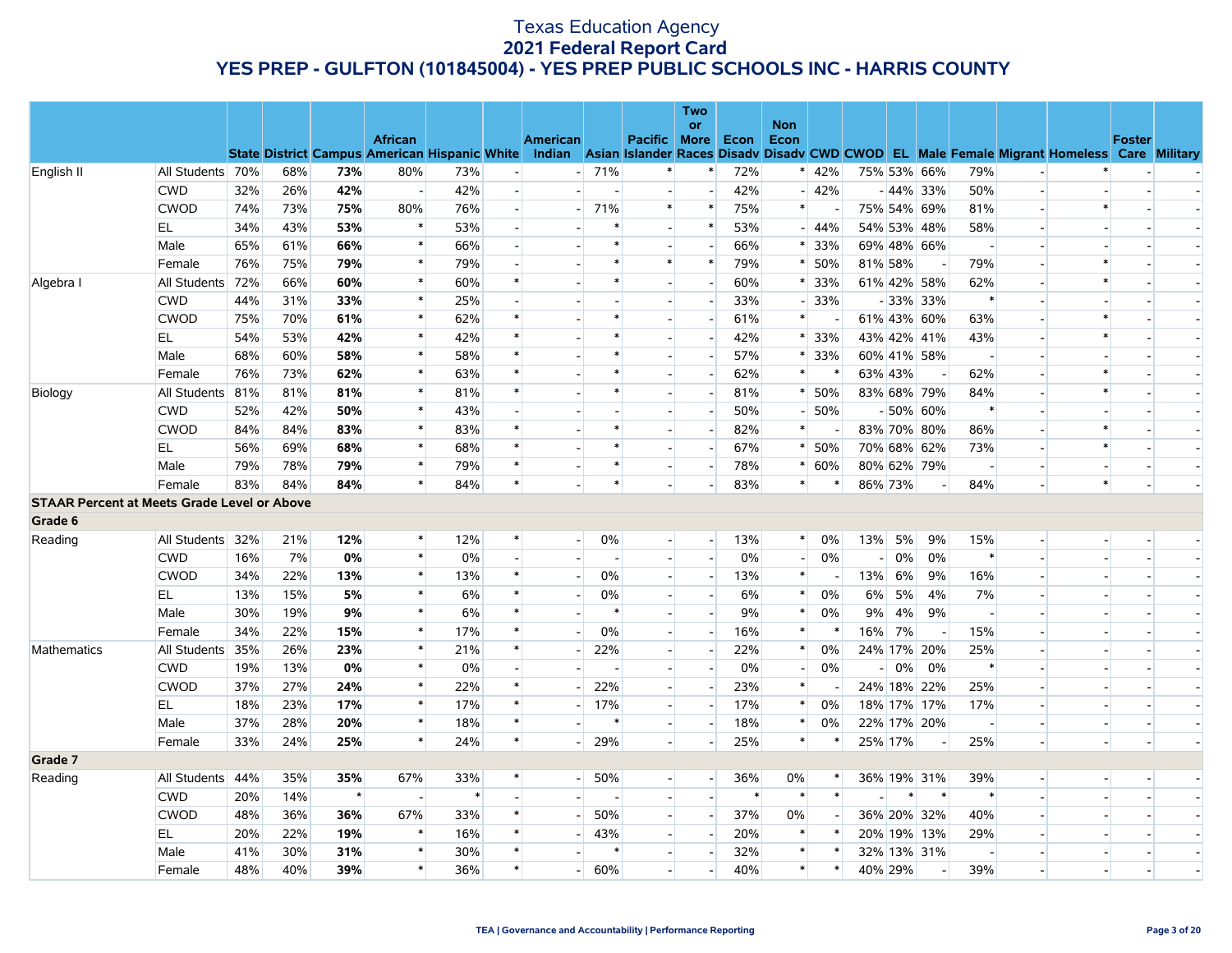|                      |                  |     |     |         |                                                      |        |                |                 |         |                          | <b>Two</b>               |        |                    |         |             |         |                          |                          |                |                                                                                                  |                |  |
|----------------------|------------------|-----|-----|---------|------------------------------------------------------|--------|----------------|-----------------|---------|--------------------------|--------------------------|--------|--------------------|---------|-------------|---------|--------------------------|--------------------------|----------------|--------------------------------------------------------------------------------------------------|----------------|--|
|                      |                  |     |     |         | <b>African</b>                                       |        |                | <b>American</b> |         | <b>Pacific More</b>      | or                       | Econ   | <b>Non</b><br>Econ |         |             |         |                          |                          |                |                                                                                                  | <b>Foster</b>  |  |
|                      |                  |     |     |         | <b>State District Campus American Hispanic White</b> |        |                |                 |         |                          |                          |        |                    |         |             |         |                          |                          |                | Indian Asian Islander Races Disady Disady CWD CWOD EL Male Female Migrant Homeless Care Military |                |  |
| Mathematics          | All Students 26% |     | 24% | 30%     | 50%                                                  | 30%    |                |                 | 0%      |                          | $\overline{a}$           | 31%    | 0%                 |         | 30% 18% 29% |         |                          | 30%                      |                |                                                                                                  |                |  |
|                      | <b>CWD</b>       | 16% | 8%  | $\star$ | $\overline{\phantom{a}}$                             | $\ast$ |                |                 |         |                          | $\blacksquare$           | $\ast$ | $\ast$             | $\ast$  |             | $\ast$  | $\ast$                   | $\ast$                   |                |                                                                                                  |                |  |
|                      | <b>CWOD</b>      | 28% | 25% | 30%     | 50%                                                  | 31%    | $\ast$         |                 | 0%      | $\overline{a}$           | $\overline{\phantom{a}}$ | 32%    | 0%                 |         | 30% 18% 30% |         |                          | 30%                      |                |                                                                                                  |                |  |
|                      | EL               | 10% | 15% | 18%     | $\ast$                                               | 20%    | $\ast$         |                 | 0%      | $\overline{a}$           | $\overline{\phantom{a}}$ | 18%    | $\ast$             | $\ast$  | 18% 18% 20% |         |                          | 14%                      | $\overline{a}$ |                                                                                                  |                |  |
|                      | Male             | 27% | 24% | 29%     | $\ast$                                               | 28%    | $\ast$         |                 | $\ast$  | $\overline{\phantom{a}}$ | $\overline{\phantom{a}}$ | 31%    | $\ast$             |         | 30% 20% 29% |         |                          |                          |                |                                                                                                  |                |  |
|                      | Female           | 26% | 25% | 30%     | $\ast$                                               | 32%    | $\ast$         |                 | 0%      | $\overline{a}$           | $\overline{a}$           | 31%    | $\ast$             | $\ast$  | 30% 14%     |         | $\sim$                   | 30%                      | $\overline{a}$ |                                                                                                  | $\overline{a}$ |  |
| Grade 8              |                  |     |     |         |                                                      |        |                |                 |         |                          |                          |        |                    |         |             |         |                          |                          |                |                                                                                                  |                |  |
| Reading              | All Students 45% |     | 37% | 29%     | 29%                                                  | 31%    | $\ast$         |                 | $*$ 11% |                          | $\overline{\phantom{a}}$ | 30%    |                    | 17% 10% | 31% 21% 25% |         |                          | 36%                      |                |                                                                                                  |                |  |
|                      | <b>CWD</b>       | 21% | 18% | 10%     | $\ast$                                               | 11%    |                |                 |         | $\overline{a}$           | $\sim$                   | 10%    |                    | $-10%$  |             |         | $-11\%$ 14%              | $\ast$                   |                |                                                                                                  |                |  |
|                      | <b>CWOD</b>      | 48% | 38% | 31%     | 33%                                                  | 32%    | $\ast$         | $\ast$          | 11%     | $\overline{a}$           | $\overline{a}$           | 31%    | 17%                |         | 31% 22% 26% |         |                          | 38%                      |                |                                                                                                  |                |  |
|                      | EL.              | 19% | 22% | 21%     | $\ast$                                               | 22%    | $\ast$         | $\ast$          | 14%     | $\overline{\phantom{a}}$ | $\overline{\phantom{a}}$ | 21%    |                    | $*11\%$ | 22% 21% 13% |         |                          | 33%                      |                |                                                                                                  |                |  |
|                      | Male             | 40% | 33% | 25%     | 33%                                                  | 27%    |                | *               | 0%      | $\blacksquare$           | $\overline{\phantom{a}}$ | 27%    |                    | 0% 14%  | 26% 13% 25% |         |                          | $\overline{a}$           |                |                                                                                                  |                |  |
|                      | Female           | 51% | 42% | 36%     | $\ast$                                               | 36%    | $\ast$         |                 | $\ast$  | $\overline{\phantom{a}}$ | $\overline{\phantom{a}}$ | 35%    | $\ast$             |         | 38% 33%     |         | $\sim$                   | 36%                      |                |                                                                                                  |                |  |
| Mathematics          | All Students 36% |     | 29% | 24%     | 57%                                                  | 21%    | $\ast$         | $\ast$          | 22%     | $\overline{\phantom{a}}$ | $\sim$                   | 25%    |                    | 17% 10% | 25% 16% 22% |         |                          | 28%                      |                |                                                                                                  |                |  |
|                      | <b>CWD</b>       | 20% | 15% | 10%     | $\ast$                                               | 11%    |                |                 |         | $\overline{a}$           | $\overline{\phantom{a}}$ | 10%    |                    | $-10%$  |             | $-11\%$ | 0%                       | $\ast$                   |                |                                                                                                  |                |  |
|                      | <b>CWOD</b>      | 38% | 29% | 25%     | 67%                                                  | 22%    | $\ast$         | $\ast$          | 22%     | $\overline{\phantom{a}}$ | $\overline{\phantom{a}}$ | 26%    | 17%                |         | 25% 16% 24% |         |                          | 28%                      |                |                                                                                                  |                |  |
|                      | EL               | 17% | 18% | 16%     | $\ast$                                               | 14%    | $\ast$         |                 | 29%     | $\overline{\phantom{a}}$ | $\overline{a}$           | 16%    |                    | $*11\%$ | 16% 16% 11% |         |                          | 22%                      |                |                                                                                                  |                |  |
|                      | Male             | 35% | 27% | 22%     | 50%                                                  | 19%    |                | $\ast$          | 17%     |                          |                          | 22%    | 20%                | $0\%$   | 24% 11% 22% |         |                          |                          |                |                                                                                                  |                |  |
|                      | Female           | 37% | 30% | 28%     | $\ast$                                               | 25%    | $\ast$         |                 |         | $\overline{\phantom{a}}$ | $\sim$                   | 28%    | $\ast$             |         | 28% 22%     |         | $\sim$                   | 28%                      |                |                                                                                                  |                |  |
| Science              | All Students 42% |     | 29% | 23%     | 14%                                                  | 23%    | $\ast$         | $\ast$          | 11%     | $\overline{\phantom{a}}$ | $\overline{\phantom{a}}$ | 23%    |                    | 0% 10%  | 23% 13% 20% |         |                          | 26%                      |                |                                                                                                  |                |  |
|                      | <b>CWD</b>       | 22% | 18% | 10%     | $\ast$                                               | 11%    |                |                 |         | $\overline{a}$           | $\sim$                   | 10%    |                    | $-10%$  |             | $-11\%$ | 0%                       | $\ast$                   | $\overline{a}$ |                                                                                                  |                |  |
|                      | <b>CWOD</b>      | 45% | 29% | 23%     | 17%                                                  | 24%    | $\ast$         | $\ast$          | 11%     | $\overline{a}$           | $\overline{\phantom{a}}$ | 24%    | 0%                 |         | 23% 13% 22% |         |                          | 26%                      |                |                                                                                                  |                |  |
|                      | <b>EL</b>        | 16% | 15% | 13%     | $\ast$                                               | 13%    | $\ast$         | $\ast$          | 14%     | $\overline{\phantom{a}}$ |                          | 14%    |                    | $*11\%$ | 13% 13%     |         | 9%                       | 20%                      |                |                                                                                                  |                |  |
|                      | Male             | 43% | 28% | 20%     | 17%                                                  | 21%    | $\overline{a}$ | *               | 0%      | $\overline{\phantom{a}}$ | $\sim$                   | 21%    | $0\%$              | $0\%$   | 22% 9% 20%  |         |                          | $\overline{\phantom{a}}$ | $\overline{a}$ |                                                                                                  |                |  |
|                      | Female           | 42% | 29% | 26%     | $\ast$                                               | 25%    | $\ast$         |                 | $\ast$  | $\overline{\phantom{0}}$ | $\overline{\phantom{a}}$ | 27%    | $\ast$             |         | 26% 20%     |         |                          | 26%                      |                |                                                                                                  |                |  |
| <b>End of Course</b> |                  |     |     |         |                                                      |        |                |                 |         |                          |                          |        |                    |         |             |         |                          |                          |                |                                                                                                  |                |  |
| English I            | All Students     | 49% | 44% | 43%     | $\ast$                                               | 43%    | $\ast$         |                 |         | ∗                        | $\overline{a}$           | 42%    | $*$                | $0\%$   | 46% 24% 40% |         |                          | 46%                      |                |                                                                                                  |                |  |
|                      | <b>CWD</b>       | 19% | 10% | 0%      | $\ast$                                               | 0%     |                |                 |         |                          | $\overline{\phantom{a}}$ | 0%     |                    | 0%      |             | $-10%$  | 0%                       | $\ast$                   |                |                                                                                                  |                |  |
|                      | <b>CWOD</b>      | 53% | 47% | 46%     | $\ast$                                               | 45%    | $\ast$         |                 | $\ast$  | $\ast$                   | $\sim$                   | 45%    | $\ast$             |         | 46% 27% 43% |         |                          | 48%                      | $\overline{a}$ | $\left\vert \ast\right\vert$                                                                     |                |  |
|                      | EL               | 16% | 24% | 24%     | $\ast$                                               | 24%    |                |                 |         | $\sim$                   | $\overline{\phantom{a}}$ | 23%    | $\ast$             | 0%      | 27% 24% 21% |         |                          | 27%                      |                | $\ast$                                                                                           |                |  |
|                      | Male             | 44% | 36% | 40%     | $\ast$                                               | 40%    | $\ast$         |                 | $\ast$  | $\overline{a}$           | $\overline{a}$           | 39%    | $\ast$             | 0%      | 43% 21% 40% |         |                          | $\overline{\phantom{a}}$ | $\overline{a}$ | $\ast$                                                                                           |                |  |
|                      | Female           | 55% | 52% | 46%     | $\ast$                                               | 46%    | $\ast$         |                 | $\ast$  | $\ast$                   |                          | 45%    | $\ast$             |         | 48% 27%     |         | $\overline{\phantom{a}}$ | 46%                      |                | $\ast$                                                                                           |                |  |
| English II           | All Students 57% |     | 52% | 58%     | 60%                                                  | 58%    |                |                 | 71%     | $\ast$                   | $\ast$                   | 58%    | $\ast$             | 25%     | 61% 35% 48% |         |                          | 68%                      |                | $\ast$                                                                                           |                |  |
|                      | <b>CWD</b>       | 22% | 11% | 25%     | $\blacksquare$                                       | 25%    |                |                 |         | $\overline{a}$           | $\overline{a}$           | 25%    |                    | 25%     |             |         | $-22\%$ 17%              | 33%                      | $\overline{a}$ |                                                                                                  |                |  |
|                      | <b>CWOD</b>      | 60% | 57% | 61%     | 60%                                                  | 60%    |                |                 | 71%     | $\ast$                   | $\ast$                   | 60%    |                    |         | 61% 36% 50% |         |                          | 71%                      |                | $\ast$                                                                                           |                |  |
|                      | EL               | 18% | 24% | 35%     | $\ast$                                               | 34%    |                |                 |         | $\sim$                   | $\ast$                   | 35%    |                    | 22%     | 36% 35% 23% |         |                          | 47%                      |                |                                                                                                  |                |  |
|                      | Male             | 51% | 43% | 48%     | $\ast$                                               | 47%    |                |                 |         | $\overline{\phantom{a}}$ |                          | 47%    |                    | $*17%$  | 50% 23% 48% |         |                          |                          |                |                                                                                                  |                |  |
|                      | Female           | 63% | 61% | 68%     | $\ast$                                               | 68%    |                |                 | $\ast$  | $\ast$                   | $\ast$                   | 68%    |                    | $* 33%$ | 71% 47%     |         | $\overline{\phantom{a}}$ | 68%                      |                | $\ast$                                                                                           |                |  |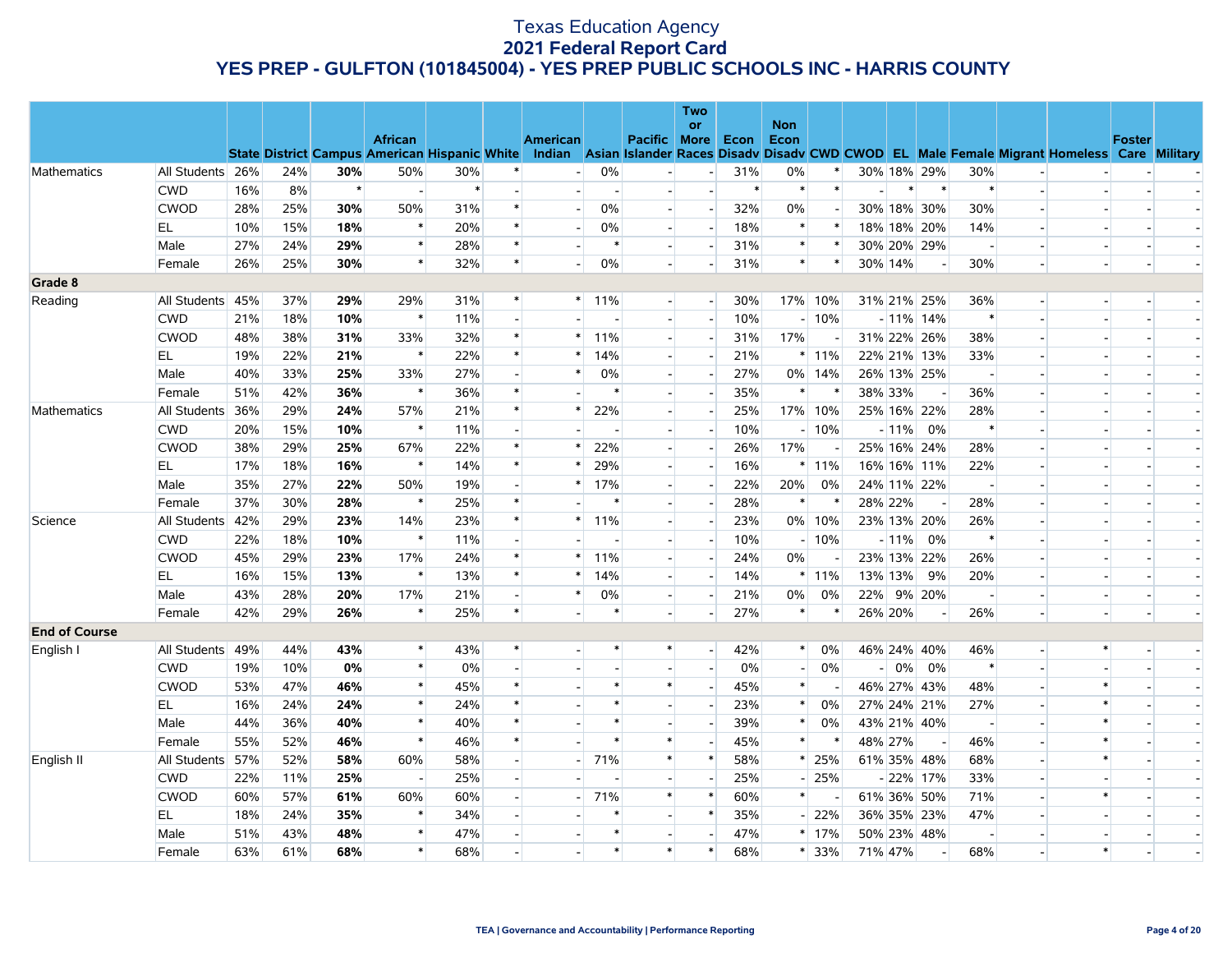|                                             |                  |     |     |         |                          |        |        |                          |                      |                          | Two                         |        |                          |                          |                          |        |                          |                          |                          |                                                                                                                                                |                |                          |
|---------------------------------------------|------------------|-----|-----|---------|--------------------------|--------|--------|--------------------------|----------------------|--------------------------|-----------------------------|--------|--------------------------|--------------------------|--------------------------|--------|--------------------------|--------------------------|--------------------------|------------------------------------------------------------------------------------------------------------------------------------------------|----------------|--------------------------|
|                                             |                  |     |     |         | <b>African</b>           |        |        | <b>American</b>          |                      | Pacific More             | or                          | Econ   | <b>Non</b><br>Econ       |                          |                          |        |                          |                          |                          |                                                                                                                                                | <b>Foster</b>  |                          |
|                                             |                  |     |     |         |                          |        |        |                          |                      |                          |                             |        |                          |                          |                          |        |                          |                          |                          | State District Campus American Hispanic White Indian Asian Islander Races Disadv Disadv CWD CWOD EL Male Female Migrant Homeless Care Military |                |                          |
| Algebra I                                   | All Students 40% |     | 34% | 27%     | $\ast$                   | 28%    | $\ast$ |                          | $\ast$               |                          | $\mathcal{L}_{\mathcal{A}}$ | 26%    | $\ast$                   | $0\%$                    |                          |        | 29% 15% 24%              | 30%                      | $\overline{\phantom{a}}$ |                                                                                                                                                |                |                          |
|                                             | <b>CWD</b>       | 20% | 8%  | 0%      | $\ast$                   | 0%     |        |                          |                      | $\overline{\phantom{a}}$ | $\overline{\phantom{a}}$    | 0%     | $\overline{a}$           | 0%                       |                          |        | $-0\%$ 0%                | $\ast$                   | $\overline{a}$           |                                                                                                                                                |                |                          |
|                                             | <b>CWOD</b>      | 42% | 37% | 29%     | $\ast$                   | 30%    | $\ast$ |                          | $\ast$               | $\overline{\phantom{a}}$ | $\overline{\phantom{a}}$    | 28%    | $\ast$                   |                          |                          |        | 29% 17% 26%              | 32%                      | $\overline{a}$           | $\ast$                                                                                                                                         |                |                          |
|                                             | EL.              | 20% | 21% | 15%     | $\ast$                   | 16%    | $\ast$ |                          | $\ast$               | $\overline{a}$           | $\overline{\phantom{a}}$    | 15%    | $*$                      | 0%                       |                          |        | 17% 15% 11%              | 19%                      |                          | $\ast$                                                                                                                                         |                |                          |
|                                             | Male             | 38% | 28% | 24%     | $\ast$                   | 26%    | $\ast$ |                          | $\ast$               | $\overline{\phantom{a}}$ |                             | 23%    | $\ast$                   | $0\%$                    |                          |        | 26% 11% 24%              |                          |                          |                                                                                                                                                |                |                          |
|                                             | Female           | 43% | 40% | 30%     | $\ast$                   | 31%    | $\ast$ |                          |                      | $\overline{a}$           | $\overline{\phantom{a}}$    | 30%    | $\ast$                   |                          | 32% 19%                  |        | $\overline{\phantom{a}}$ | 30%                      | $\overline{\phantom{a}}$ | $\ast$                                                                                                                                         |                |                          |
| Biology                                     | All Students 54% |     | 50% | 47%     | $\ast$                   | 47%    | $\ast$ |                          | $\ast$               | $\overline{\phantom{a}}$ | $\overline{\phantom{a}}$    | 47%    |                          | $*$ 25%                  |                          |        | 48% 30% 50%              | 44%                      |                          | $\ast$                                                                                                                                         |                |                          |
|                                             | <b>CWD</b>       | 25% | 12% | 25%     | $\ast$                   | 14%    |        |                          |                      | $\blacksquare$           | $\overline{a}$              | 25%    | $\overline{\phantom{0}}$ | 25%                      |                          |        | $-25\%$ 40%              | $\ast$                   |                          |                                                                                                                                                |                |                          |
|                                             | <b>CWOD</b>      | 57% | 53% | 48%     | $\ast$                   | 49%    | $\ast$ |                          | $\ast$               | $\overline{\phantom{a}}$ | $\overline{\phantom{a}}$    | 48%    | $\ast$                   |                          |                          |        | 48% 30% 51%              | 46%                      | $\overline{a}$           | $\ast$                                                                                                                                         |                |                          |
|                                             | EL               | 21% | 31% | 30%     | $\ast$                   | 31%    | $\ast$ |                          |                      | $\overline{a}$           | $\overline{\phantom{a}}$    | 30%    |                          | $*$ 25%                  |                          |        | 30% 30% 33%              | 27%                      | $\overline{\phantom{a}}$ | $\ast$                                                                                                                                         |                |                          |
|                                             | Male             | 52% | 47% | 50%     | $\ast$                   | 49%    | $\ast$ |                          | $\ast$               | $\overline{\phantom{a}}$ | $\overline{\phantom{a}}$    | 49%    | $*$                      | 40%                      |                          |        | 51% 33% 50%              | $\overline{\phantom{a}}$ | $\overline{a}$           |                                                                                                                                                | $\overline{a}$ | $\overline{a}$           |
|                                             | Female           | 55% | 53% | 44%     | $\ast$                   | 45%    | $\ast$ |                          | $\ast$               | $\overline{\phantom{a}}$ | $\blacksquare$              | 44%    | $\ast$                   |                          | 46% 27%                  |        | н.                       | 44%                      |                          | $\ast$                                                                                                                                         |                |                          |
| <b>STAAR Percent at Masters Grade Level</b> |                  |     |     |         |                          |        |        |                          |                      |                          |                             |        |                          |                          |                          |        |                          |                          |                          |                                                                                                                                                |                |                          |
| Grade 6                                     |                  |     |     |         |                          |        |        |                          |                      |                          |                             |        |                          |                          |                          |        |                          |                          |                          |                                                                                                                                                |                |                          |
| Reading                                     | All Students 14% |     | 7%  | 5%      | $\ast$                   | 5%     | $\ast$ |                          | 0%<br>$\overline{a}$ | $\overline{a}$           | $\overline{\phantom{a}}$    | 5%     | $*$                      | 0%                       | 5%                       | 2%     | $1\%$                    | 7%                       | $\overline{\phantom{a}}$ |                                                                                                                                                |                |                          |
|                                             | <b>CWD</b>       | 6%  | 2%  | 0%      | $\ast$                   | 0%     |        |                          |                      | $\overline{\phantom{a}}$ | $\overline{a}$              | 0%     |                          | 0%                       |                          | $-10%$ | 0%                       | $\ast$                   |                          |                                                                                                                                                |                |                          |
|                                             | <b>CWOD</b>      | 16% | 8%  | 5%      | $\ast$                   | 5%     | $\ast$ |                          | 0%                   | $\overline{a}$           | $\sim$                      | 5%     | $\ast$                   | $\overline{\phantom{a}}$ |                          | 5% 2%  | 2%                       | 7%                       | $\blacksquare$           |                                                                                                                                                |                | $\overline{\phantom{a}}$ |
|                                             | EL               | 4%  | 4%  | 2%      | $\ast$                   | 2%     | $\ast$ |                          | 0%                   | $\overline{a}$           | $\overline{\phantom{a}}$    | 2%     | $\ast$                   | 0%                       |                          | 2% 2%  | 2%                       | 2%                       |                          |                                                                                                                                                |                |                          |
|                                             | Male             | 13% | 7%  | 1%      | $\ast$                   | 2%     | $\ast$ |                          | $\ast$               | $\overline{a}$           | $\overline{\phantom{a}}$    | $1\%$  | $*$                      | 0%                       | 2%                       | 2%     | $1\%$                    | $\overline{a}$           | $\overline{\phantom{a}}$ |                                                                                                                                                |                |                          |
|                                             | Female           | 16% | 8%  | 7%      | $\ast$                   | 8%     | $\ast$ |                          | 0%                   |                          | $\overline{a}$              | 7%     | $\ast$                   | $\ast$                   | 7%                       | 2%     | $\overline{\phantom{a}}$ | 7%                       |                          |                                                                                                                                                |                |                          |
| Mathematics                                 | All Students 15% |     | 9%  | 7%      | $\ast$                   | 6%     | $\ast$ | $\overline{\phantom{a}}$ | 11%                  | $\overline{a}$           | $\sim$                      | 7%     | $\ast$                   | 0%                       |                          | 7% 3%  | 6%                       | 8%                       | $\overline{\phantom{a}}$ |                                                                                                                                                |                |                          |
|                                             | <b>CWD</b>       | 7%  | 4%  | 0%      | $\ast$                   | 0%     |        |                          |                      | $\overline{\phantom{a}}$ | $\overline{a}$              | 0%     |                          | 0%                       | $\overline{\phantom{0}}$ | 0%     | $0\%$                    | $\ast$                   |                          |                                                                                                                                                |                |                          |
|                                             | CWOD             | 16% | 9%  | 7%      | $\ast$                   | 6%     | $\ast$ |                          | 11%                  | $\overline{\phantom{0}}$ | $\overline{\phantom{a}}$    | 7%     | $\ast$                   |                          | 7%                       | 3%     | 6%                       | 8%                       | $\blacksquare$           |                                                                                                                                                |                |                          |
|                                             | EL.              | 5%  | 7%  | 3%      | $\ast$                   | 2%     | $\ast$ |                          | 0%                   | $\overline{\phantom{a}}$ | $\sim$                      | 3%     | $\ast$                   | 0%                       | 3%                       | 3%     | 2%                       | 3%                       | $\overline{a}$           |                                                                                                                                                |                |                          |
|                                             | Male             | 16% | 10% | 6%      | $\ast$                   | 5%     | $\ast$ |                          | $\ast$               | $\overline{\phantom{0}}$ | $\overline{\phantom{a}}$    | 4%     | $\ast$                   | 0%                       | 6%                       | 2%     | 6%                       | $\overline{\phantom{a}}$ | $\overline{\phantom{a}}$ | $\overline{\phantom{a}}$                                                                                                                       |                | $\overline{\phantom{a}}$ |
|                                             | Female           | 13% | 7%  | 8%      | $\ast$                   | 7%     | $\ast$ |                          | $-14%$               | $\overline{\phantom{a}}$ | $\overline{a}$              | 8%     | $\ast$                   | $\ast$                   | 8%                       | 3%     | $\sim$                   | 8%                       | $\overline{a}$           |                                                                                                                                                | $\overline{a}$ |                          |
| Grade 7                                     |                  |     |     |         |                          |        |        |                          |                      |                          |                             |        |                          |                          |                          |        |                          |                          |                          |                                                                                                                                                |                |                          |
| Reading                                     | All Students 25% |     | 16% | 17%     | 17%                      | 15%    | $\ast$ |                          | 38%<br>$-1$          | $\overline{a}$           | $\overline{a}$              | 18%    | 0%                       | $\ast$                   | 17%                      |        | 6% 10%                   | 23%                      | $\overline{a}$           |                                                                                                                                                |                |                          |
|                                             | <b>CWD</b>       | 9%  | 5%  | $\star$ | $\overline{a}$           | $\ast$ |        |                          |                      | $\blacksquare$           | $\blacksquare$              | $\ast$ | $\ast$                   | $\ast$                   |                          | $\ast$ | $\ast$                   | $\ast$                   |                          |                                                                                                                                                |                |                          |
|                                             | <b>CWOD</b>      | 27% | 17% | 17%     | 17%                      | 16%    | $\ast$ |                          | 38%                  | $\overline{a}$           | $\overline{a}$              | 18%    | 0%                       |                          |                          |        | 17% 6% 11%               | 23%                      | $\mathbf{L}$             |                                                                                                                                                |                |                          |
|                                             | EL.              | 8%  | 6%  | 6%      | $\ast$                   | 4%     | $\ast$ |                          | 29%                  | $\overline{a}$           | $\blacksquare$              | 6%     | $\ast$                   | $\ast$                   | 6%                       | 6%     | 2%                       | 11%                      |                          |                                                                                                                                                |                |                          |
|                                             | Male             | 22% | 13% | 10%     | $\ast$                   | 10%    | $\ast$ | $\blacksquare$           | $\ast$               | $\overline{a}$           | $\sim$                      | 11%    | $\ast$                   | $\ast$                   | 11%                      |        | 2% 10%                   | $\overline{\phantom{a}}$ | $\blacksquare$           |                                                                                                                                                |                | $\overline{\phantom{a}}$ |
|                                             | Female           | 28% | 19% | 23%     | $\ast$                   | 21%    | $\ast$ |                          | 40%                  | $\overline{\phantom{a}}$ | $\overline{\phantom{a}}$    | 24%    | $\ast$                   | $\ast$                   | 23% 11%                  |        |                          | 23%                      |                          |                                                                                                                                                |                |                          |
| Mathematics                                 | All Students 11% |     | 10% | 11%     | 0%                       | 12%    | $\ast$ | $\overline{\phantom{a}}$ | 0%                   | $\overline{a}$           | $\overline{\phantom{a}}$    | 12%    | 0%                       | $\ast$                   | 11%                      |        | 3% 12%                   | 11%                      | $\overline{a}$           |                                                                                                                                                |                | $\overline{a}$           |
|                                             | <b>CWD</b>       | 6%  | 3%  | $\star$ | $\overline{\phantom{a}}$ | $\ast$ |        |                          |                      | $\blacksquare$           |                             | $\ast$ | $\ast$                   | $\ast$                   |                          | $\ast$ | $\ast$                   | $\ast$                   |                          |                                                                                                                                                |                |                          |
|                                             | <b>CWOD</b>      | 12% | 10% | 11%     | 0%                       | 12%    | $\ast$ |                          | 0%                   | $\overline{a}$           | $\overline{a}$              | 12%    | 0%                       |                          |                          |        | 11% 3% 12%               | 11%                      | $\overline{\phantom{a}}$ |                                                                                                                                                |                |                          |
|                                             | EL               | 3%  | 5%  | 3%      | $\ast$                   | 4%     |        |                          | 0%                   | $\overline{a}$           | $\overline{a}$              | 3%     | $\ast$                   | $\ast$                   | 3%                       | 3%     | 5%                       | 0%                       | $\overline{a}$           |                                                                                                                                                |                |                          |
|                                             | Male             | 11% | 10% | 12%     | $\ast$                   | 13%    | $\ast$ |                          |                      | $\overline{\phantom{a}}$ | $\blacksquare$              | 12%    | $\ast$                   | $\ast$                   | 12%                      |        | 5% 12%                   | $\overline{\phantom{a}}$ |                          |                                                                                                                                                |                |                          |
|                                             | Female           | 11% | 10% | 11%     | $\ast$                   | 11%    | $\ast$ |                          | 0%                   | $\overline{\phantom{a}}$ | $\overline{a}$              | 11%    | $\ast$                   | $\ast$                   | 11%                      | 0%     | $\overline{\phantom{a}}$ | 11%                      | $\overline{a}$           |                                                                                                                                                |                |                          |
| Grade 8                                     |                  |     |     |         |                          |        |        |                          |                      |                          |                             |        |                          |                          |                          |        |                          |                          |                          |                                                                                                                                                |                |                          |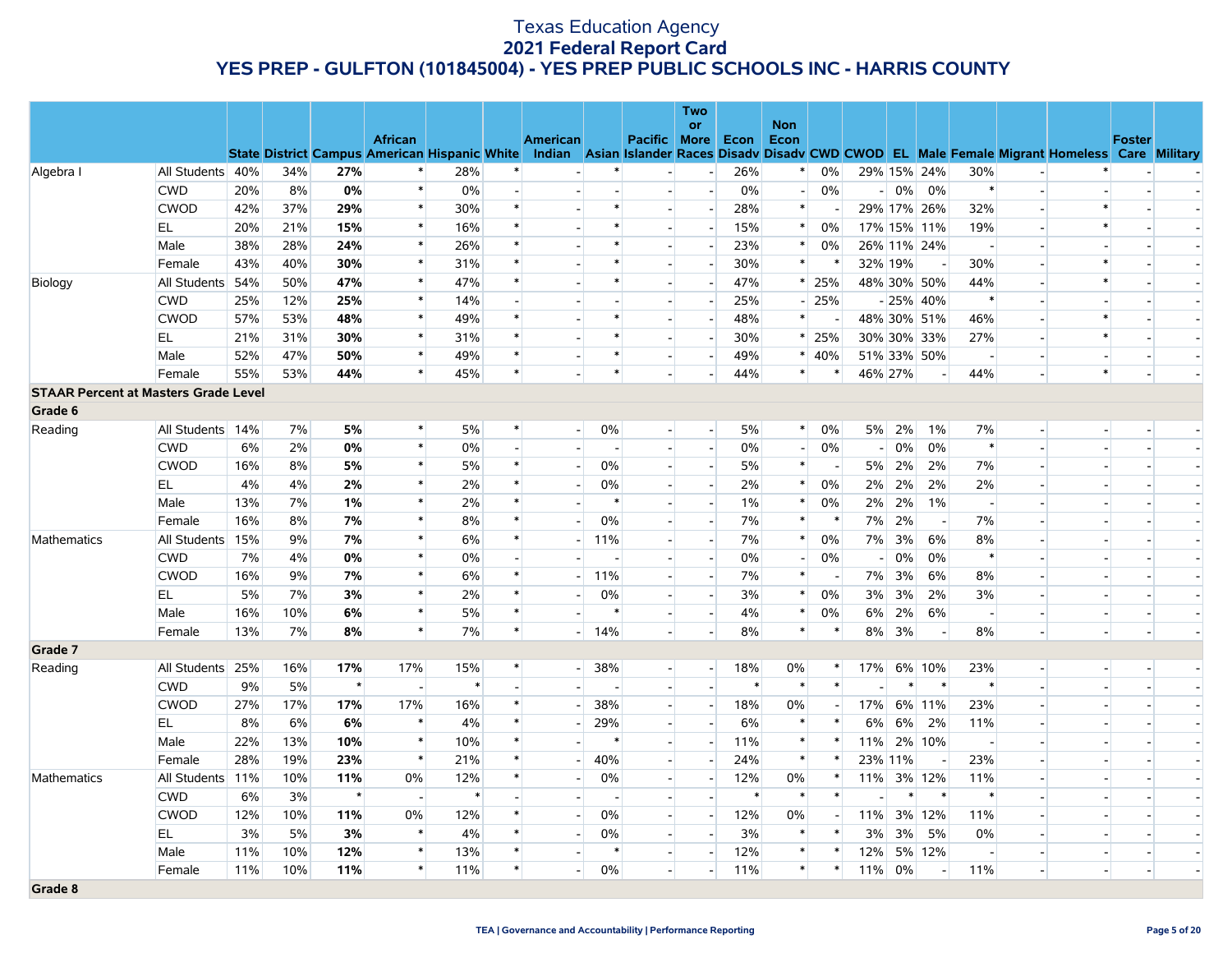|                      |                  |       |     |       |                                                      |       |        |                 |        |                          | Two<br>or                |       | <b>Non</b>     |                          |                          |       |                          |                          |                          |                                                                                           |               |  |
|----------------------|------------------|-------|-----|-------|------------------------------------------------------|-------|--------|-----------------|--------|--------------------------|--------------------------|-------|----------------|--------------------------|--------------------------|-------|--------------------------|--------------------------|--------------------------|-------------------------------------------------------------------------------------------|---------------|--|
|                      |                  |       |     |       | <b>African</b>                                       |       |        | <b>American</b> |        | Pacific More             |                          | Econ  | Econ           |                          |                          |       |                          |                          |                          |                                                                                           | <b>Foster</b> |  |
|                      |                  |       |     |       | <b>State District Campus American Hispanic White</b> |       |        | Indian          |        |                          |                          |       |                |                          |                          |       |                          |                          |                          | Asian Islander Races Disady Disady CWD CWOD EL Male Female Migrant Homeless Care Military |               |  |
| Reading              | All Students 21% |       | 12% | 12%   | 14%                                                  | 11%   |        |                 | 11%    |                          | $\overline{\phantom{a}}$ | 12%   | 0%             | 0%                       | 13%                      | 8%    | 9%                       | 16%                      |                          |                                                                                           |               |  |
|                      | <b>CWD</b>       | 6%    | 5%  | 0%    | $\ast$                                               | $0\%$ |        |                 |        | $\overline{\phantom{a}}$ | $\sim$                   | 0%    | $\overline{a}$ | 0%                       |                          | 0%    | 0%                       | $\ast$                   | $\overline{a}$           |                                                                                           |               |  |
|                      | <b>CWOD</b>      | 22%   | 13% | 13%   | 17%                                                  | 12%   | $\ast$ | $\ast$          | 11%    | $\overline{a}$           | $\overline{\phantom{a}}$ | 13%   | 0%             | $\overline{\phantom{a}}$ | 13%                      |       | 8% 10%                   | 17%                      |                          |                                                                                           |               |  |
|                      | EL               | 5%    | 5%  | 8%    | $\ast$                                               | 8%    | $\ast$ |                 | 14%    | $\sim$                   | $\overline{a}$           | 8%    | $\ast$         | 0%                       | 8%                       | 8%    | 4%                       | 13%                      |                          |                                                                                           |               |  |
|                      | Male             | 17%   | 11% | 9%    | 17%                                                  | 9%    |        | $\ast$          | 0%     | $\overline{\phantom{a}}$ | $\overline{a}$           | 10%   | 0%             | 0%                       | 10%                      | 4%    | 9%                       |                          |                          |                                                                                           |               |  |
|                      | Female           | 25%   | 14% | 16%   | $\ast$                                               | 15%   | $\ast$ |                 | $\ast$ | $\overline{a}$           | $\overline{\phantom{a}}$ | 17%   | $\ast$         |                          | 17% 13%                  |       |                          | 16%                      |                          |                                                                                           |               |  |
| Mathematics          | All Students 10% |       | 8%  | 8%    | 14%                                                  | 7%    | $\ast$ | $\ast$          | 11%    | $\overline{a}$           | $\overline{\phantom{a}}$ | 8%    | $0\%$          | 0%                       | 9%                       | 5%    | 6%                       | 11%                      |                          |                                                                                           |               |  |
|                      | <b>CWD</b>       | 7%    | 3%  | 0%    | $\ast$                                               | 0%    |        |                 |        |                          | $\overline{\phantom{a}}$ | 0%    |                | 0%                       |                          | 0%    | 0%                       | $\ast$                   |                          |                                                                                           |               |  |
|                      | <b>CWOD</b>      | 11%   | 8%  | 9%    | 17%                                                  | 8%    | $\ast$ | $\ast$          | 11%    | $\overline{a}$           | $\overline{a}$           | 9%    | 0%             | $\overline{\phantom{a}}$ | 9%                       | 6%    | 7%                       | 12%                      |                          |                                                                                           |               |  |
|                      | EL               | 3%    | 3%  | 5%    | $\ast$                                               | 5%    |        |                 | 14%    | $\sim$                   | $\overline{\phantom{a}}$ | $5\%$ | $\ast$         | 0%                       | 6%                       | 5%    | 1%                       | 11%                      |                          |                                                                                           |               |  |
|                      | Male             | 10%   | 7%  | 6%    | 17%                                                  | 6%    |        | $\ast$          | 0%     |                          |                          | 6%    | 0%             | 0%                       | 7%                       | $1\%$ | 6%                       |                          |                          |                                                                                           |               |  |
|                      | Female           | 10%   | 9%  | 11%   | $\ast$                                               | 9%    | $\ast$ |                 | $\ast$ | $\overline{a}$           | $\overline{\phantom{a}}$ | 12%   | $\ast$         | $\ast$                   | 12% 11%                  |       |                          | 11%                      |                          |                                                                                           |               |  |
| Science              | All Students 23% |       | 11% | 6%    | 0%                                                   | 6%    | $\ast$ | $\ast$          | 0%     | $\overline{\phantom{0}}$ | $\overline{\phantom{a}}$ | 6%    | $0\%$          | 0%                       | 7%                       | $1\%$ | 7%                       | 5%                       |                          |                                                                                           |               |  |
|                      | <b>CWD</b>       | 10%   | 7%  | 0%    | $\ast$                                               | 0%    |        |                 |        |                          |                          | 0%    |                | 0%                       | - 1                      | $0\%$ | 0%                       | $\ast$                   |                          |                                                                                           |               |  |
|                      | <b>CWOD</b>      | 25%   | 11% | 7%    | 0%                                                   | 7%    | $\ast$ | $\ast$          | 0%     | $\overline{a}$           | $\blacksquare$           | 7%    | 0%             | $\overline{\phantom{a}}$ | 7%                       | $1\%$ | 8%                       | 5%                       | $\overline{a}$           |                                                                                           |               |  |
|                      | EL.              | 5%    | 4%  | 1%    | $\ast$                                               | 1%    | $\ast$ | $\ast$          | 0%     | $\overline{a}$           | $\blacksquare$           | $1\%$ | $\ast$         | 0%                       | 1%                       | $1\%$ | 1%                       | 0%                       | $\overline{\phantom{a}}$ |                                                                                           |               |  |
|                      | Male             | 24%   | 12% | 7%    | 0%                                                   | 8%    |        | $\ast$          | 0%     | $\blacksquare$           | $\overline{a}$           | 7%    | 0%             | 0%                       | 8%                       | $1\%$ | 7%                       |                          |                          |                                                                                           |               |  |
|                      | Female           | 22%   | 9%  | 5%    | $\ast$                                               | 4%    | $\ast$ |                 | $\ast$ | $\overline{a}$           | $\overline{a}$           | 5%    | $\ast$         | $\ast$                   | 5%                       | 0%    | $\overline{\phantom{a}}$ | 5%                       | $\overline{a}$           |                                                                                           |               |  |
| <b>End of Course</b> |                  |       |     |       |                                                      |       |        |                 |        |                          |                          |       |                |                          |                          |       |                          |                          |                          |                                                                                           |               |  |
| English I            | All Students 12% |       | 7%  | 5%    | $\ast$                                               | 6%    | $\ast$ |                 |        | $\ast$                   | $\overline{a}$           | 5%    | $\ast$         | 0%                       | 6%                       | $0\%$ | 5%                       | 6%                       | $\overline{\phantom{a}}$ | $\ast$                                                                                    |               |  |
|                      | <b>CWD</b>       | 4%    | 2%  | 0%    | $\ast$                                               | 0%    |        |                 |        |                          | $\overline{a}$           | $0\%$ |                | 0%                       |                          | $0\%$ | 0%                       | $\ast$                   | $\overline{a}$           |                                                                                           |               |  |
|                      | <b>CWOD</b>      | 13%   | 8%  | 6%    | $\ast$                                               | 6%    | $\ast$ |                 |        | $\ast$                   | $\overline{a}$           | 5%    | $\ast$         | $\overline{\phantom{a}}$ | 6%                       | $0\%$ | 5%                       | 6%                       | $\overline{a}$           | $\ast$                                                                                    |               |  |
|                      | EL               | $1\%$ | 2%  | 0%    | $\ast$                                               | 0%    |        |                 |        |                          |                          | 0%    | $\ast$         | 0%                       | 0%                       | 0%    | 0%                       | 0%                       |                          |                                                                                           |               |  |
|                      | Male             | 9%    | 5%  | 5%    | $\ast$                                               | 5%    | $\ast$ |                 | $\ast$ |                          |                          | 4%    | $\ast$         | 0%                       | 5%                       | $0\%$ | 5%                       |                          |                          | $\ast$                                                                                    |               |  |
|                      | Female           | 15%   | 9%  | 6%    | $\ast$                                               | 6%    | $\ast$ |                 | $\ast$ | $\ast$                   |                          | 6%    | $\ast$         | $\ast$                   | 6%                       | $0\%$ | $\overline{\phantom{a}}$ | 6%                       |                          | $\ast$                                                                                    |               |  |
| English II           | All Students 11% |       | 5%  | 2%    | 0%                                                   | 2%    |        |                 | 14%    | $\ast$                   | $\ast$                   | 2%    | $\ast$         | 0%                       | 3%                       | $0\%$ | 3%                       | 2%                       | $\overline{\phantom{a}}$ | $\ast$                                                                                    |               |  |
|                      | <b>CWD</b>       | 5%    | 1%  | 0%    |                                                      | 0%    |        |                 |        |                          |                          | 0%    |                | 0%                       | $\overline{\phantom{0}}$ | $0\%$ | 0%                       | 0%                       |                          |                                                                                           |               |  |
|                      | <b>CWOD</b>      | 11%   | 5%  | 3%    | 0%                                                   | 2%    |        |                 | 14%    | $\ast$                   | $\ast$                   | 3%    | $\ast$         |                          | 3%                       | 0%    | 3%                       | 3%                       | $\overline{a}$           |                                                                                           |               |  |
|                      | EL.              | $1\%$ | 0%  | $0\%$ | $\ast$                                               | $0\%$ |        |                 |        | $\sim$                   | $\ast$                   | $0\%$ | $\sim$         | 0%                       | $0\%$                    | 0%    | 0%                       | 0%                       | $\overline{\phantom{a}}$ |                                                                                           |               |  |
|                      | Male             | 8%    | 3%  | 3%    | $\ast$                                               | 1%    |        |                 | $\ast$ |                          |                          | 3%    | $\ast$         | 0%                       | 3%                       | $0\%$ | 3%                       | $\overline{\phantom{a}}$ |                          |                                                                                           |               |  |
|                      | Female           | 14%   | 7%  | 2%    | $\ast$                                               | 3%    |        |                 | $\ast$ | $\ast$                   | $\ast$                   | 2%    | $\ast$         | 0%                       | 3%                       | 0%    |                          | 2%                       |                          | $\ast$                                                                                    |               |  |
| Algebra I            | All Students 23% |       | 19% | 18%   | $\ast$                                               | 19%   | $\ast$ |                 | $\ast$ | $\overline{a}$           | $\blacksquare$           | 17%   | $\ast$         | 0%                       | 19%                      |       | 8% 15%                   | 21%                      |                          | $\ast$                                                                                    |               |  |
|                      | <b>CWD</b>       | 8%    | 2%  | 0%    | $\ast$                                               | 0%    |        |                 |        | $\sim$                   | $\overline{\phantom{a}}$ | 0%    |                | 0%                       |                          | 0%    | 0%                       | $\ast$                   | $\overline{\phantom{a}}$ |                                                                                           |               |  |
|                      | <b>CWOD</b>      | 24%   | 21% | 19%   | $\ast$                                               | 20%   |        |                 |        | $\sim$                   | $\sim$                   | 18%   |                |                          | 19%                      |       | 9% 17%                   | 22%                      |                          |                                                                                           |               |  |
|                      | EL.              | 9%    | 9%  | 8%    | $\ast$                                               | 9%    | $\ast$ |                 |        | $\blacksquare$           |                          | 8%    | $\ast$         | 0%                       | 9%                       | 8%    | 7%                       | 10%                      |                          |                                                                                           |               |  |
|                      | Male             | 21%   | 16% | 15%   | $\ast$                                               | 16%   | $\ast$ |                 |        | $\blacksquare$           |                          | 14%   | $\ast$         | 0%                       | 17%                      |       | 7% 15%                   |                          |                          |                                                                                           |               |  |
|                      | Female           | 25%   | 23% | 21%   | $\ast$                                               | 22%   | $\ast$ |                 | $\ast$ |                          |                          | 20%   | $\ast$         | ∗                        | 22% 10%                  |       |                          | 21%                      |                          | $\ast$                                                                                    |               |  |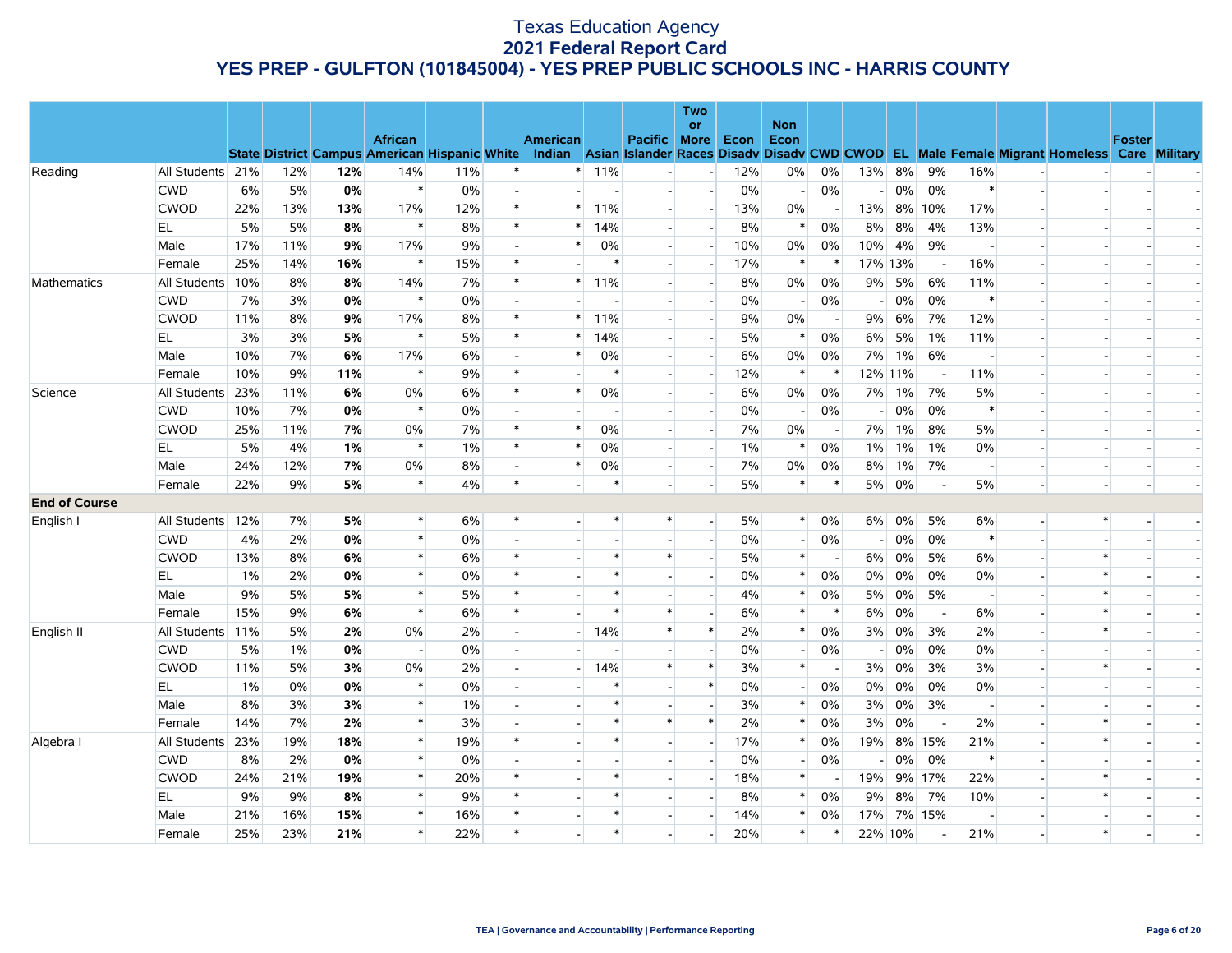|                                                         |                  |     |        |         |                                                      |        |                          |                 |        |                          | Two<br><b>or</b>         |        | <b>Non</b>               |         |        |         |             |                                                                                                  |        |               |                          |
|---------------------------------------------------------|------------------|-----|--------|---------|------------------------------------------------------|--------|--------------------------|-----------------|--------|--------------------------|--------------------------|--------|--------------------------|---------|--------|---------|-------------|--------------------------------------------------------------------------------------------------|--------|---------------|--------------------------|
|                                                         |                  |     |        |         | <b>African</b>                                       |        |                          | <b>American</b> |        | Pacific   More           |                          | Econ   | Econ                     |         |        |         |             |                                                                                                  |        | <b>Foster</b> |                          |
|                                                         |                  |     |        |         | <b>State District Campus American Hispanic White</b> |        |                          |                 |        |                          |                          |        |                          |         |        |         |             | Indian Asian Islander Races Disady Disady CWD CWOD EL Male Female Migrant Homeless Care Military |        |               |                          |
| Biology                                                 | All Students 21% |     | 19%    | 18%     | *                                                    | 19%    | $\ast$                   |                 | $\ast$ |                          | $\overline{\phantom{a}}$ | 18%    | $\ast$                   | $0\%$   | 19%    |         | 9% 19%      | 18%                                                                                              |        |               |                          |
|                                                         | <b>CWD</b>       | 7%  | 3%     | 0%      | $\ast$                                               | $0\%$  |                          |                 |        | $\overline{a}$           | $\overline{\phantom{a}}$ | 0%     | $\left  - \right $       | 0%      | $-1$   | $0\%$   | 0%          | $\ast$<br>$\overline{a}$                                                                         |        |               |                          |
|                                                         | <b>CWOD</b>      | 23% | 20%    | 19%     | $\ast$                                               | 20%    | $\ast$                   |                 | $\ast$ | $\overline{a}$           | $\overline{a}$           | 19%    | $\ast$                   |         |        |         | 19% 10% 20% | 18%                                                                                              |        |               |                          |
|                                                         | EL               | 4%  | 8%     | 9%      | $\ast$                                               | 9%     | $\ast$                   |                 | $\ast$ | $\overline{a}$           | $\overline{a}$           | 9%     | $\ast$                   | 0%      | 10%    | 9%      | 9%          | 9%<br>$\overline{a}$                                                                             | $\ast$ |               |                          |
|                                                         | Male             | 21% | 17%    | 19%     | $\ast$                                               | 20%    | $\ast$                   |                 | $\ast$ |                          |                          | 18%    | $\ast$                   | 0%      | 20%    |         | 9% 19%      | $\overline{\phantom{a}}$                                                                         |        |               |                          |
|                                                         | Female           | 22% | 21%    | 18%     | $\ast$                                               | 19%    | $\ast$                   |                 | $\ast$ |                          |                          | 18%    | $\ast$                   |         | 18%    | 9%      |             | 18%                                                                                              | $\ast$ |               |                          |
| <b>STAAR Percent at Approaches Grade Level or Above</b> |                  |     |        |         |                                                      |        |                          |                 |        |                          |                          |        |                          |         |        |         |             |                                                                                                  |        |               |                          |
| <b>All Grades</b>                                       |                  |     |        |         |                                                      |        |                          |                 |        |                          |                          |        |                          |         |        |         |             |                                                                                                  |        |               |                          |
| All Subjects                                            | All Students 67% |     | 62%    | 61%     | 82%                                                  | 61%    | 57%                      | 100%            | 49%    | $\ast$                   | $\ast$                   | 61%    |                          | 67% 30% |        |         | 63% 48% 56% | 67%<br>$\overline{a}$                                                                            | 40%    |               |                          |
|                                                         | <b>CWD</b>       | 38% | 28%    | 30%     | 50%                                                  | 28%    | $\overline{\phantom{a}}$ |                 |        | H                        |                          | 28%    | $\ast$                   | 30%     |        |         | $-29\%$ 31% | 29%<br>$\overline{\phantom{a}}$                                                                  |        |               |                          |
|                                                         | <b>CWOD</b>      | 71% | 65%    | 63%     | 88%                                                  | 63%    | 57%                      | 100%            | 49%    | $\ast$                   | $\ast$                   | 63%    | 65%                      | $\sim$  |        |         | 63% 49% 58% | 68%<br>$\overline{\phantom{a}}$                                                                  | 40%    |               |                          |
|                                                         | EL               | 47% | 50%    | 48%     | 70%                                                  | 48%    | 33%                      | $\ast$          | 43%    |                          | $\ast$                   | 48%    |                          | 54% 29% |        |         | 49% 48% 43% | 54%                                                                                              |        |               |                          |
|                                                         | Male             | 65% | 59%    | 56%     | 80%                                                  | 56%    | 64%                      | 100%            | 34%    | $\overline{a}$           | $\overline{a}$           | 56%    |                          | 61% 31% |        |         | 58% 43% 56% | $\sim$<br>$\overline{a}$                                                                         |        |               |                          |
|                                                         | Female           | 69% | 66%    | 67%     | 88%                                                  | 67%    | 50%                      |                 | 60%    | $\ast$                   | $\ast$                   | 67%    |                          | 76% 29% |        | 68% 54% |             | 67%                                                                                              |        |               |                          |
| Reading                                                 | All Students 68% |     | 63%    | 63%     | 84%                                                  | 63%    | 67%                      | $*$             | 57%    | $\ast$                   | $\ast$                   | 63%    |                          | 70% 26% |        |         | 65% 48% 57% | 69%<br>$\overline{\phantom{a}}$                                                                  |        |               |                          |
|                                                         | <b>CWD</b>       | 35% | 25%    | 26%     | $\ast$                                               | 26%    | $\overline{\phantom{a}}$ |                 |        |                          |                          | 24%    |                          | $* 26%$ |        |         | $-25\%$ 27% | 25%                                                                                              |        |               |                          |
|                                                         | <b>CWOD</b>      | 72% | 66%    | 65%     | 91%                                                  | 65%    | 67%                      |                 | 57%    | $\ast$                   | $\ast$                   | 65%    | 68%                      |         |        |         | 65% 49% 59% | 71%<br>$\overline{\phantom{a}}$                                                                  |        |               |                          |
|                                                         | EL               | 46% | 49%    | 48%     | 70%                                                  | 47%    | 40%                      | $\ast$          | 48%    | $\overline{\phantom{a}}$ | $\ast$                   | 48%    |                          | 56% 25% |        |         | 49% 48% 42% | 55%                                                                                              |        |               | $\overline{a}$           |
|                                                         | Male             | 63% | 57%    | 57%     | 76%                                                  | 56%    | 80%                      | *               | 50%    | $\overline{\phantom{a}}$ | $\overline{\phantom{a}}$ | 57%    |                          | 62% 27% |        |         | 59% 42% 57% | $\overline{\phantom{a}}$                                                                         |        |               | $\overline{\phantom{a}}$ |
|                                                         | Female           | 72% | 69%    | 69%     | 100%                                                 | 69%    | $\ast$                   |                 | 62%    | $\ast$                   | $\ast$                   | 69%    |                          | 86% 25% |        | 71% 55% |             | 69%                                                                                              | $\ast$ |               |                          |
| Mathematics                                             | All Students 65% |     | 59%    | 57%     | 75%                                                  | 58%    | 44%                      |                 | 41%    | $\overline{\phantom{a}}$ | $\sim$ )                 | 58%    |                          | 53% 30% |        |         | 59% 46% 54% | 61%<br>$\overline{\phantom{a}}$                                                                  |        |               |                          |
|                                                         | <b>CWD</b>       | 39% | 29%    | 30%     | $\ast$                                               | 30%    | $\overline{\phantom{a}}$ |                 |        | H                        | $\overline{a}$           | 28%    |                          | $*$ 30% |        |         | $-26\%$ 29% | 33%<br>$\overline{a}$                                                                            |        |               |                          |
|                                                         | <b>CWOD</b>      | 68% | 61%    | 59%     | 82%                                                  | 59%    | 44%                      | *               | 41%    |                          |                          | 59%    | 50%                      |         |        | 59% 47% | 56%         | 62%                                                                                              |        |               |                          |
|                                                         | EL               | 49% | 50%    | 46%     | 63%                                                  | 46%    | 20%                      | *               | 41%    | $\overline{\phantom{a}}$ | $\overline{\phantom{a}}$ | 46%    |                          | 40% 26% |        |         | 47% 46% 44% | 48%<br>$\overline{a}$                                                                            | $\ast$ |               |                          |
|                                                         | Male             | 65% | 57%    | 54%     | 79%                                                  | 54%    | 40%                      | *               | 25%    |                          | $\overline{a}$           | 54%    |                          | 50% 29% |        |         | 56% 44% 54% | $\overline{\phantom{a}}$                                                                         |        |               |                          |
|                                                         | Female           | 65% | 60%    | 61%     | 67%                                                  | 62%    | $\ast$                   |                 | 53%    | $\overline{\phantom{a}}$ | $\overline{\phantom{a}}$ | 61%    |                          | 57% 33% |        | 62% 48% |             | 61%<br>$\blacksquare$                                                                            |        |               |                          |
| Science                                                 | All Students 70% |     | 68%    | 65%     | 91%                                                  | 64%    | $\ast$                   | $\ast$          | 42%    | $\overline{a}$           | $\blacksquare$           | 64%    |                          | 89% 39% |        |         | 66% 53% 58% | 74%                                                                                              |        |               |                          |
|                                                         | <b>CWD</b>       | 42% | 36%    | 39%     | $\ast$                                               | 31%    |                          |                 |        | $\overline{\phantom{a}}$ |                          | 39%    |                          | $-39%$  |        |         | $-41\%$ 42% | 33%                                                                                              |        |               |                          |
|                                                         | <b>CWOD</b>      | 74% | 70%    | 66%     | 89%                                                  | 66%    | $\ast$                   | $\ast$          | 42%    | $\overline{a}$           | $\overline{a}$           | 65%    | 89%                      |         |        |         | 66% 54% 59% | 75%<br>$\overline{a}$                                                                            |        |               |                          |
|                                                         | EL               | 47% | 54%    | 53%     | 80%                                                  | 53%    | $\ast$                   | *               | 33%    | $\overline{a}$           | $\overline{\phantom{a}}$ | 52%    |                          | 80% 41% |        |         | 54% 53% 42% | 67%                                                                                              |        |               |                          |
|                                                         | Male             | 70% | 65%    | 58%     | 89%                                                  | 57%    | $\ast$                   | $\ast$          | 14%    | H                        | $\overline{a}$           | 57%    |                          | 83% 42% |        |         | 59% 42% 58% | $\overline{\phantom{a}}$<br>$\sim$                                                               |        |               |                          |
|                                                         | Female           | 71% | 71%    | 74%     | $\ast$                                               | 73%    | $\ast$                   |                 | 80%    | $\overline{a}$           | $\blacksquare$           | 73%    | $\ast$                   | 33%     |        | 75% 67% |             | 74%                                                                                              | $\ast$ |               |                          |
| SAT/ACT All Subjects All Students 95%                   |                  |     | 100%   | $\star$ |                                                      | $\ast$ |                          |                 |        | н.                       |                          | $\ast$ | $\sim$                   |         | $\ast$ |         | $\ast$      | $\ast$<br>$\overline{a}$                                                                         |        |               | $\overline{\phantom{a}}$ |
|                                                         | <b>CWD</b>       | 80% | $\ast$ |         |                                                      | $\ast$ |                          |                 |        |                          |                          | $\ast$ |                          | $\ast$  |        |         | $\ast$      |                                                                                                  |        |               |                          |
|                                                         | <b>CWOD</b>      | 95% | 100%   |         |                                                      | $\ast$ |                          |                 |        | $\overline{\phantom{a}}$ |                          | $\ast$ |                          |         | $\ast$ | $\sim$  | $\ast$      | $\ast$<br>$\blacksquare$                                                                         |        |               |                          |
|                                                         | EL               | 74% | $\ast$ |         |                                                      |        |                          |                 |        |                          |                          |        |                          |         |        |         |             |                                                                                                  |        |               |                          |
|                                                         | Male             | 95% | 100%   |         |                                                      | $\ast$ |                          |                 |        | $\overline{\phantom{a}}$ |                          | $\ast$ | $\overline{\phantom{a}}$ | $\ast$  | $\ast$ |         | $\ast$      | $\overline{\phantom{a}}$<br>$\overline{\phantom{a}}$                                             |        |               |                          |
|                                                         | Female           | 94% | 100%   | $\star$ |                                                      | $\ast$ |                          |                 |        |                          |                          | $\ast$ |                          |         | $\ast$ |         |             | $\ast$                                                                                           |        |               |                          |
| <b>STAAR Percent at Meets Grade Level or Above</b>      |                  |     |        |         |                                                      |        |                          |                 |        |                          |                          |        |                          |         |        |         |             |                                                                                                  |        |               |                          |
| <b>All Grades</b>                                       |                  |     |        |         |                                                      |        |                          |                 |        |                          |                          |        |                          |         |        |         |             |                                                                                                  |        |               |                          |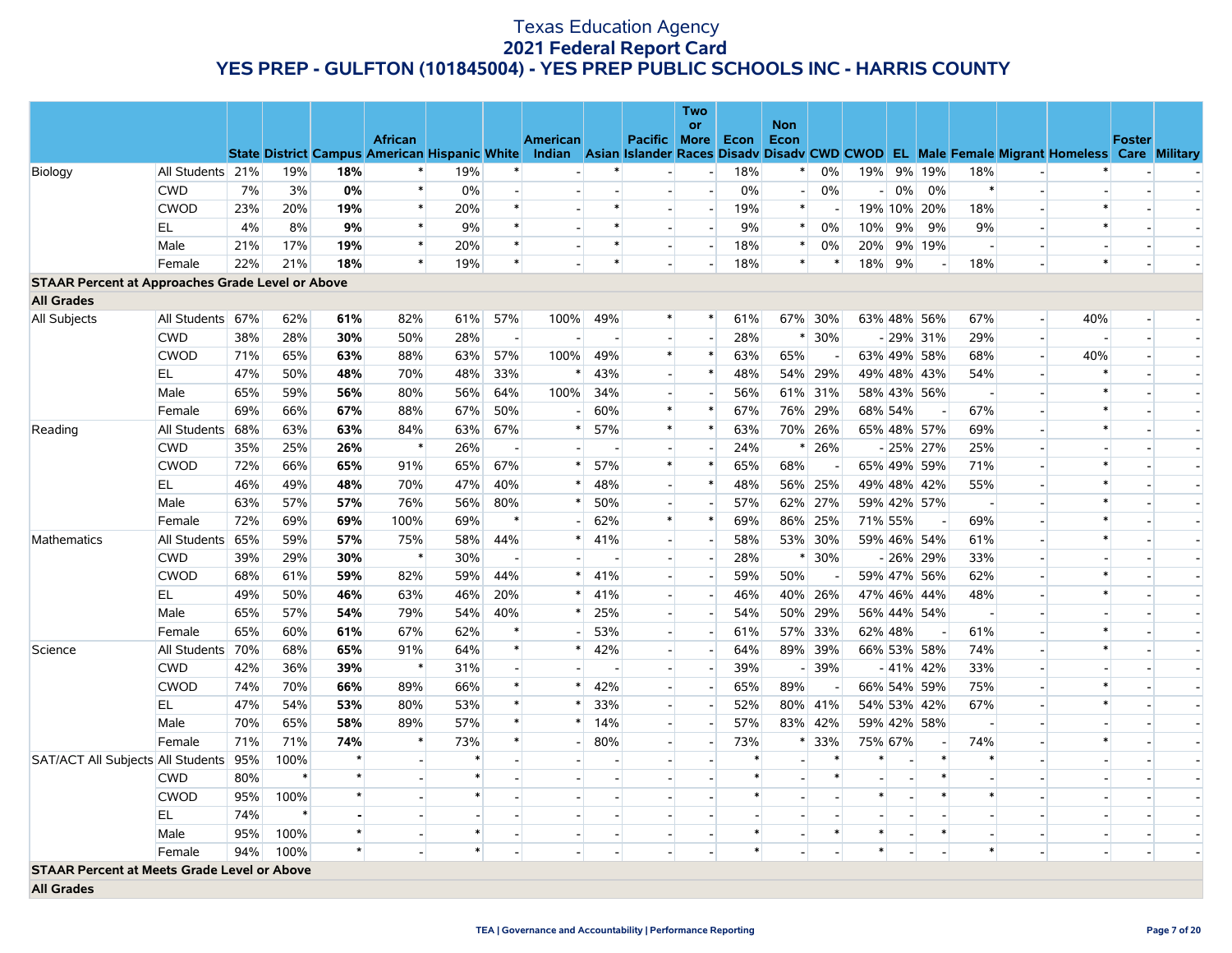|                                             |                  |     |        |         |                                                      |        |                          |                |                |                          | <b>Two</b><br>or         |        | <b>Non</b> |                |                                                                                                  |                          |                          |                          |        |                          |  |
|---------------------------------------------|------------------|-----|--------|---------|------------------------------------------------------|--------|--------------------------|----------------|----------------|--------------------------|--------------------------|--------|------------|----------------|--------------------------------------------------------------------------------------------------|--------------------------|--------------------------|--------------------------|--------|--------------------------|--|
|                                             |                  |     |        |         | <b>African</b>                                       |        |                          | American       |                | Pacific More             |                          | Econ   | Econ       |                |                                                                                                  |                          |                          |                          |        | <b>Foster</b>            |  |
|                                             |                  |     |        |         | <b>State District Campus American Hispanic White</b> |        |                          |                |                |                          |                          |        |            |                | Indian Asian Islander Races Disady Disady CWD CWOD EL Male Female Migrant Homeless Care Military |                          |                          |                          |        |                          |  |
| All Subjects                                | All Students 41% |     | 34%    | 32%     | 45%                                                  | 32%    | 43%                      | 50%            | 21%            |                          | $\ast$                   | 32%    | 27%        | 9%             | 34% 19% 29%                                                                                      |                          | 36%                      |                          | 20%    |                          |  |
|                                             | <b>CWD</b>       | 21% | 12%    | 9%      | 13%                                                  | 9%     | $\overline{\phantom{a}}$ |                |                |                          | $\overline{\phantom{a}}$ | 9%     | $\ast$     | 9%             | $-9%$                                                                                            | 7%                       | 13%                      | $\overline{a}$           |        |                          |  |
|                                             | <b>CWOD</b>      | 44% | 36%    | 34%     | 50%                                                  | 33%    | 43%                      | 50%            | 21%            | $\ast$                   | $\ast$                   | 34%    | 28%        |                | 34% 20% 30%                                                                                      |                          | 37%                      | $\overline{\phantom{a}}$ | 20%    |                          |  |
|                                             | EL               | 20% | 20%    | 19%     | 26%                                                  | 19%    | 8%                       | $\ast$         | 17%            | $\overline{a}$           | $\ast$                   | 19%    | 8%         | 9%             | 20% 19% 15%                                                                                      |                          | 23%                      | $\overline{\phantom{a}}$ |        |                          |  |
|                                             | Male             | 40% | 31%    | 29%     | 40%                                                  | 29%    | 55%                      | 50%            | 14%            | $\overline{\phantom{a}}$ |                          | 29%    | 23%        | 7%             | 30% 15% 29%                                                                                      |                          |                          |                          | $\ast$ |                          |  |
|                                             | Female           | 42% | 37%    | 36%     | 56%                                                  | 36%    | 30%                      |                | 26%            | $\ast$                   | $\ast$                   | 36%    |            | 35% 13%        | 37% 23%                                                                                          | $\overline{\phantom{a}}$ | 36%                      | $\overline{a}$           | $\ast$ |                          |  |
| Reading                                     | All Students 44% |     | 37%    | 36%     | 44%                                                  | 36%    | 56%                      | $\ast$         | 30%            | $\ast$                   | $\ast$                   | 36%    |            | 30% 10%        | 38% 20% 31%                                                                                      |                          | 41%                      |                          | $\ast$ |                          |  |
|                                             | <b>CWD</b>       | 20% | 12%    | 10%     | $\ast$                                               | 10%    |                          |                |                |                          |                          | 10%    |            | $*10%$         | $-8%$                                                                                            | 8%                       | 13%                      |                          |        |                          |  |
|                                             | <b>CWOD</b>      | 47% | 39%    | 38%     | 50%                                                  | 37%    | 56%                      | $\ast$         | 30%            | $\ast$                   | $\ast$                   | 38%    | 32%        |                | 38% 21% 32%                                                                                      |                          | 43%                      | $\overline{a}$           | $\ast$ |                          |  |
|                                             | EL               | 20% | 21%    | 20%     | 30%                                                  | 20%    | 20%                      |                | 22%            |                          | $\ast$                   | 20%    | 22%        | 8%             | 21% 20% 14%                                                                                      |                          | 27%                      |                          | $\ast$ |                          |  |
|                                             | Male             | 40% | 32%    | 31%     | 35%                                                  | 31%    | 60%                      | $\ast$         | 25%            | $\overline{a}$           | $\overline{\phantom{a}}$ | 31%    | 15%        | 8%             | 32% 14% 31%                                                                                      |                          | $\overline{a}$           | $\overline{a}$           | $\ast$ |                          |  |
|                                             | Female           | 48% | 42%    | 41%     | 63%                                                  | 41%    |                          |                | 33%            | $\ast$                   | $\ast$                   | 41%    |            | 57% 13%        | 43% 27%                                                                                          | $\overline{\phantom{a}}$ | 41%                      | $\overline{\phantom{a}}$ | $\ast$ |                          |  |
| Mathematics                                 | All Students 37% |     | 28%    | 26%     | 50%                                                  | 25%    | 33%                      | $\ast$         | 14%            |                          |                          | 26%    | 26%        | 3%             | 27% 16% 24%                                                                                      |                          | 28%                      |                          | $\ast$ |                          |  |
|                                             | <b>CWD</b>       | 21% | 11%    | 3%      | $\ast$                                               | 4%     | $\blacksquare$           | $\overline{a}$ |                | $\overline{a}$           | $\overline{\phantom{a}}$ | 3%     | ∗          | 3%             | $-4%$                                                                                            | 0%                       | 11%                      | $\overline{\phantom{a}}$ |        |                          |  |
|                                             | <b>CWOD</b>      | 39% | 29%    | 27%     | 59%                                                  | 26%    | 33%                      | $\ast$         | 14%            |                          | $\overline{a}$           | 27%    | 28%        |                | 27% 17% 26%                                                                                      |                          | 29%                      |                          | $\ast$ |                          |  |
|                                             | EL               | 20% | 19%    | 16%     | 25%                                                  | 16%    | $0\%$                    | $\ast$         | 14%            | $\overline{a}$           | $\overline{\phantom{a}}$ | 17%    | 0%         | 4%             | 17% 16% 15%                                                                                      |                          | 18%                      | $\overline{a}$           | $\ast$ |                          |  |
|                                             | Male             | 37% | 27%    | 24%     | 50%                                                  | 23%    | 40%                      | $\ast$         | 8%             |                          |                          | 24%    | 33%        | 0%             | 26% 15% 24%                                                                                      |                          |                          |                          |        |                          |  |
|                                             | Female           | 36% | 29%    | 28%     | 50%                                                  | 28%    |                          |                | 18%            |                          |                          | 29%    |            | 14% 11%        | 29% 18%                                                                                          |                          | 28%                      |                          | $\ast$ |                          |  |
| Science                                     | All Students 43% |     | 39%    | 35%     | 36%                                                  | 36%    | $\ast$                   | *              | 8%             | $\overline{a}$           | ÷,                       | 35%    |            | 22% 17%        | 36% 20% 34%                                                                                      |                          | 36%                      | $\overline{\phantom{a}}$ | $\ast$ |                          |  |
|                                             | <b>CWD</b>       | 22% | 15%    | 17%     | $\ast$                                               | 13%    |                          |                |                |                          | $\overline{\phantom{a}}$ | 17%    |            | $-17%$         |                                                                                                  | $-18\%$ 17%              | 17%                      | $\overline{\phantom{a}}$ |        |                          |  |
|                                             | <b>CWOD</b>      | 46% | 40%    | 36%     | 33%                                                  | 37%    | $\ast$                   | $\ast$         | 8%             | $\overline{\phantom{a}}$ | $\overline{\phantom{a}}$ | 36%    | 22%        | $\overline{a}$ | 36% 21% 35%                                                                                      |                          | 37%                      | $\sim$ $^{\circ}$        | $\ast$ |                          |  |
|                                             | EL               | 17% | 22%    | 20%     | 20%                                                  | 21%    |                          | $\ast$         | 11%            | $\overline{a}$           | $\blacksquare$           | 21%    |            | 0% 18%         | 21% 20% 18%                                                                                      |                          | 23%                      | $\overline{\phantom{a}}$ | $\ast$ |                          |  |
|                                             | Male             | 44% | 37%    | 34%     | 33%                                                  | 34%    |                          | $\ast$         | 0%             |                          |                          | 34%    |            | 17% 17%        | 35% 18% 34%                                                                                      |                          |                          |                          |        |                          |  |
|                                             | Female           | 42% | 41%    | 36%     | $\ast$                                               | 37%    | $\ast$                   |                | 20%            | н.                       | $\overline{a}$           | 36%    |            | $*17%$         | 37% 23%                                                                                          | $\overline{\phantom{a}}$ | 36%                      |                          | $\ast$ |                          |  |
| SAT/ACT All Subjects All Students 69%       |                  |     | 50%    | $\star$ |                                                      | $\ast$ |                          |                |                |                          |                          | $\ast$ |            |                |                                                                                                  | $\ast$                   | $\ast$                   |                          |        |                          |  |
|                                             | <b>CWD</b>       | 50% | $\ast$ | $\star$ |                                                      | $\ast$ |                          |                |                |                          |                          | $\ast$ |            | $\ast$         |                                                                                                  | $\ast$                   |                          |                          |        |                          |  |
|                                             | <b>CWOD</b>      | 69% | 56%    |         |                                                      | $\ast$ |                          |                |                |                          |                          | $\ast$ |            |                | $\ast$                                                                                           | $\ast$                   | $\ast$                   |                          |        |                          |  |
|                                             | EL               | 21% | $\ast$ |         |                                                      |        |                          |                |                |                          |                          |        |            |                |                                                                                                  |                          |                          |                          |        |                          |  |
|                                             | Male             | 73% | 60%    | $\star$ |                                                      | $\ast$ |                          |                |                |                          |                          | $\ast$ |            | $\ast$         | $\ast$                                                                                           | $\ast$                   |                          | $\overline{a}$           |        | $\overline{\phantom{a}}$ |  |
|                                             | Female           | 65% | 40%    | $\star$ |                                                      | $\ast$ |                          |                |                |                          |                          | $\ast$ |            |                | $\ast$                                                                                           |                          |                          |                          |        |                          |  |
| <b>STAAR Percent at Masters Grade Level</b> |                  |     |        |         |                                                      |        |                          |                |                |                          |                          |        |            |                |                                                                                                  |                          |                          |                          |        |                          |  |
| <b>All Grades</b>                           |                  |     |        |         |                                                      |        |                          |                |                |                          |                          |        |            |                |                                                                                                  |                          |                          |                          |        |                          |  |
| All Subjects                                | All Students 18% |     | 11%    | 10%     | 7%                                                   | 10%    | 14%                      | 0%             | 9%             | $\ast$                   | $\ast$                   | 10%    | 10%        | 0%             | 10%<br>4%                                                                                        | 8%                       | 12%                      | $\overline{\phantom{a}}$ | 0%     |                          |  |
|                                             | <b>CWD</b>       | 7%  | 3%     | 0%      | 0%                                                   | 0%     | $\blacksquare$           | $\sim$         | $\overline{a}$ |                          | $\overline{a}$           | 0%     | $\ast$     | 0%             | 0%<br>$\overline{\phantom{a}}$                                                                   | 0%                       | 0%                       | $\sim$                   |        |                          |  |
|                                             | <b>CWOD</b>      | 19% | 12%    | 10%     | 8%                                                   | 10%    | 14%                      | 0%             | 9%             | $\ast$                   | $\ast$                   | 10%    | 11%        | $\overline{a}$ | 10%<br>4%                                                                                        | 9%                       | 12%                      | $\overline{a}$           | 0%     |                          |  |
|                                             | <b>EL</b>        | 7%  | 5%     | 4%      | 4%                                                   | 4%     | 0%                       | $\ast$         | 7%             |                          | $\ast$                   | 4%     | 0%         | 0%             | 4%<br>4%                                                                                         | 3%                       | 5%                       |                          |        |                          |  |
|                                             | Male             | 17% | 10%    | 8%      | 5%                                                   | 9%     | 9%                       | 0%             | 6%             | н.                       |                          | 8%     | 13%        | 0%             | 9%<br>3%                                                                                         | 8%                       | $\overline{\phantom{a}}$ | $\overline{\phantom{a}}$ | $\ast$ |                          |  |
|                                             | Female           | 19% | 12%    | 12%     | 13%                                                  | 11%    | 20%                      |                | $-12%$         | $\ast$                   | $\ast$                   | 12%    | 6%         | 0%             | 5%<br>12%                                                                                        | $\overline{\phantom{a}}$ | 12%                      |                          | $\ast$ |                          |  |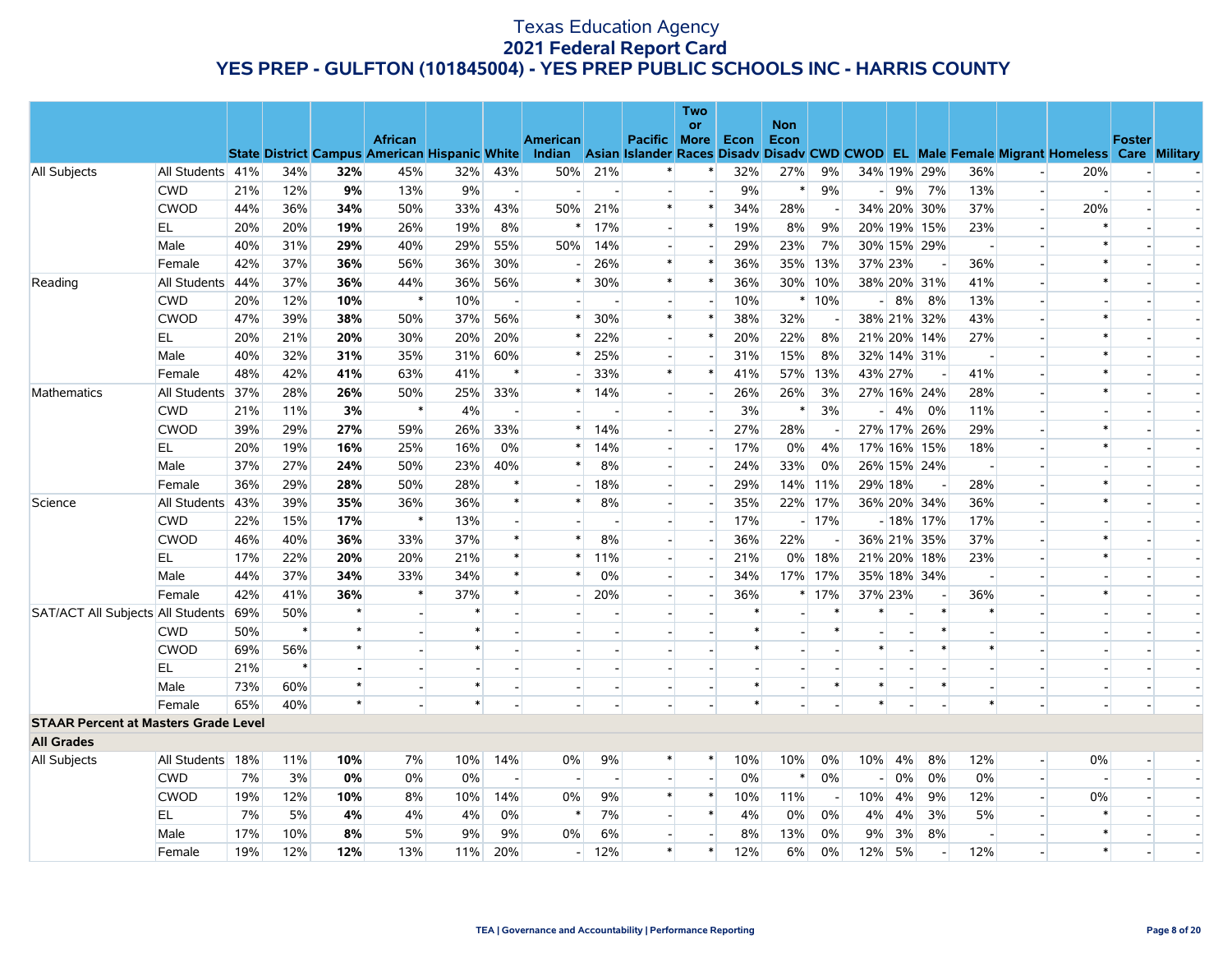|                                   |                  |     |        |     |                                                      |        |        |                 |     |                | <b>Two</b><br>or         |      | <b>Non</b>   |       |     |    |        |       |                                                                                    |        |               |
|-----------------------------------|------------------|-----|--------|-----|------------------------------------------------------|--------|--------|-----------------|-----|----------------|--------------------------|------|--------------|-------|-----|----|--------|-------|------------------------------------------------------------------------------------|--------|---------------|
|                                   |                  |     |        |     | <b>African</b>                                       |        |        | <b>American</b> |     | <b>Pacific</b> | <b>More</b>              | Econ | Econ         |       |     |    |        |       |                                                                                    | Foster |               |
|                                   |                  |     |        |     | <b>State District Campus American Hispanic White</b> |        |        |                 |     |                |                          |      |              |       |     |    |        |       | Indian Asian Islander Races Disady Disady CWD CWOD EL Male Female Migrant Homeless |        | Care Military |
| Reading                           | All Students 18% |     | 10%    | 8%  | 8%<br>$\ast$                                         | 8%     | 11%    | $*$             | 14% |                |                          | 8%   | 5%<br>$\ast$ | 0%    | 9%  | 3% | 6%     | 11%   |                                                                                    |        |               |
|                                   | <b>CWD</b>       | 6%  | 3%     | 0%  |                                                      | 0%     |        |                 |     |                | $\ast$                   | 0%   |              | 0%    |     | 0% | 0%     | 0%    |                                                                                    |        |               |
|                                   | <b>CWOD</b>      | 20% | 10%    | 9%  | 9%                                                   | 8%     | 11%    | $\ast$          | 14% |                | $\ast$                   | 9%   | 5%           |       | 9%  | 3% | 6%     | 11%   |                                                                                    |        |               |
|                                   | EL.              | 7%  | 4%     | 3%  | 0%                                                   | 3%     | 0%     |                 | 11% |                |                          | 3%   | 0%           | 0%    | 3%  | 3% | 2%     | 5%    |                                                                                    |        |               |
|                                   | Male             | 16% | 8%     | 6%  | 6%                                                   | 6%     | 0%     |                 | 13% |                |                          | 6%   | 8%           | 0%    | 6%  | 2% | 6%     |       |                                                                                    |        |               |
|                                   | Female           | 21% | 12%    | 11% | 13%                                                  | 10%    | $\ast$ |                 | 14% | $\ast$         | $\ast$                   | 11%  | $0\%$        | 0%    | 11% | 5% |        | 11%   |                                                                                    |        |               |
| Mathematics                       | All Students 17% |     | 11%    | 11% | 10%                                                  | 11%    | 22%    |                 | 7%  |                |                          | 11%  | 16%          | 0%    | 12% |    | 5% 10% | 13%   |                                                                                    |        |               |
|                                   | <b>CWD</b>       | 8%  | 3%     | 0%  | $\ast$                                               | 0%     |        |                 |     |                |                          | 0%   | $\ast$       | $0\%$ |     | 0% | 0%     | 0%    |                                                                                    |        |               |
|                                   | <b>CWOD</b>      | 18% | 12%    | 12% | 12%                                                  | 12%    | 22%    |                 | 7%  |                |                          | 11%  | 17%          |       | 12% |    | 5% 10% | 13%   |                                                                                    |        |               |
|                                   | EL               | 8%  | 6%     | 5%  | 13%                                                  | 5%     | 0%     | $\ast$          | 5%  |                |                          | 5%   | 0%           | 0%    | 5%  | 5% | 4%     | 6%    |                                                                                    |        |               |
|                                   | Male             | 18% | 11%    | 10% | 7%                                                   | 10%    | 20%    |                 | 0%  |                |                          | 9%   | 17%          | 0%    | 10% |    | 4% 10% |       |                                                                                    |        |               |
|                                   | Female           | 16% | 12%    | 13% | 17%                                                  | 12%    |        |                 | 12% |                |                          | 13%  | 14%          | 0%    | 13% | 6% |        | 13%   |                                                                                    |        |               |
| Science                           | All Students     | 19% | 15%    | 12% | 0%                                                   | 13%    |        |                 | 0%  |                |                          | 12%  | 11%          | 0%    | 13% |    | 4% 12% | 12%   |                                                                                    |        |               |
|                                   | <b>CWD</b>       | 8%  | 5%     | 0%  | $\ast$                                               | 0%     |        |                 |     |                |                          | 0%   |              | $0\%$ |     |    | 0% 0%  | $0\%$ |                                                                                    |        |               |
|                                   | <b>CWOD</b>      | 20% | 15%    | 13% | 0%                                                   | 14%    |        |                 | 0%  |                |                          | 13%  | 11%          |       | 13% |    | 5% 13% | 13%   |                                                                                    |        |               |
|                                   | EL               | 4%  | 6%     | 4%  | 0%                                                   | 5%     |        |                 | 0%  |                |                          | 5%   | 0%           | 0%    | 5%  | 4% | 4%     | 4%    |                                                                                    |        |               |
|                                   | Male             | 20% | 14%    | 12% | 0%                                                   | 14%    |        | $\ast$          | 0%  |                | $\overline{\phantom{a}}$ | 12%  | 17%          | 0%    | 13% |    | 4% 12% |       |                                                                                    |        |               |
|                                   | Female           | 18% | 15%    | 12% |                                                      | 12%    |        |                 | 0%  |                |                          | 12%  | ∗            | 0%    | 13% | 4% |        | 12%   |                                                                                    |        |               |
| SAT/ACT All Subjects All Students |                  | 14% | 0%     |     |                                                      |        |        |                 |     |                |                          |      |              |       |     |    |        |       |                                                                                    |        |               |
|                                   | <b>CWD</b>       | 11% | $\ast$ | ÷   |                                                      |        |        |                 |     |                |                          |      |              |       |     |    |        |       |                                                                                    |        |               |
|                                   | <b>CWOD</b>      | 14% | $0\%$  |     |                                                      | $\ast$ |        |                 |     |                |                          |      |              |       |     |    |        |       |                                                                                    |        |               |
|                                   | EL               | 1%  | $\ast$ |     |                                                      |        |        |                 |     |                |                          |      |              |       |     |    |        |       |                                                                                    |        |               |
|                                   | Male             | 18% | 0%     |     |                                                      |        |        |                 |     |                |                          |      |              |       |     |    |        |       |                                                                                    |        |               |
|                                   | Female           | 11% | 0%     |     |                                                      |        |        |                 |     |                |                          |      |              |       |     |    |        |       |                                                                                    |        |               |

- Indicates there are no students in the group.

\* Indicates results are masked due to small numbers to protect student confidentiality.

#### **Part (iii): Academic Growth and Graduation Rate**

#### **Part (iii)(I): Academic Growth**

This section provides information on students' academic growth for mathematics and reading/ELA for public elementary schools and secondary schools which don't have a graduation rate, for the 2020-21 school year. These results include all students tested, regardless of whether they were in the accountability subset. (CWD: children with disability; CWOD: children without disability; EL: English learner)

 *USDE waived reporting requirements in Section 1111(h)(1)(C)(iii)(I) (other academic indicator results for schools that are not high schools) for the 2020-21 school year.*

#### **Part (iii)(II): Graduation Rate**

This section provides information on high school graduation rates for the class of 2020.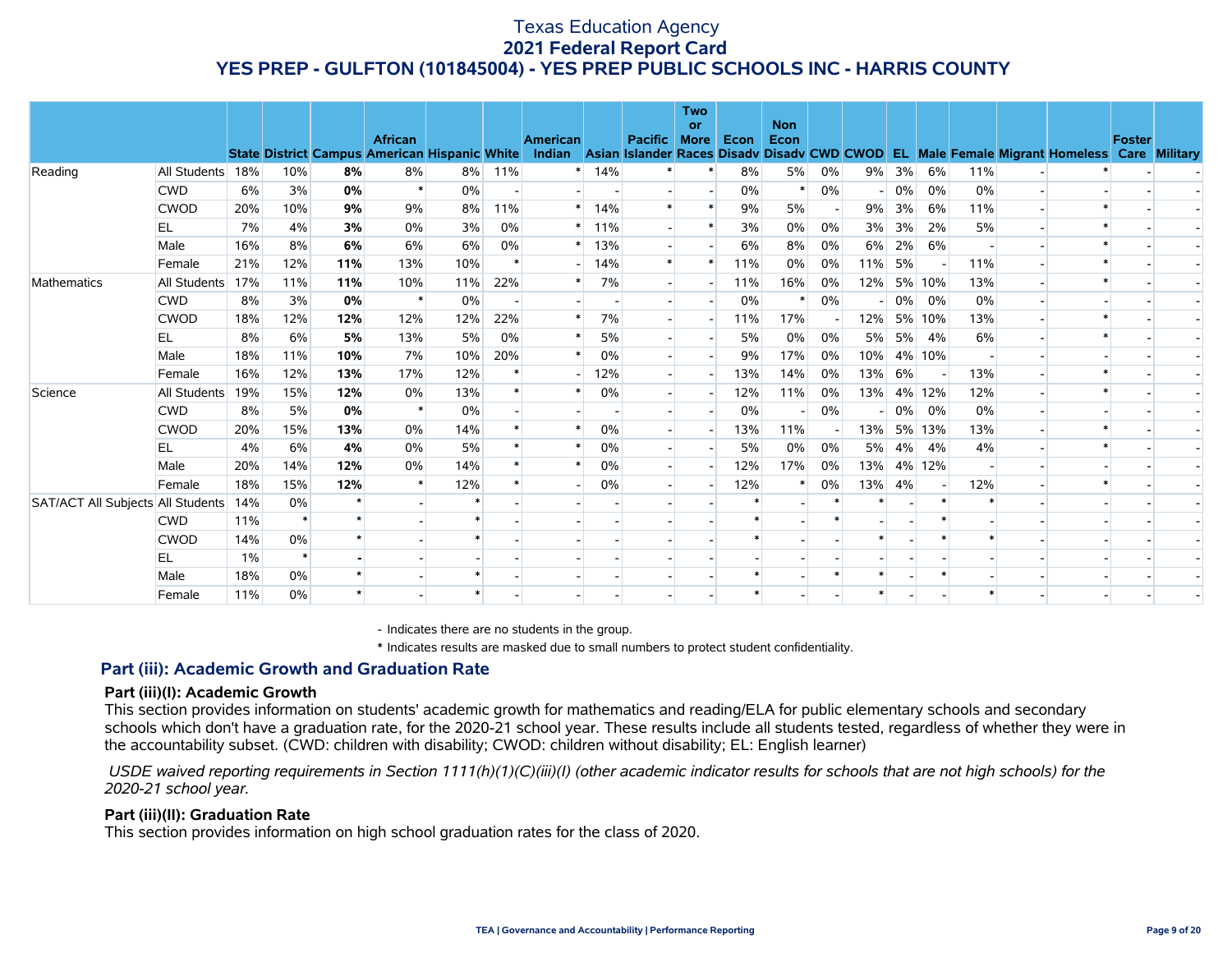|                                                                     | All   | <b>African</b><br><b>Students American Hispanic White</b> |       | <b>American</b><br>Indian |            | <b>Pacific</b><br>Asian Islander Races Disady CWD | <b>Two</b><br>or<br><b>More</b> | Econ              | $EL \diamondsuit$ | <b>Homeless</b><br>$\Leftrightarrow$ | <b>Foster</b><br>Care<br>$\Leftrightarrow$ |
|---------------------------------------------------------------------|-------|-----------------------------------------------------------|-------|---------------------------|------------|---------------------------------------------------|---------------------------------|-------------------|-------------------|--------------------------------------|--------------------------------------------|
| <b>Federal Graduation Rates</b>                                     |       |                                                           |       |                           |            |                                                   |                                 |                   |                   |                                      |                                            |
| 4-year Longitudinal Cohort Graduation Rate (Gr 9-12): Class of 2020 |       |                                                           |       |                           |            |                                                   |                                 |                   |                   |                                      |                                            |
| <b>All Students</b>                                                 | 93.2% |                                                           | 92.5% |                           | $-100.0\%$ |                                                   |                                 | 92.8% 85.7% 89.6% |                   | 83.3%                                |                                            |
| <b>CWD</b>                                                          | 85.7% |                                                           | 85.7% |                           |            |                                                   |                                 | 85.7% 85.7% 83.3% |                   |                                      |                                            |
| <b>CWOD</b>                                                         | 93.6% |                                                           | 92.9% |                           | $-100.0\%$ |                                                   |                                 | $93.2\%$          | $-90.5%$          | 83.3%                                |                                            |
| $EL \diamondsuit$                                                   | 89.6% |                                                           | 88.1% |                           | $-100.0\%$ |                                                   |                                 | 89.1% 83.3% 89.6% |                   |                                      |                                            |
| Male                                                                | 89.4% |                                                           | 89.1% |                           | *          |                                                   |                                 | 88.7%             | $*82.6%$          |                                      |                                            |
| Female                                                              | 97.0% |                                                           | 96.4% |                           | $-100.0\%$ |                                                   |                                 | 96.8%             | $*96.0\%$         |                                      |                                            |

- Indicates there are no students in the group.

\* Indicates results are masked due to small numbers to protect student confidentiality.

 $\diamond$  Ever in grades 9-12.

#### **Part (iv): English Language Proficiency**

This section provides information on the number and percentage of English learners achieving English language proficiency based on the 2021 Texas English Language Proficiency Assessment System (TELPAS) data. (EL: English learner)

| <b>Total</b> | <b>EL in Proficiency</b><br>Class of EL | Rate of<br>Proficiency |
|--------------|-----------------------------------------|------------------------|
| 387          | 66                                      | 17%                    |

- Indicates there are no students in the group.
- \* Indicates results are masked due to small numbers to protect student confidentiality.

 $\diamond$  Indicates data reporting does not meet for Minimum Size.

#### **Part (v): School Quality or Student Success (SQSS)**

This section provides information on school quality or student success, which is college, career and military readiness (CCMR) for high schools and average performance rate of the three STAAR performance levels of all students, regardless of whether they were in the accountability subset, for elementary and secondary schools without a graduation rate. (CWD: children with disability; EL: English learner)

|                                                                             | All | <b>African</b><br><b>Students American Hispanic White</b> |     |        | <b>American</b><br>Indian |     | <b>Pacific</b><br>Asian Islander Races Disady CWD | <b>Two</b><br>or<br><b>More</b> | Econ |     | EL  |
|-----------------------------------------------------------------------------|-----|-----------------------------------------------------------|-----|--------|---------------------------|-----|---------------------------------------------------|---------------------------------|------|-----|-----|
| Student Success (Student Achievement Domain Score: STAAR Component Only)    |     |                                                           |     |        |                           |     |                                                   |                                 |      |     |     |
| <b>STAAR Component Score</b>                                                | 34  | 45                                                        | 34  | 38     | 50                        | 26  | ∗                                                 | $\ast$                          | 34   | 13  | 24  |
| <b>School Quality (College, Career, and Military Readiness Performance)</b> |     |                                                           |     |        |                           |     |                                                   |                                 |      |     |     |
| %Students meeting CCMR                                                      | 43% | $\ast$                                                    | 45% | $\ast$ |                           | 29% | -                                                 |                                 | 43%  | 83% | 24% |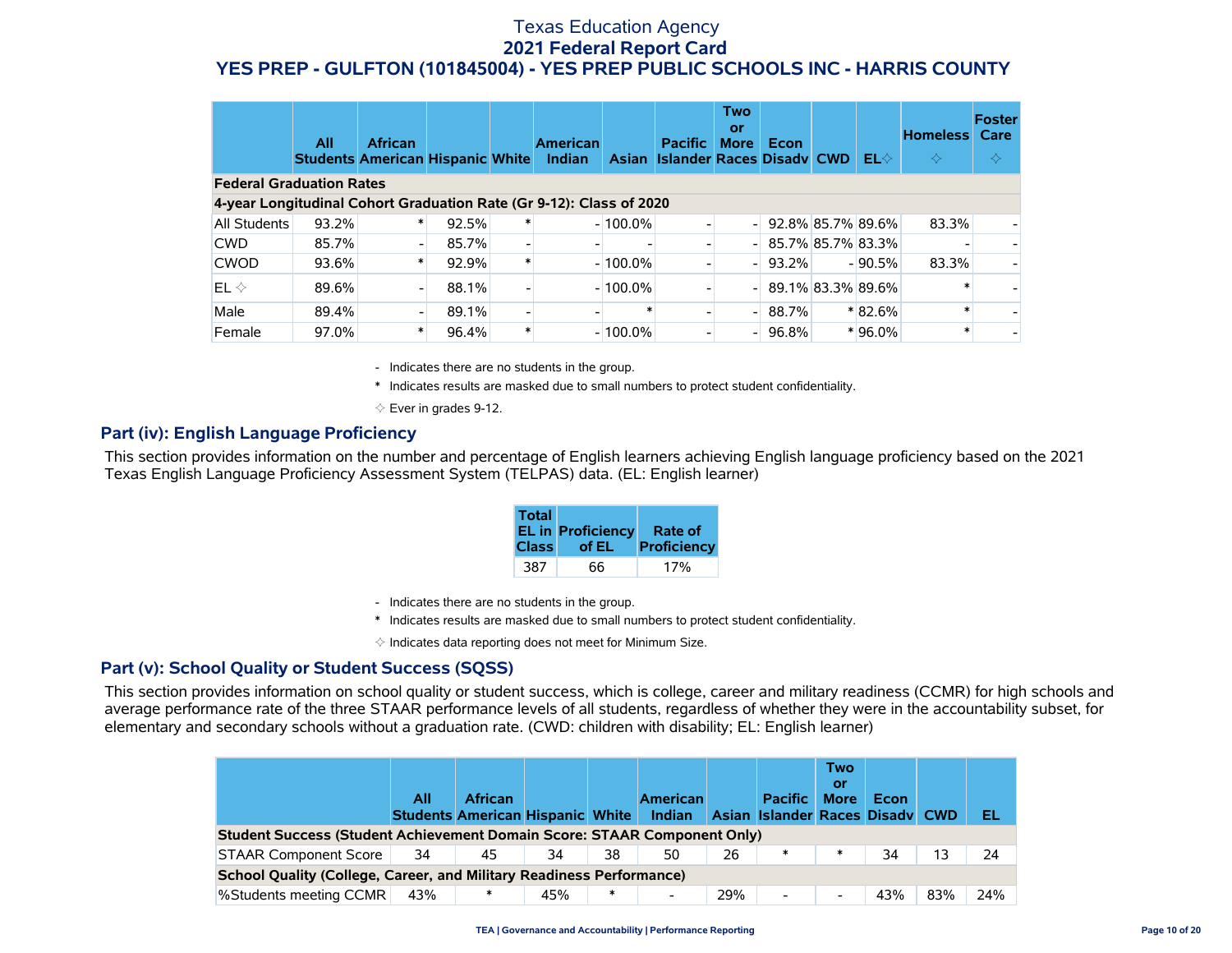- Indicates there are no students in the group.

\* Indicates results are masked due to small numbers to protect student confidentiality.

#### **Part (vi): Goal Meeting Status**

This section provides information on the progress of all students and each student group toward meeting the long-term goals or interim objectives on STAAR academic performance, federal graduation rate, and English learners' language proficiency. (CWD: children with disability; EL: English learner)

 *USDE waived reporting requirements in Section 1111(h)(1)(C)(vi) (progress toward meeting long-term goals and measurements of interim progress) for the 2020-21 school year.*

#### **Part (vii): STAAR Participation**

This section provides the percentage of students assessed and not assessed on STAAR for mathematics, reading/ELA, and science. (CWD: children with disability; CWOD: children without disability; EL: English learner)

|                           |                     |     |                                                         |     |          |                                                                       |          |                | <b>Two</b><br>or         |      | <b>Non</b> |           |     |               |                          |                            |                |
|---------------------------|---------------------|-----|---------------------------------------------------------|-----|----------|-----------------------------------------------------------------------|----------|----------------|--------------------------|------|------------|-----------|-----|---------------|--------------------------|----------------------------|----------------|
|                           |                     |     | <b>African</b><br><b>Campus American Hispanic White</b> |     |          | <b>American</b><br>Indian Asian Islander Races Disady Disady CWD CWOD |          | <b>Pacific</b> | <b>More</b>              | Econ | Econ       |           |     | -EL-          |                          | <b>Male Female Migrant</b> |                |
| <b>Participation Rate</b> |                     |     |                                                         |     |          |                                                                       |          |                |                          |      |            |           |     |               |                          |                            |                |
| <b>All Subjects</b>       | <b>All Students</b> | 98% | 100%                                                    | 97% | 95%      | 100%                                                                  | 99%      | $\ast$         | $\ast$                   | 98%  | 100%       | 91%       | 98% | 98%           | 98%                      | 98%                        |                |
|                           | <b>CWD</b>          | 91% | 100%                                                    | 91% |          |                                                                       |          |                |                          | 91%  |            | 91%       |     | 97%           | 96%                      | 84%                        |                |
|                           | <b>CWOD</b>         | 98% | 100%                                                    | 98% | 95%      | 100%                                                                  | 99%      | $\ast$         | $\ast$                   | 98%  | 100%       |           | 98% | 98%           | 98%                      | 98%                        |                |
|                           | EL                  | 98% | 100%                                                    | 98% | 92%      | $\ast$                                                                | 98%      |                | $\ast$                   | 98%  | 100%       | 97%       | 98% | 98%           | 97%                      | 98%                        |                |
|                           | Male                | 98% | 100%                                                    | 97% | 100%     | 100%                                                                  | 97%      |                | $\overline{\phantom{a}}$ | 98%  | 100%       | 96%       | 98% | 97%           | 98%                      |                            |                |
|                           | Female              | 98% | 100%                                                    | 97% | 91%      |                                                                       | $-100%$  | $\ast$         | $\ast$                   | 97%  | 100%       | 84%       | 98% | 98%           |                          | 98%                        |                |
| Reading                   | <b>All Students</b> | 97% | 100%                                                    | 97% | 90%      | $\ast$                                                                | 97%      | $\ast$         | $\ast$                   | 97%  | 100%       | 92%       | 97% | 97%           | 97%                      | 97%                        |                |
|                           | <b>CWD</b>          | 92% | $\ast$                                                  | 92% |          |                                                                       |          |                |                          | 92%  | $\ast$     | 92%       |     | 98%           | 97%                      | 85%                        |                |
|                           | <b>CWOD</b>         | 97% | 100%                                                    | 97% | 90%      | $\ast$                                                                | 97%      | $\ast$         | $\ast$                   | 97%  | 100%       |           | 97% | 97%           | 97%                      | 98%                        |                |
|                           | EL                  | 97% | 100%                                                    | 97% | 83%      | $\ast$                                                                | 96%      |                | $\ast$                   | 97%  | 100%       | 98%       | 97% | 97%           | 96%                      | 98%                        |                |
|                           | Male                | 97% | 100%                                                    | 97% | 100%     | $\ast$                                                                | 94%      |                |                          | 97%  | 100%       | 97%       | 97% | 96%           | 97%                      |                            |                |
|                           | Female              | 97% | 100%                                                    | 97% | 80%      |                                                                       | $-100%$  | $\ast$         | $\ast$                   | 97%  | 100%       | 85%       | 98% | 98%           | $\overline{\phantom{a}}$ | 97%                        |                |
| <b>Mathematics</b>        | <b>All Students</b> | 98% | 100%                                                    | 98% | 100%     |                                                                       | $*100%$  |                |                          | 98%  | 100%       | 88%       | 99% | 99%           | 98%                      | 98%                        |                |
|                           | <b>CWD</b>          | 88% | $\ast$                                                  | 87% |          |                                                                       |          |                | $\overline{\phantom{a}}$ | 88%  | $\ast$     | 88%       |     | 93%           | 91%                      | 82%                        |                |
|                           | <b>CWOD</b>         | 99% | 100%                                                    | 99% | 100%     |                                                                       | $*100%$  |                |                          | 99%  | 100%       |           | 99% | 99%           | 99%                      | 99%                        |                |
|                           | EL                  | 99% | 100%                                                    |     | 98% 100% |                                                                       | $*100%$  |                | $\overline{\phantom{a}}$ | 98%  | 100%       | 93%       | 99% | 99%           | 98%                      | 99%                        |                |
|                           | Male                | 98% | 100%                                                    |     | 98% 100% |                                                                       | $*100%$  |                |                          | 98%  | 100%       | 91%       | 99% | 98%           | 98%                      |                            |                |
|                           | Female              | 98% | 100%                                                    | 98% |          |                                                                       | $-100%$  |                |                          | 98%  | 100%       | 82%       | 99% | 99%           |                          | 98%                        |                |
| <b>Science</b>            | All Students        | 98% | 100%                                                    | 98% | $\ast$   |                                                                       | $*100%$  |                | $\overline{\phantom{a}}$ | 98%  | 100%       | 95%       | 98% | 98%           | 98%                      | 98%                        | $\blacksquare$ |
|                           | <b>CWD</b>          | 95% |                                                         | 94% |          |                                                                       |          |                |                          | 95%  |            | 95%       |     | $-100\%$ 100% |                          | 86%                        |                |
|                           | <b>CWOD</b>         | 98% | 100%                                                    | 98% | $\ast$   |                                                                       | $*100%$  |                |                          | 98%  | 100%       |           | 98% | 98%           | 98%                      | 99%                        |                |
|                           | EL                  | 98% | 100%                                                    | 98% | $\ast$   |                                                                       | $*100%$  |                |                          | 98%  |            | 100% 100% | 98% | 98%           | 97%                      | 99%                        |                |
|                           | Male                | 98% | 100%                                                    | 98% | $\ast$   |                                                                       | $*100\%$ |                |                          | 98%  | 100% 100%  |           | 98% | 97%           | 98%                      |                            |                |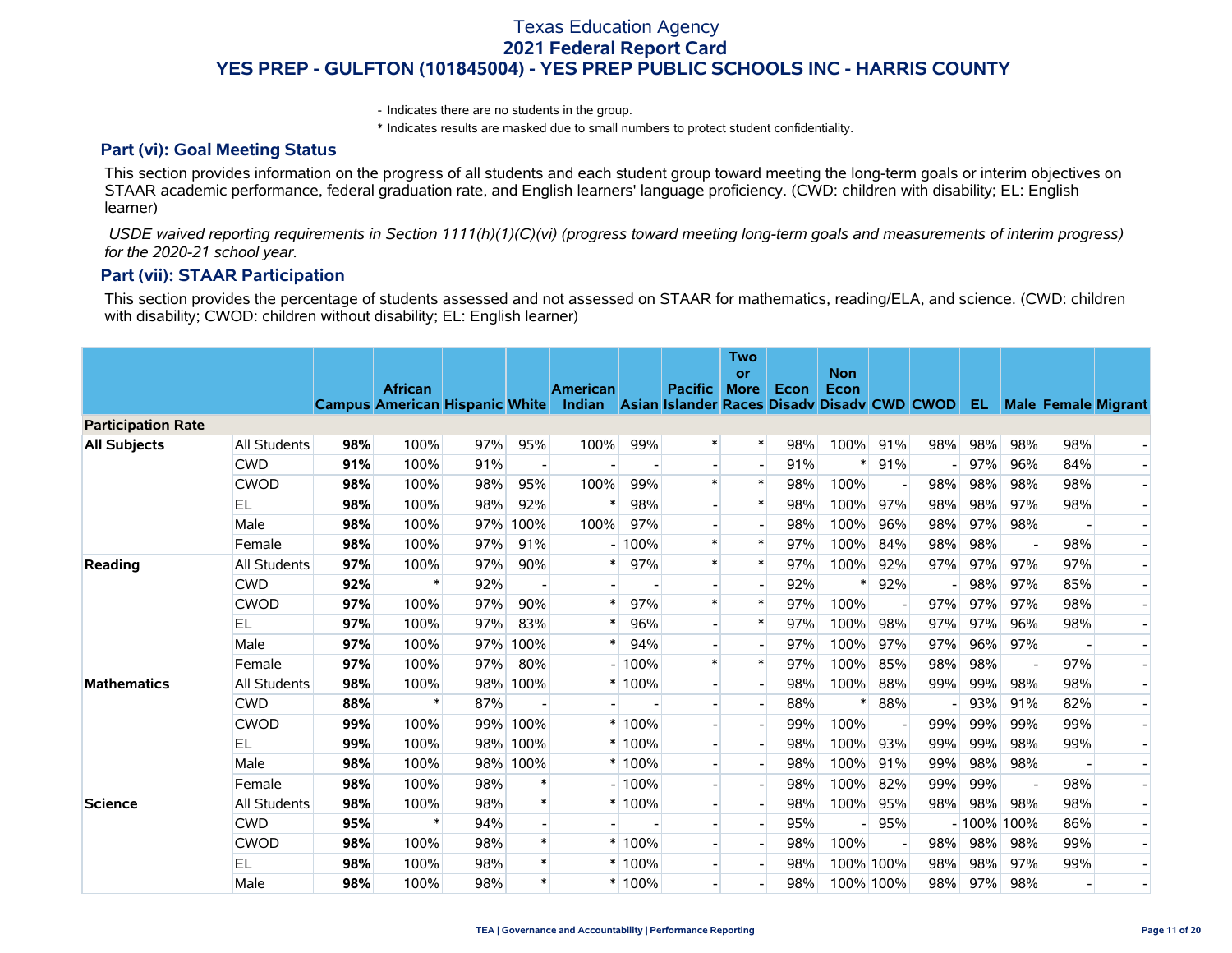|                                          |                     |                |                                       |        |                          |                                                    |                |                          | <b>Two</b><br><b>or</b> |                | <b>Non</b>        |                          |                          |                |                          |                |                               |
|------------------------------------------|---------------------|----------------|---------------------------------------|--------|--------------------------|----------------------------------------------------|----------------|--------------------------|-------------------------|----------------|-------------------|--------------------------|--------------------------|----------------|--------------------------|----------------|-------------------------------|
|                                          |                     |                | <b>African</b>                        |        |                          | <b>American</b>                                    |                | <b>Pacific</b>           | <b>More</b>             | <b>Econ</b>    | Econ              |                          |                          |                |                          |                |                               |
|                                          |                     |                | <b>Campus American Hispanic White</b> |        |                          | Indian Asian Islander Races Disady Disady CWD CWOD |                |                          |                         |                |                   |                          |                          |                |                          |                | <b>EL</b> Male Female Migrant |
| <b>Science</b>                           | Female              | 98%            | $\ast$                                | 98%    | $\ast$                   |                                                    | $-100%$        |                          |                         | 98%            | $\ast$            | 86%                      | 99%                      | 99%            | $\overline{a}$           | 98%            |                               |
| <b>SAT/ACT All Subjects All Students</b> |                     | $\star$        |                                       | $\ast$ | $\overline{a}$           | $\overline{a}$                                     | $\blacksquare$ | $\overline{\phantom{0}}$ |                         | $\ast$         |                   | $\ast$                   | $\ast$                   |                | $\ast$                   | $\ast$         |                               |
|                                          | <b>CWD</b>          | $\star$        |                                       | $\ast$ |                          |                                                    | $\blacksquare$ | $\blacksquare$           |                         | $\ast$         |                   | $\ast$                   |                          |                | $\ast$                   |                |                               |
|                                          | <b>CWOD</b>         | $\star$        |                                       | $\ast$ |                          |                                                    | $\blacksquare$ | $\overline{\phantom{0}}$ |                         | $\ast$         |                   |                          | $\ast$                   |                | $\ast$                   | $\ast$         |                               |
|                                          | <b>EL</b>           |                |                                       |        |                          |                                                    |                |                          |                         |                |                   |                          |                          |                | $\blacksquare$           |                |                               |
|                                          | Male                | $\star$        |                                       |        |                          |                                                    |                | $\overline{a}$           |                         | $\ast$         | $\overline{a}$    | $\ast$                   | $\ast$                   |                | $\ast$                   |                |                               |
|                                          | Female              | $\star$        |                                       | $\ast$ |                          |                                                    | $\overline{a}$ | $\overline{a}$           |                         | $\ast$         |                   |                          | $\ast$                   |                |                          | $\ast$         |                               |
| <b>Non-Participation Rate</b>            |                     |                |                                       |        |                          |                                                    |                |                          |                         |                |                   |                          |                          |                |                          |                |                               |
| <b>All Subjects</b>                      | <b>All Students</b> | 2%             | 0%                                    | 3%     | 5%                       | 0%                                                 | $1\%$          | $\ast$                   | $\ast$                  | 2%             | $0\%$             | 9%                       | 2%                       | 2%             | 2%                       | 2%             |                               |
|                                          | <b>CWD</b>          | 9%             | 0%                                    | 9%     | $\blacksquare$           |                                                    |                |                          |                         | 9%             | $\ast$            | 9%                       |                          | 3%             | 4%                       | 16%            |                               |
|                                          | <b>CWOD</b>         | 2%             | 0%                                    | 2%     | 5%                       | 0%                                                 | $1\%$          | $\ast$                   | $\ast$                  | 2%             | 0%                | $\blacksquare$           | 2%                       | 2%             | 2%                       | 2%             |                               |
|                                          | EL.                 | 2%             | 0%                                    | 2%     | 8%                       | $\ast$                                             | 2%             | $\overline{\phantom{a}}$ | $\ast$                  | 2%             | 0%                | 3%                       | 2%                       | 2%             | 3%                       | 2%             |                               |
|                                          | Male                | 2%             | $0\%$                                 | 3%     | 0%                       | 0%                                                 | 3%             | $\overline{\phantom{0}}$ |                         | 2%             | $0\%$             | 4%                       | 2%                       | 3%             | 2%                       | $\blacksquare$ |                               |
|                                          | Female              | 2%             | $0\%$                                 | 3%     | 9%                       | $\overline{a}$                                     | 0%             | $\ast$                   | $\ast$                  | 3%             | $0\%$             | 16%                      | 2%                       | 2%             | $\overline{a}$           | 2%             |                               |
| Reading                                  | All Students        | 3%             | $0\%$                                 | 3%     | 10%                      | $\ast$                                             | 3%             | $\ast$                   | $\ast$                  | 3%             | 0%                | 8%                       | 3%                       | 3%             | 3%                       | 3%             |                               |
|                                          | <b>CWD</b>          | 8%             | $\ast$                                | 8%     | $\overline{a}$           |                                                    | $\overline{a}$ |                          |                         | 8%             | $\pmb{\ast}$      | 8%                       | $\sim$                   | 2%             | 3%                       | 15%            |                               |
|                                          | <b>CWOD</b>         | 3%             | 0%                                    | 3%     | 10%                      | $\ast$                                             | 3%             | $\ast$                   | $\ast$                  | 3%             | $0\%$             | $\overline{\phantom{a}}$ | 3%                       | 3%             | 3%                       | 2%             |                               |
|                                          | EL.                 | 3%             | $0\%$                                 | 3%     | 17%                      | $\ast$                                             | 4%             | $\overline{\phantom{a}}$ | $\ast$                  | 3%             | $0\%$             | $2\%$                    | 3%                       | 3%             | 4%                       | 2%             |                               |
|                                          | Male                | 3%             | 0%                                    | 3%     | 0%                       | $\ast$                                             | 6%             | $\overline{a}$           |                         | 3%             | 0%                | 3%                       | 3%                       | 4%             | 3%                       |                |                               |
|                                          | Female              | 3%             | 0%                                    | 3%     | 20%                      |                                                    | 0%             | $\ast$                   | $\ast$                  | 3%             | $0\%$             | 15%                      | 2%                       | 2%             | $\overline{a}$           | 3%             |                               |
| <b>Mathematics</b>                       | All Students        | 2%             | $0\%$                                 | 2%     | 0%                       | $\ast$                                             | 0%             | $\overline{a}$           |                         | 2%             | $0\%$             | 12%                      | 1%                       | 1%             | 2%                       | 2%             |                               |
|                                          | <b>CWD</b>          | 12%            | $\ast$                                | 13%    | $\sim$                   |                                                    | $\overline{a}$ | $\overline{\phantom{a}}$ | $\sim$                  | 12%            | $\ast$            | 12%                      | $\overline{\phantom{a}}$ | 7%             | 9%                       | 18%            |                               |
|                                          | <b>CWOD</b>         | 1%             | $0\%$                                 | $1\%$  | 0%                       | $\ast$                                             | $0\%$          | $\overline{a}$           |                         | 1%             | $0\%$             | $\overline{\phantom{a}}$ | 1%                       | 1%             | 1%                       | 1%             |                               |
|                                          | EL.                 | 1%             | $0\%$                                 | 2%     | 0%                       | $\ast$                                             | $0\%$          | $\overline{a}$           |                         | 2%             | 0%                | 7%                       | $1\%$                    | 1%             | 2%                       | 1%             |                               |
|                                          | Male                | 2%             | $0\%$                                 | 2%     | 0%                       | $\ast$                                             | $0\%$          |                          |                         | 2%             | 0%                | 9%                       | 1%                       | 2%             | 2%                       |                |                               |
|                                          | Female              | 2%             | 0%                                    | 2%     | $\ast$                   |                                                    | 0%             | $\overline{\phantom{a}}$ |                         | 2%             | $0\%$             | 18%                      | 1%                       | 1%             | $\overline{\phantom{a}}$ | 2%             |                               |
| <b>Science</b>                           | All Students        | 2%             | $0\%$                                 | 2%     | $\ast$                   | $\ast$                                             | $0\%$          | $\overline{\phantom{a}}$ |                         | 2%             | 0%                | 5%                       | 2%                       | 2%             | 2%                       | 2%             |                               |
|                                          | <b>CWD</b>          | 5%             | $\ast$                                | 6%     | $\overline{\phantom{a}}$ |                                                    |                | $\overline{a}$           |                         | 5%             | $\overline{a}$    | 5%                       | $\overline{\phantom{a}}$ | 0%             | 0%                       | 14%            |                               |
|                                          | <b>CWOD</b>         | 2%             | $0\%$                                 | 2%     | $\ast$                   | $\ast$                                             | 0%             |                          |                         | 2%             | $0\%$             | $\overline{\phantom{a}}$ | 2%                       | 2%             | 2%                       | 1%             |                               |
|                                          | <b>EL</b>           | 2%             | $0\%$                                 | 2%     | $\ast$                   | $\ast$                                             | 0%             |                          |                         | 2%             | $0\%$             | 0%                       | 2%                       | 2%             | 3%                       | 1%             |                               |
|                                          | Male                | 2%             | 0%                                    | 2%     | $\ast$                   | $\ast$                                             | 0%             | $\overline{\phantom{a}}$ | $\overline{a}$          | 2%             | 0%                | 0%                       | 2%                       | 3%             | 2%                       | $\blacksquare$ |                               |
|                                          | Female              | 2%             | $\ast$                                | 2%     | $\ast$                   | $\overline{\phantom{a}}$                           | $0\%$          | $\overline{\phantom{0}}$ |                         | 2%             | $\ast$            | 14%                      | $1\%$                    | $1\%$          | $\overline{a}$           | 2%             |                               |
| <b>SAT/ACT All Subjects All Students</b> |                     | $\star$        |                                       | $\ast$ |                          |                                                    |                | $\overline{\phantom{0}}$ |                         | $\ast$         |                   | $\ast$                   | $\ast$                   |                | $\ast$                   | $\ast$         |                               |
|                                          | <b>CWD</b>          | $\star$        |                                       |        |                          |                                                    |                |                          |                         | $\ast$         |                   | $\ast$                   |                          |                | $\ast$                   |                |                               |
|                                          | <b>CWOD</b>         | $\star$        |                                       | $\ast$ |                          |                                                    |                |                          |                         | $\ast$         | $\qquad \qquad -$ |                          | $\ast$                   |                | $\ast$                   | $\ast$         |                               |
|                                          | <b>EL</b>           | $\blacksquare$ |                                       |        | $\overline{a}$           |                                                    | $\overline{a}$ | $\overline{\phantom{a}}$ |                         | $\overline{a}$ | $\overline{a}$    |                          |                          | $\overline{a}$ | $\overline{a}$           |                |                               |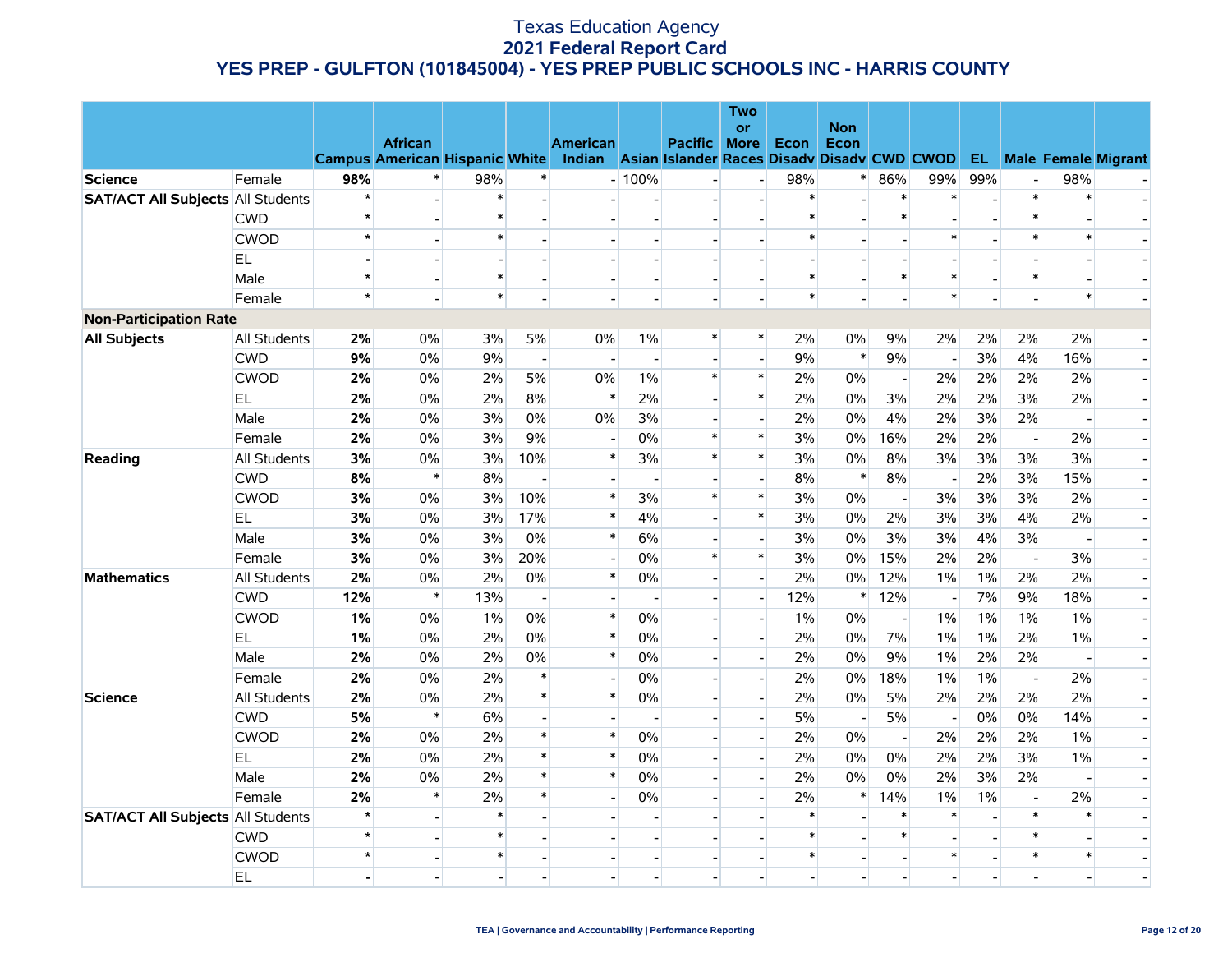|                                  |        | <b>African</b><br><b>Campus American Hispanic White</b> |  | <b>American</b><br>Indian Asian Islander Races Disady Disady CWD CWOD EL | Pacific More | <b>Two</b><br>or | Econ | <b>Non</b><br>Econ |  |  | <b>Male Female Migrant</b> |
|----------------------------------|--------|---------------------------------------------------------|--|--------------------------------------------------------------------------|--------------|------------------|------|--------------------|--|--|----------------------------|
| <b>SAT/ACT All Subjects Male</b> |        |                                                         |  |                                                                          |              |                  |      |                    |  |  |                            |
|                                  | Female |                                                         |  |                                                                          |              |                  |      |                    |  |  |                            |

- Indicates there are no students in the group.

\* Indicates results are masked due to small numbers to protect student confidentiality.

#### **Part (viii): Civil Rights Data**

Part (viii)(I) This section provides information from the 2017-18 CRDC surveys, submitted by school districts to the Office for Civil Rights on measures of school quality, climate, and safety, including counts of in-school suspensions, out-of-school suspensions, expulsions, school related arrests, referrals to law enforcement, chronic absenteeism (including both excused and unexcused absences), incidences of violence, including bullying and harassment. (EL: English learner)

|                                      |        | <b>Total</b>     | <b>African</b> |     |                | <b>Indian</b><br>or<br><b>Alaska</b> |                | <b>Pacific</b> | <b>Two</b><br><b>or</b><br><b>More</b> |                 | <b>Students</b><br>with<br>students American Hispanic White Native Asian Islander Races EL Disabilities | <b>Students</b><br>with<br><b>Disabilities</b><br>(Section<br>504) |
|--------------------------------------|--------|------------------|----------------|-----|----------------|--------------------------------------|----------------|----------------|----------------------------------------|-----------------|---------------------------------------------------------------------------------------------------------|--------------------------------------------------------------------|
| <b>Students Without Disabilities</b> |        |                  |                |     |                |                                      |                |                |                                        |                 |                                                                                                         |                                                                    |
| <b>In-School Suspensions</b>         |        |                  |                |     |                |                                      |                |                |                                        |                 |                                                                                                         |                                                                    |
|                                      | Male   | 80               | 1              | 75  | 1              | 0                                    | 3              | 0              |                                        | 0 <sup>31</sup> |                                                                                                         |                                                                    |
|                                      | Female | 52               | 1              | 49  | 1              | 0                                    | 1              | 0              |                                        | $0$ 13          |                                                                                                         |                                                                    |
|                                      | Total  | 132              | $\overline{2}$ | 124 | $\overline{2}$ | 0                                    | $\overline{4}$ | 0              |                                        | 0 44            |                                                                                                         |                                                                    |
| <b>Out-of-School Suspensions</b>     |        |                  |                |     |                |                                      |                |                |                                        |                 |                                                                                                         |                                                                    |
|                                      | Male   | 27               | $\overline{0}$ | 26  | 0              | 0                                    | 1.             | 0              | 0                                      | $\bf 8$         |                                                                                                         |                                                                    |
|                                      | Female | 9                | $\overline{0}$ | 9   | $\mathbf 0$    | 0                                    | 0              | $\pmb{0}$      | $\pmb{0}$                              | $\mathbf{1}$    |                                                                                                         |                                                                    |
|                                      | Total  | 36               | 0              | 35  | $\mathbf 0$    | 0                                    | 1              | 0              | 0                                      | 9               |                                                                                                         |                                                                    |
| <b>Expulsions</b>                    |        |                  |                |     |                |                                      |                |                |                                        |                 |                                                                                                         |                                                                    |
| <b>With Educational Services</b>     | Male   | $6 \overline{6}$ | $\mathbf{0}$   | 5   | 0              | 0                                    |                | 0              | 0                                      | 1               |                                                                                                         |                                                                    |
|                                      | Female | 5                | 0              | 5   | $\Omega$       | 0                                    | 0              | 0              | $\mathbf 0$                            | $\pmb{0}$       |                                                                                                         |                                                                    |
|                                      | Total  | 11               | $\mathbf{0}$   | 10  | $\Omega$       | 0                                    |                | 0              | $\pmb{0}$                              | 1               |                                                                                                         |                                                                    |
| <b>Without Educational Services</b>  | Male   | 0                | 0              | 0   | $\Omega$       | $\mathbf 0$                          | $\Omega$       | 0              | 0                                      | $\mathbf 0$     |                                                                                                         |                                                                    |
|                                      | Female | 0                | 0              | 0   | $\mathbf 0$    | 0                                    | $\Omega$       | 0              | 0                                      | $\mathbf 0$     |                                                                                                         |                                                                    |
|                                      | Total  | 0                | 0              | 0   | $\Omega$       | 0                                    | $\Omega$       | 0              | 0                                      | $\mathbf 0$     |                                                                                                         |                                                                    |
| Under Zero Tolerance Policies Male   |        | 0                | $\pmb{0}$      | 0   | 0              | 0                                    | 0              | 0              | $\pmb{0}$                              | 0               |                                                                                                         |                                                                    |
|                                      | Female | 0                | 0              | 0   | $\Omega$       | 0                                    | 0              | 0              | 0                                      | $\mathbf 0$     |                                                                                                         |                                                                    |
|                                      | Total  | 0                | $\pmb{0}$      | 0   | 0              | 0                                    | 0              | 0              | 0                                      | $\pmb{0}$       |                                                                                                         |                                                                    |
| <b>School-Related Arrests</b>        |        |                  |                |     |                |                                      |                |                |                                        |                 |                                                                                                         |                                                                    |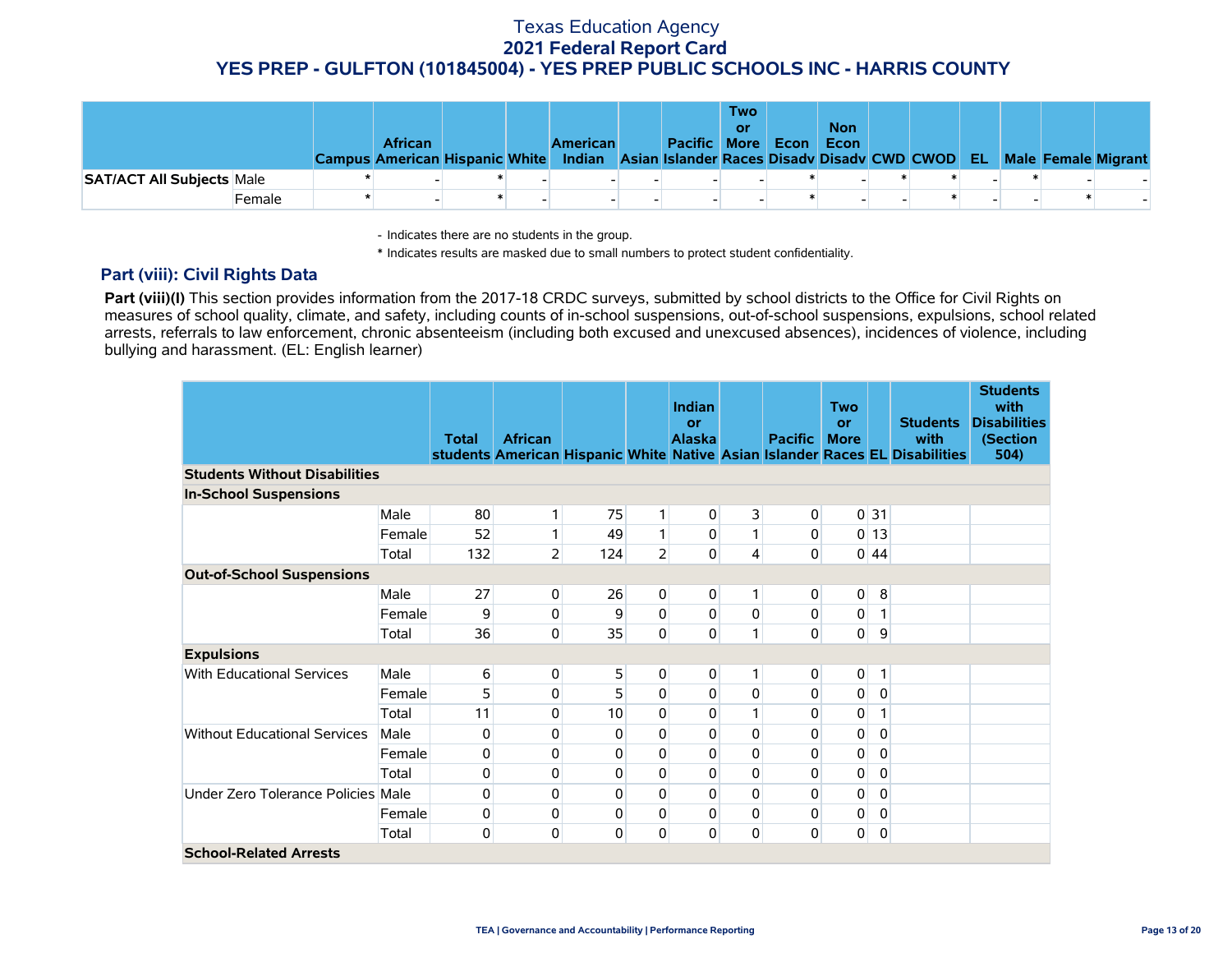|                                     |        |                |                |                |              | Indian                     |             |                | <b>Two</b>               |                |                                                                              | <b>Students</b><br>with         |
|-------------------------------------|--------|----------------|----------------|----------------|--------------|----------------------------|-------------|----------------|--------------------------|----------------|------------------------------------------------------------------------------|---------------------------------|
|                                     |        | <b>Total</b>   | <b>African</b> |                |              | <b>or</b><br><b>Alaska</b> |             | Pacific        | <b>or</b><br><b>More</b> |                | <b>Students</b><br>with                                                      | <b>Disabilities</b><br>(Section |
|                                     |        |                |                |                |              |                            |             |                |                          |                | students American Hispanic White Native Asian Islander Races EL Disabilities | 504)                            |
|                                     | Male   | 0              | $\mathbf{0}$   | $\Omega$       | $\mathbf 0$  | $\Omega$                   | $\mathbf 0$ | $\overline{0}$ | 0                        | $\mathbf 0$    |                                                                              |                                 |
|                                     | Female | 0              | $\mathbf 0$    | $\mathbf 0$    | 0            | $\mathbf 0$                | $\mathbf 0$ | $\overline{0}$ | 0                        | $\mathbf 0$    |                                                                              |                                 |
|                                     | Total  | $\mathbf 0$    | $\overline{0}$ | $\Omega$       | $\mathbf 0$  | $\Omega$                   | $\mathbf 0$ | $\overline{0}$ | $\overline{0}$           | $\mathbf 0$    |                                                                              |                                 |
| <b>Referrals to Law Enforcement</b> |        |                |                |                |              |                            |             |                |                          |                |                                                                              |                                 |
|                                     | Male   | 0              | $\overline{0}$ | $\Omega$       | $\mathbf 0$  | $\overline{0}$             | $\mathbf 0$ | $\overline{0}$ | $\overline{0}$           | $\mathbf 0$    |                                                                              |                                 |
|                                     | Female | 0              | $\Omega$       | $\Omega$       | $\mathbf 0$  | $\Omega$                   | $\Omega$    | $\Omega$       | $\overline{0}$           | $\mathbf{0}$   |                                                                              |                                 |
|                                     | Total  | 0              | 0              | $\overline{0}$ | $\mathbf 0$  | $\overline{0}$             | $\mathbf 0$ | $\mathbf 0$    | 0                        | $\pmb{0}$      |                                                                              |                                 |
| <b>Students With Disabilities</b>   |        |                |                |                |              |                            |             |                |                          |                |                                                                              |                                 |
| <b>In-School Suspensions</b>        |        |                |                |                |              |                            |             |                |                          |                |                                                                              |                                 |
|                                     | Male   | 8              | $\mathbf{1}$   | $\overline{7}$ | $\mathbf{0}$ | $\overline{0}$             | 0           | $\mathbf{0}$   | $\overline{0}$           | $\overline{2}$ |                                                                              | 2                               |
|                                     | Female | $\overline{2}$ | $\pmb{0}$      | $\overline{2}$ | 0            | $\overline{0}$             | $\mathbf 0$ | $\overline{0}$ | 0                        | $\overline{2}$ |                                                                              | 0                               |
|                                     | Total  | 10             | $\mathbf{1}$   | $\overline{9}$ | $\Omega$     | $\Omega$                   | $\mathbf 0$ | $\overline{0}$ | $\overline{0}$           | $\overline{4}$ |                                                                              | $\overline{2}$                  |
| <b>Out-of-School Suspensions</b>    |        |                |                |                |              |                            |             |                |                          |                |                                                                              |                                 |
|                                     | Male   | $\overline{3}$ | 1 <sup>1</sup> | $\overline{2}$ | 0            | $\overline{0}$             | 0           | $\overline{0}$ | 0                        | $\mathbf{1}$   |                                                                              | 1                               |
|                                     | Female | 0              | $\mathbf 0$    | 0              | $\mathbf 0$  | $\Omega$                   | $\mathbf 0$ | $\overline{0}$ | 0                        | $\mathbf 0$    |                                                                              | 0                               |
|                                     | Total  | 3              | $\mathbf{1}$   | $\overline{2}$ | 0            | $\mathbf 0$                | 0           | $\mathbf 0$    | 0                        | $\mathbf{1}$   |                                                                              | 1                               |
| <b>Expulsions</b>                   |        |                |                |                |              |                            |             |                |                          |                |                                                                              |                                 |
| <b>With Educational Services</b>    | Male   | 1              | $\overline{0}$ | 1              | 0            | $\overline{0}$             | 0           | $\overline{0}$ | 0                        | $\mathbf 0$    |                                                                              | 3                               |
|                                     | Female | 0              | $\mathbf{0}$   | $\Omega$       | $\mathbf 0$  | $\Omega$                   | 0           | $\Omega$       | 0                        | $\mathbf 0$    |                                                                              | 0                               |
|                                     | Total  | 1              | $\mathbf 0$    | $\mathbf{1}$   | $\mathbf 0$  | $\Omega$                   | $\mathbf 0$ | $\Omega$       | 0                        | 0              |                                                                              | 3                               |
| <b>Without Educational Services</b> | Male   | 0              | $\mathbf 0$    | 0              | $\mathbf 0$  | $\Omega$                   | $\mathbf 0$ | $\mathbf 0$    | $\pmb{0}$                | $\mathbf 0$    |                                                                              | $\mathbf 0$                     |
|                                     | Female | 0              | $\mathbf 0$    | 0              | $\mathbf 0$  | $\Omega$                   | 0           | $\mathbf 0$    | 0                        | $\mathbf 0$    |                                                                              | 0                               |
|                                     | Total  | 0              | $\mathbf 0$    | $\mathbf 0$    | $\mathbf 0$  | $\mathbf{0}$               | $\mathbf 0$ | $\Omega$       | 0                        | $\mathbf 0$    |                                                                              | 0                               |
| Under Zero Tolerance Policies Male  |        | 0              | $\Omega$       | $\mathbf 0$    | $\mathbf 0$  | $\Omega$                   | 0           | $\Omega$       | 0                        | $\pmb{0}$      |                                                                              | 0                               |
|                                     | Female | 0              | $\mathbf 0$    | 0              | 0            | $\mathbf 0$                | $\mathbf 0$ | $\mathbf 0$    | 0                        | $\pmb{0}$      |                                                                              | $\mathbf 0$                     |
|                                     | Total  | 0              | $\mathbf 0$    | $\Omega$       | $\mathbf 0$  | $\Omega$                   | 0           | $\overline{0}$ | $\overline{0}$           | $\pmb{0}$      |                                                                              | 0                               |
| <b>School-Related Arrests</b>       |        |                |                |                |              |                            |             |                |                          |                |                                                                              |                                 |
|                                     | Male   | 0              | $\mathbf 0$    | $\Omega$       | 0            | $\Omega$                   | 0           | $\overline{0}$ | $\mathbf 0$              | $\mathbf 0$    |                                                                              | $\mathbf 0$                     |
|                                     | Female | 0              | $\mathbf 0$    | $\overline{0}$ | $\pmb{0}$    | $\overline{0}$             | $\mathbf 0$ | $\overline{0}$ | $\overline{0}$           | 0              |                                                                              | 0                               |
|                                     | Total  | 0              | $\mathbf 0$    | $\Omega$       | $\Omega$     | $\Omega$                   | $\mathbf 0$ | $\overline{0}$ | $\overline{0}$           | $\mathbf 0$    |                                                                              | 0                               |
| <b>Referrals to Law Enforcement</b> |        |                |                |                |              |                            |             |                |                          |                |                                                                              |                                 |
|                                     | Male   | 0              | $\mathbf 0$    | $\overline{0}$ | 0            | $\overline{0}$             | 0           | $\overline{0}$ | $\overline{0}$           | $\mathbf 0$    |                                                                              | 0                               |
|                                     | Female | 0              | $\pmb{0}$      | $\Omega$       | $\Omega$     | $\mathbf 0$                | $\pmb{0}$   | $\overline{0}$ | 0                        | $\mathbf 0$    |                                                                              | $\mathbf 0$                     |
|                                     | Total  | 0              | $\mathbf{0}$   | $\overline{0}$ | 0            | $\overline{0}$             | 0           | $\overline{0}$ | $\overline{0}$           | $\pmb{0}$      |                                                                              | 0                               |
| <b>All Students</b>                 |        |                |                |                |              |                            |             |                |                          |                |                                                                              |                                 |
| <b>Chronic Absenteeism</b>          |        |                |                |                |              |                            |             |                |                          |                |                                                                              |                                 |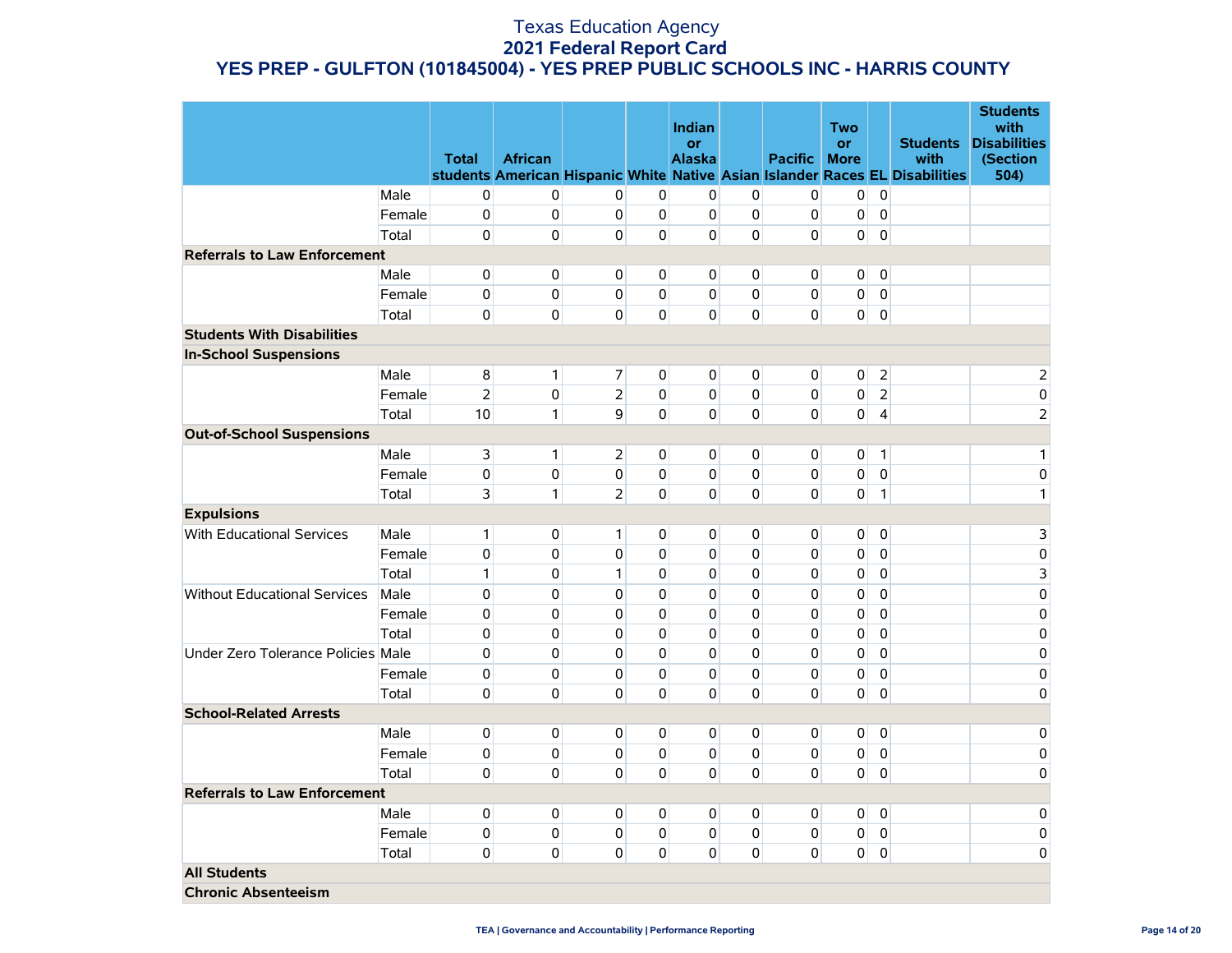|        | <b>Total</b> | <b>African</b> |    |    | <b>Indian</b><br>or<br>Alaska |   | Pacific More | <b>Two</b><br>or |         | <b>Students</b><br>with<br>students American Hispanic White Native Asian Islander Races EL Disabilities | <b>Students</b><br>with<br><b>Disabilities</b><br>(Section<br>504) |
|--------|--------------|----------------|----|----|-------------------------------|---|--------------|------------------|---------|---------------------------------------------------------------------------------------------------------|--------------------------------------------------------------------|
| Male   | 47           |                | 42 | -8 | -8                            |   | -8           |                  | II 19   |                                                                                                         | -8                                                                 |
| Female | 53           | -8             | 48 |    | -8                            |   | -8           |                  | $-8$ 10 |                                                                                                         | -8                                                                 |
| Total  | 100          |                | 90 |    | -8                            | 6 | -8           |                  | I 29    |                                                                                                         | -8                                                                 |

| <b>Incidents of Violence</b><br>Incidents of rape or attempted rape<br>Incidents of sexual assault (other than rape)<br>Incidents of robbery with a weapon<br>Incidents of robbery with a firearm or explosive device<br>Incidents of robbery without a weapon<br>Incidents of physical attack or fight with a weapon<br>Incidents of physical attack or fight with a firearm or explosive device<br>Incidents of physical attack or fight without a weapon<br>Incidents of threats of physical attack with a weapon<br>Incidents of threats of physical attack with a firearm or explosive device<br>Incidents of threats of physical attack without a weapon<br>Incidents of possession of a firearm or explosive device<br>Allegations of Harassment or bullying<br>On the basis of sex<br>On the basis of race<br>On the basis of disability<br>On the basis of sexual orientation<br>On the basis of religion | Total |
|--------------------------------------------------------------------------------------------------------------------------------------------------------------------------------------------------------------------------------------------------------------------------------------------------------------------------------------------------------------------------------------------------------------------------------------------------------------------------------------------------------------------------------------------------------------------------------------------------------------------------------------------------------------------------------------------------------------------------------------------------------------------------------------------------------------------------------------------------------------------------------------------------------------------|-------|
|                                                                                                                                                                                                                                                                                                                                                                                                                                                                                                                                                                                                                                                                                                                                                                                                                                                                                                                    |       |
|                                                                                                                                                                                                                                                                                                                                                                                                                                                                                                                                                                                                                                                                                                                                                                                                                                                                                                                    |       |
|                                                                                                                                                                                                                                                                                                                                                                                                                                                                                                                                                                                                                                                                                                                                                                                                                                                                                                                    |       |
|                                                                                                                                                                                                                                                                                                                                                                                                                                                                                                                                                                                                                                                                                                                                                                                                                                                                                                                    |       |
|                                                                                                                                                                                                                                                                                                                                                                                                                                                                                                                                                                                                                                                                                                                                                                                                                                                                                                                    |       |
|                                                                                                                                                                                                                                                                                                                                                                                                                                                                                                                                                                                                                                                                                                                                                                                                                                                                                                                    |       |
|                                                                                                                                                                                                                                                                                                                                                                                                                                                                                                                                                                                                                                                                                                                                                                                                                                                                                                                    |       |
|                                                                                                                                                                                                                                                                                                                                                                                                                                                                                                                                                                                                                                                                                                                                                                                                                                                                                                                    |       |
|                                                                                                                                                                                                                                                                                                                                                                                                                                                                                                                                                                                                                                                                                                                                                                                                                                                                                                                    |       |
|                                                                                                                                                                                                                                                                                                                                                                                                                                                                                                                                                                                                                                                                                                                                                                                                                                                                                                                    |       |
|                                                                                                                                                                                                                                                                                                                                                                                                                                                                                                                                                                                                                                                                                                                                                                                                                                                                                                                    |       |
|                                                                                                                                                                                                                                                                                                                                                                                                                                                                                                                                                                                                                                                                                                                                                                                                                                                                                                                    |       |
|                                                                                                                                                                                                                                                                                                                                                                                                                                                                                                                                                                                                                                                                                                                                                                                                                                                                                                                    |       |
|                                                                                                                                                                                                                                                                                                                                                                                                                                                                                                                                                                                                                                                                                                                                                                                                                                                                                                                    |       |
|                                                                                                                                                                                                                                                                                                                                                                                                                                                                                                                                                                                                                                                                                                                                                                                                                                                                                                                    |       |
|                                                                                                                                                                                                                                                                                                                                                                                                                                                                                                                                                                                                                                                                                                                                                                                                                                                                                                                    |       |
|                                                                                                                                                                                                                                                                                                                                                                                                                                                                                                                                                                                                                                                                                                                                                                                                                                                                                                                    |       |
|                                                                                                                                                                                                                                                                                                                                                                                                                                                                                                                                                                                                                                                                                                                                                                                                                                                                                                                    |       |
|                                                                                                                                                                                                                                                                                                                                                                                                                                                                                                                                                                                                                                                                                                                                                                                                                                                                                                                    |       |

Part (viii)(II) This section provides information from the 2017-18 CRDC surveys, submitted by school districts to the Office for Civil Rights, on the number of students enrolled in preschool programs and accelerated coursework to earn postsecondary credit while still in high school.

|                           |       |                |  | <b>Indian</b> |                     | Two |                                                                              |
|---------------------------|-------|----------------|--|---------------|---------------------|-----|------------------------------------------------------------------------------|
|                           |       |                |  | or            |                     | or  | <b>Students</b>                                                              |
|                           | Total | <b>African</b> |  | <b>Alaska</b> | <b>Pacific More</b> |     | with                                                                         |
|                           |       |                |  |               |                     |     | students American Hispanic White Native Asian Islander Races EL Disabilities |
| <b>Preschool Programs</b> |       |                |  |               |                     |     |                                                                              |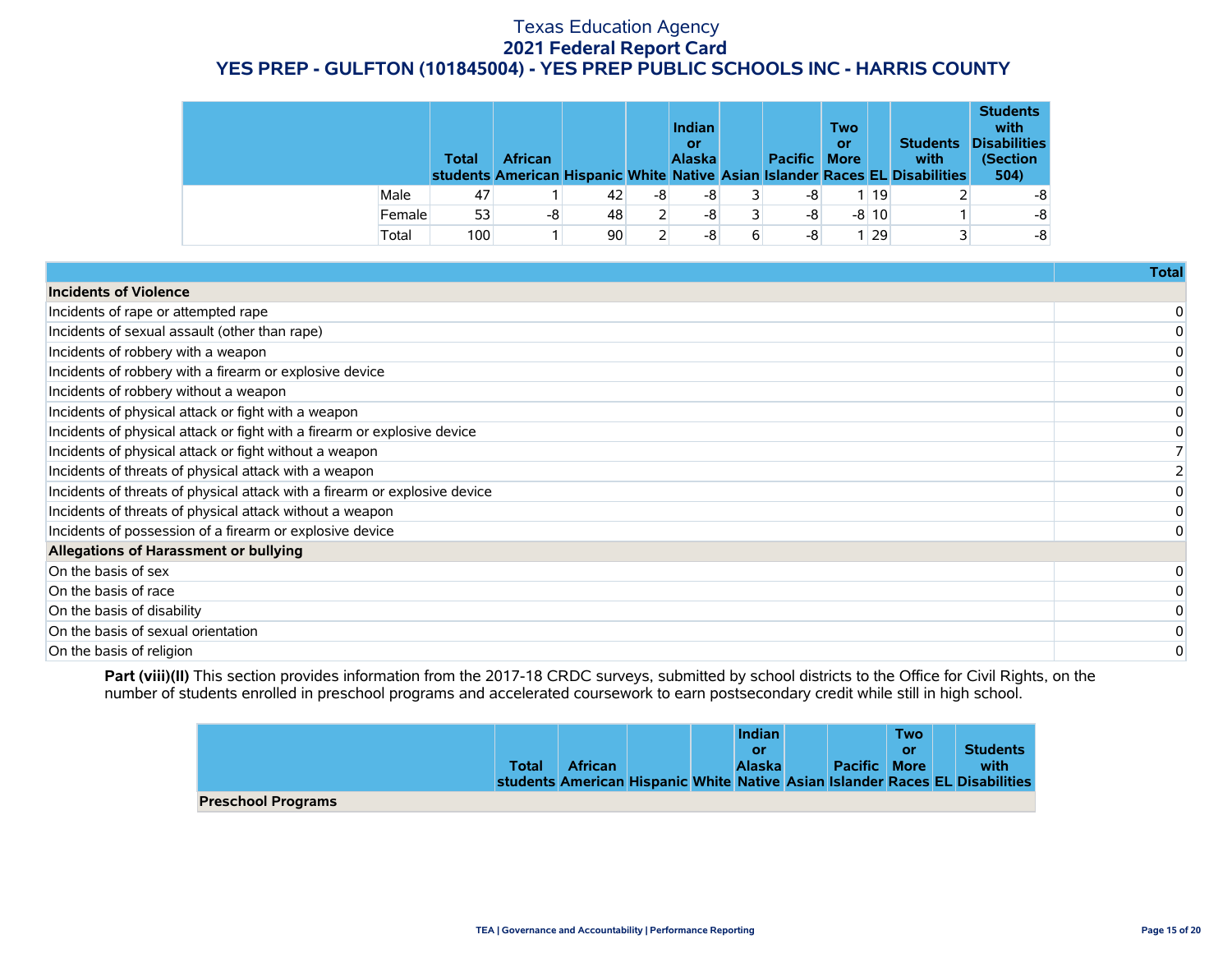|                                           |        | Total | <b>African</b> |      |                | Indian<br>or<br><b>Alaska</b> |                 | <b>Pacific</b> | <b>Two</b><br>or<br><b>More</b> |        | <b>Students</b><br>with<br>students American Hispanic White Native Asian Islander Races EL Disabilities |
|-------------------------------------------|--------|-------|----------------|------|----------------|-------------------------------|-----------------|----------------|---------------------------------|--------|---------------------------------------------------------------------------------------------------------|
|                                           | Male   | -9    | -9             | -9   | -9             | -9                            | -9              | -9             | $-9$                            | -9     | -9                                                                                                      |
|                                           | Female | -9    | -9             | $-9$ | $-9$           | -9                            | -9              | -9             | $-9$                            | -9     | -9                                                                                                      |
|                                           | Total  | -9    | -9             | -9   | $-9$           | -9                            | -9              | -9             | $-9$                            | -9     | $-9$                                                                                                    |
| <b>Accelerated Coursework</b>             |        |       |                |      |                |                               |                 |                |                                 |        |                                                                                                         |
| <b>Advanced Placement Courses</b>         | Male   | 116   | 3              | 107  | $\overline{2}$ | 0                             | $\overline{4}$  | 0              | $\overline{0}$                  | 8      | 5                                                                                                       |
|                                           | Female | 139   | 9              | 122  |                | 0                             | 6               | 0              |                                 | 013    | 3                                                                                                       |
|                                           | Total  | 255   | 12             | 229  | 4              | 0                             | 10 <sup>1</sup> |                |                                 | $0$ 21 | 8                                                                                                       |
| International Baccalaureate Courses       | Male   | -9    | -9             | -9   | $-9$           | -9                            | -9              | -9             | $-9$                            | -9     | -9                                                                                                      |
|                                           | Female | -9    | -9             | -9   | $-9$           | -9                            | -9              | -9             | $-9$                            | -9     | -9                                                                                                      |
|                                           | Total  | -9    | -9             | -9   | -9             | -9                            | -9              | -9             | $-9$                            | -9     | -9                                                                                                      |
| Dual Enrollment/Dual Credit Programs Male |        | -9    | -9             | -9   | $-9$           | -9                            | -9              | -9             | $-9$                            | -9     | -9                                                                                                      |
|                                           | Female | -9    | -9             | $-9$ | $-9$           | -9                            | -9              | -9             | $-9$                            | -9     | -9                                                                                                      |
|                                           | Total  | -9    | -9             | -9   | -9             | -9                            | -9              | -9             | -9                              | -9     | -9                                                                                                      |

- Indicates there are no data available in the group.

-3 Indicates skip logic failure.

-8 Indicates EDFacts missing data.

-9 Indicates not applicable / skipped.

-11 Indicates suppressed data.

Blank cell indicates the student group is not applicable to this report.

#### **Part (ix): Teacher Quality Data**

This section provides information on the professional qualifications of teachers, including information disaggregated by high- and low-poverty schools on the number and percentage of (I) inexperienced teacher, principals, and other school leaders; (II) teachers teaching with emergency or provisional credentials; and (III) teachers who are not teaching in the subject or field for which the teacher is certified or licensed.

| <b>High Poverty School</b>                                                                             |                       |       |
|--------------------------------------------------------------------------------------------------------|-----------------------|-------|
|                                                                                                        | <b>All School</b>     |       |
|                                                                                                        | <b>Number Percent</b> |       |
| Inexperienced Teachers, Principals, and Other School Leaders                                           | 22.0                  | 35.4% |
| Teachers Teaching with Emergency or Provisional Credentials                                            | 12.0                  | 19.9% |
| Teacher Who Are Not Teaching in the Subject or Field for Which<br>the Teacher is Certified or Licensed | 0.0                   |       |

- Indicates there are no data available in the group.

Blank cell indicates there are no data available in the group.

#### **Part (x): Per-pupil Expenditure**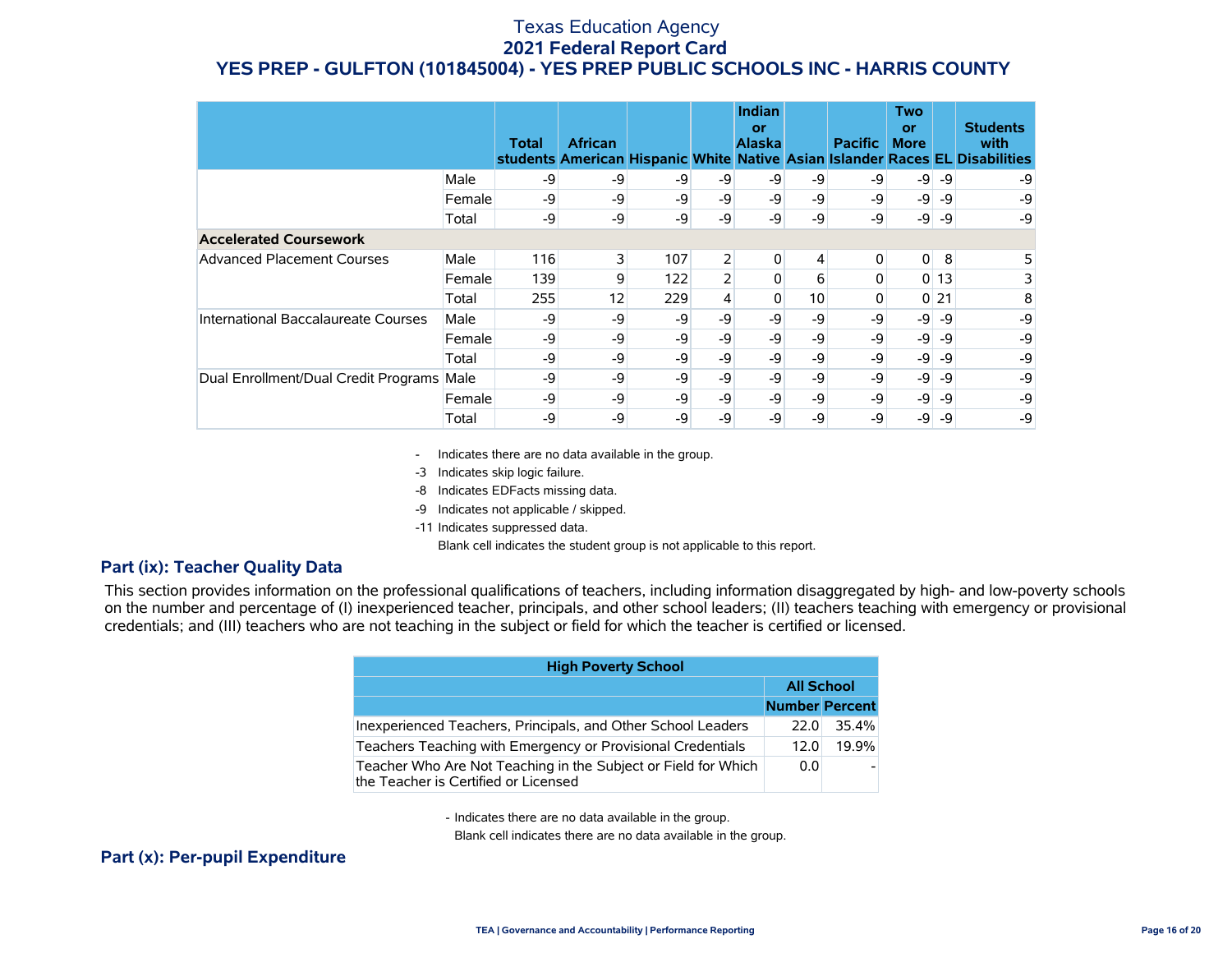#### **Part (xi): STAAR Alternate 2 Participation**

This section provides information on the number and percentage of students with the most significant cognitive disabilities who take STAAR Alternate 2, by grade and subject for the 2020-21 school year.

|                      | <b>State</b><br><b>Number</b> | <b>State</b><br>Rate<br>of | of ALT2 ALT2 of ALT2 | ALT <sub>2</sub> | <b>Number Rate of Number</b><br>of ALT <sub>2</sub> | <b>District District Campus Campus</b><br>Rate of<br>ALT <sub>2</sub> |
|----------------------|-------------------------------|----------------------------|----------------------|------------------|-----------------------------------------------------|-----------------------------------------------------------------------|
| Grade 3              |                               |                            |                      |                  |                                                     |                                                                       |
| Reading              | 4,966                         | 1%                         |                      |                  |                                                     |                                                                       |
| <b>Mathematics</b>   | 4,961                         | $1\%$                      |                      |                  |                                                     |                                                                       |
| Grade 4              |                               |                            |                      |                  |                                                     |                                                                       |
| Reading              | 5,046                         | $1\%$                      |                      |                  |                                                     |                                                                       |
| <b>Mathematics</b>   | 5,040                         | $1\%$                      |                      | ÷                |                                                     |                                                                       |
| Grade 5              |                               |                            |                      |                  |                                                     |                                                                       |
| Reading              | 5,133                         | 1%                         | ۰                    | ۰                | L                                                   |                                                                       |
| <b>Mathematics</b>   | 5,138                         | 1%                         |                      |                  |                                                     |                                                                       |
| Science              | 5,130                         | $1\%$                      |                      |                  |                                                     |                                                                       |
| Grade 6              |                               |                            |                      |                  |                                                     |                                                                       |
| Reading              | 4,925                         | 1%                         | 8                    | 0%               |                                                     |                                                                       |
| <b>Mathematics</b>   | 4,923                         | $1\%$                      | 8                    | 0%               |                                                     |                                                                       |
| Grade 7              |                               |                            |                      |                  |                                                     |                                                                       |
| Reading              | 4,586                         | $1\%$                      | 7                    | 0%               | -                                                   |                                                                       |
| <b>Mathematics</b>   | 4,581                         | $1\%$                      | 7                    | 0%               |                                                     |                                                                       |
| Grade 8              |                               |                            |                      |                  |                                                     |                                                                       |
| Reading              | 4,513                         | $1\%$                      | 10                   | 0%               | -                                                   |                                                                       |
| Mathematics          | 4,507                         | $1\%$                      | 10                   | 0%               |                                                     |                                                                       |
| Science              | 4,492                         | $1\%$                      | 11                   | $1\%$            |                                                     |                                                                       |
| <b>End of Course</b> |                               |                            |                      |                  |                                                     |                                                                       |
| English I            | 4,504                         | $1\%$                      | 10                   | 0%               | L                                                   |                                                                       |
| English II           | 4,092                         | $1\%$                      | 9                    | $1\%$            | -                                                   |                                                                       |
| Algebra I            | 4,514                         | 1%                         | 10                   | $1\%$            | -                                                   |                                                                       |
| Biology              | 4,424                         | $1\%$                      | 11                   | $1\%$            |                                                     |                                                                       |
| <b>All Grades</b>    |                               |                            |                      |                  |                                                     |                                                                       |
| All Subjects         | 85,481                        | $1\%$                      | 101                  | 0%               | -                                                   |                                                                       |
| Reading              | 37,771                        | $1\%$                      | 44                   | 0%               | $\overline{a}$                                      |                                                                       |
| <b>Mathematics</b>   | 33,664                        | $1\%$                      | 35                   | 0%               |                                                     |                                                                       |
| Science              | 14,046                        | $1\%$                      | 22                   | $1\%$            |                                                     |                                                                       |

- Indicates there are no students in the group.

\* Indicates results are masked due to small numbers to protect student confidentiality.

#### **Part (xii): Statewide National Assessment of Educational Progress (NAEP)**

This section provides results on the state academic assessments in reading and mathematics in grades 4 and 8 of the 2019 National Assessment of Educational Progress, compared to the national average of such results.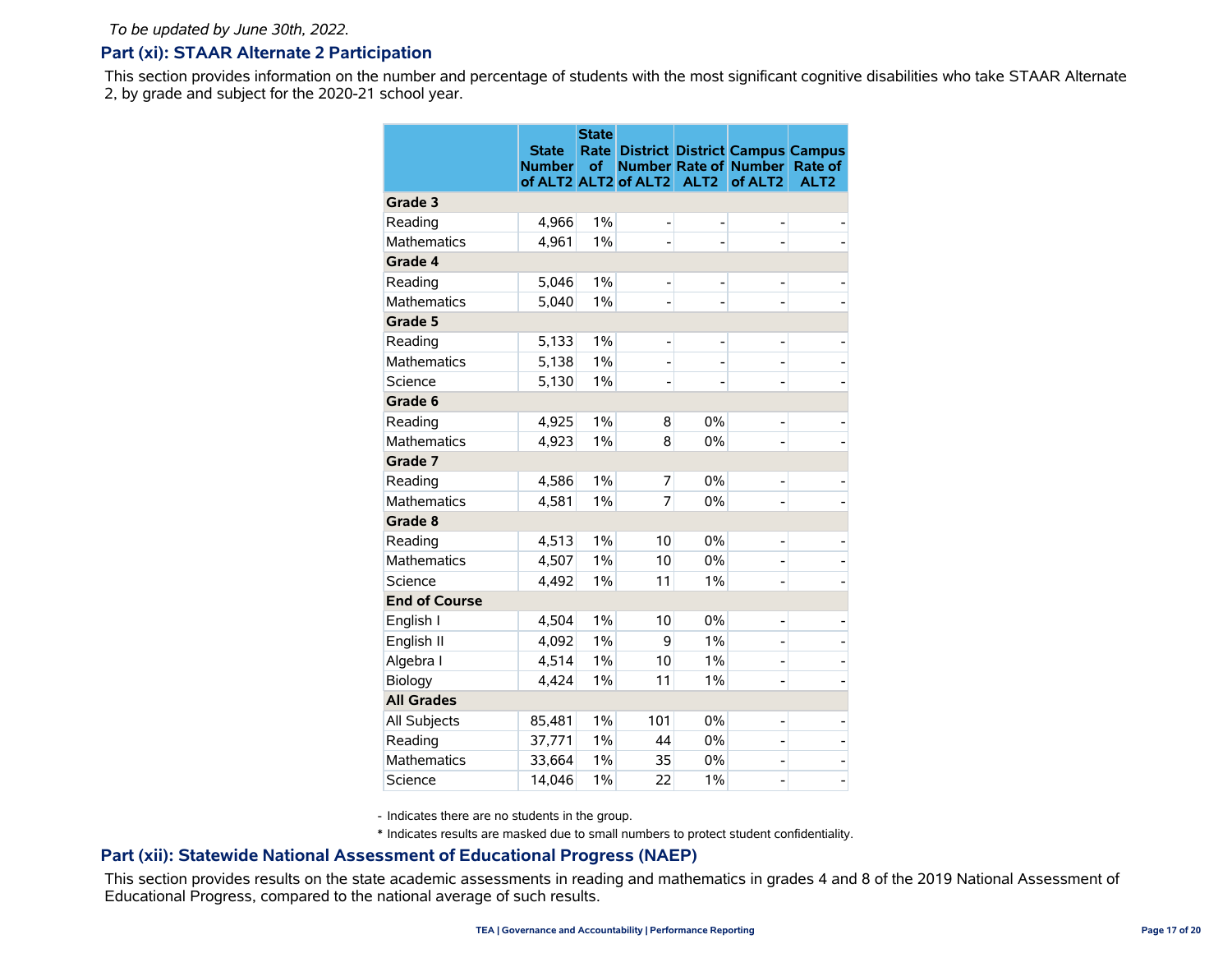|              | State Level: 2019 Percentages at NAEP Achievement Levels<br>℅<br>℅ |                                   |                   |              |                       |              |                       |                |                                       |                |  |  |  |
|--------------|--------------------------------------------------------------------|-----------------------------------|-------------------|--------------|-----------------------|--------------|-----------------------|----------------|---------------------------------------|----------------|--|--|--|
|              |                                                                    |                                   | %<br><b>Basic</b> | <b>Below</b> | At or<br><b>Above</b> | <b>Basic</b> | At or<br><b>Above</b> |                | %<br>At<br><b>Proficient Advanced</b> |                |  |  |  |
| <b>Grade</b> | <b>Subject</b>                                                     | <b>Student Group</b>              |                   |              | <b>TX US TX US</b>    |              | <b>TX</b>             | <b>US</b>      | <b>TX</b>                             | US.            |  |  |  |
|              | Grade 4 Reading                                                    | Overall                           | 39                | 34           | 61                    | 66           | 30                    | 35             | 7                                     | 9              |  |  |  |
|              |                                                                    | <b>Black</b>                      | 52                | 52           | 48                    | 48           | 16                    | 18             | 2                                     | 3              |  |  |  |
|              |                                                                    | Hispanic                          | 48                | 45           | 52                    | 55           | 21                    | 23             | 3                                     | 4              |  |  |  |
|              |                                                                    | White                             | 22                | 23           | 78                    | 77           | 48                    | 45             | 12                                    | 12             |  |  |  |
|              |                                                                    | American Indian                   | $\ast$            | 50           | $\ast$                | 50           | *                     | 19             | *                                     | 3              |  |  |  |
|              |                                                                    | Asian                             | 11                | 18           | 89                    | 82           | 65                    | 57             | 25                                    | 22             |  |  |  |
|              |                                                                    | Pacific Islander                  | $\ast$            | 42           | $\ast$                | 58           | $\ast$                | 25             | *                                     | 4              |  |  |  |
|              |                                                                    | Two or More Races                 | 26                | 28           | 74                    | 72           | 38                    | 40             | 6                                     | 11             |  |  |  |
|              |                                                                    | Econ Disadv                       | 50                | 47           | 50                    | 53           | 19                    | 21             | 3                                     | 3              |  |  |  |
|              |                                                                    | <b>Students with Disabilities</b> | 79                | 73           | 21                    | 27           | 8                     | 10             | 1                                     | $\overline{2}$ |  |  |  |
|              |                                                                    | English Language Learners         | 61                | 65           | 39                    | 35           | 12                    | 10             | $\overline{2}$                        | 1              |  |  |  |
|              | Mathematics Overall                                                |                                   | 16                | 19           | 84                    | 81           | 44                    | 41             | 9                                     | 9              |  |  |  |
|              |                                                                    | <b>Black</b>                      | 24                | 35           | 76                    | 65           | 32                    | 20             | 3                                     | $\overline{2}$ |  |  |  |
|              |                                                                    | Hispanic                          | 19                | 27           | 81                    | 73           | 35                    | 28             | 4                                     | 3              |  |  |  |
|              |                                                                    | <b>White</b>                      | 8                 | 11           | 92                    | 89           | 59                    | 52             | 16                                    | 12             |  |  |  |
|              |                                                                    | American Indian                   | ∗                 | 33           | $\ast$                | 67           | *                     | 24             | *                                     | 4              |  |  |  |
|              |                                                                    | Asian                             | 4                 | 7            | 96                    | 93           | 82                    | 69             | 45                                    | 28             |  |  |  |
|              |                                                                    | Pacific Islander                  | *                 | 36           | $\ast$                | 64           | *                     | 28             | *                                     | 6              |  |  |  |
|              |                                                                    | Two or More Races                 | 9                 | 16           | 91                    | 84           | 51                    | 44             | 9                                     | 10             |  |  |  |
|              |                                                                    | <b>Econ Disadv</b>                | 21                | 29           | 79                    | 71           | 32                    | 26             | 3                                     | 3              |  |  |  |
|              |                                                                    | Students with Disabilities        | 55                | 54           | 45                    | 46           | 13                    | 14             | 1                                     | $\overline{2}$ |  |  |  |
|              |                                                                    | English Language Learners         | 24                | 41           | 76                    | 59           | 29                    | 16             | $\overline{2}$                        | 1              |  |  |  |
|              | Grade 8 Reading                                                    | Overall                           | 33                | 27           | 67                    | 73           | 25                    | 34             | $\overline{2}$                        | 4              |  |  |  |
|              |                                                                    | <b>Black</b>                      | 53                | 46           | 47                    | 54           | 41                    | 15             | n/a                                   | $\mathbf{1}$   |  |  |  |
|              |                                                                    | Hispanic                          | 38                | 37           | 62                    | 63           | 19                    | 22             | 1                                     | 2              |  |  |  |
|              |                                                                    | White                             | 20                | 18           | 80                    | 82           | 35                    | 42             | 3                                     | 5              |  |  |  |
|              |                                                                    | American Indian                   | $\ast$            | 41           | $\ast$                | 59           | *                     | 19             | *                                     | 1              |  |  |  |
|              |                                                                    | Asian                             | 8                 | 13           | 92                    | 87           | 59                    | 57             | 11                                    | 13             |  |  |  |
|              |                                                                    | Pacific Islander                  | *                 | 37           | $\ast$                | 63           | *                     | 25             | *                                     | $\overline{2}$ |  |  |  |
|              |                                                                    | Two or More Races                 | 26                | 24           | 74                    | 76           | 25                    | 37             | 1                                     | 5              |  |  |  |
|              |                                                                    | Econ Disadv                       | 43                | 40           | 57                    | 60           | 15                    | 20             | n/a                                   | 1              |  |  |  |
|              |                                                                    | Students with Disabilities        | 81                | 68           | 19                    | 32           | 3                     | $\overline{7}$ | n/a                                   | n/a            |  |  |  |
|              |                                                                    | English Language Learners         | 66                | 72           | 34                    | 28           | $\overline{4}$        | $\overline{4}$ | n/a                                   | n/a            |  |  |  |
|              | Mathematics Overall                                                |                                   | 32                | 31           |                       | 68 69        | 30                    | 34             | 7                                     | 10             |  |  |  |
|              |                                                                    | <b>Black</b>                      | 48                | 53           | 52                    | 47           | 16                    | 14             | $\overline{2}$                        | 2              |  |  |  |
|              |                                                                    | Hispanic                          | 37                | 43           |                       | 63 57        | 21                    | 20             | 3                                     | 4              |  |  |  |
|              |                                                                    | White                             | 20 <sup>°</sup>   | 20           | 80                    | 80           | 44                    | 44             | 13                                    | 13             |  |  |  |
|              |                                                                    | American Indian                   | ∗                 | 49           | $\ast$                | 51           | $\ast$                | 15             | *                                     | 3              |  |  |  |
|              |                                                                    | Asian                             | 10 <sup>1</sup>   | 12           | 90                    | 88           | 71                    | 64             | 36                                    | 33             |  |  |  |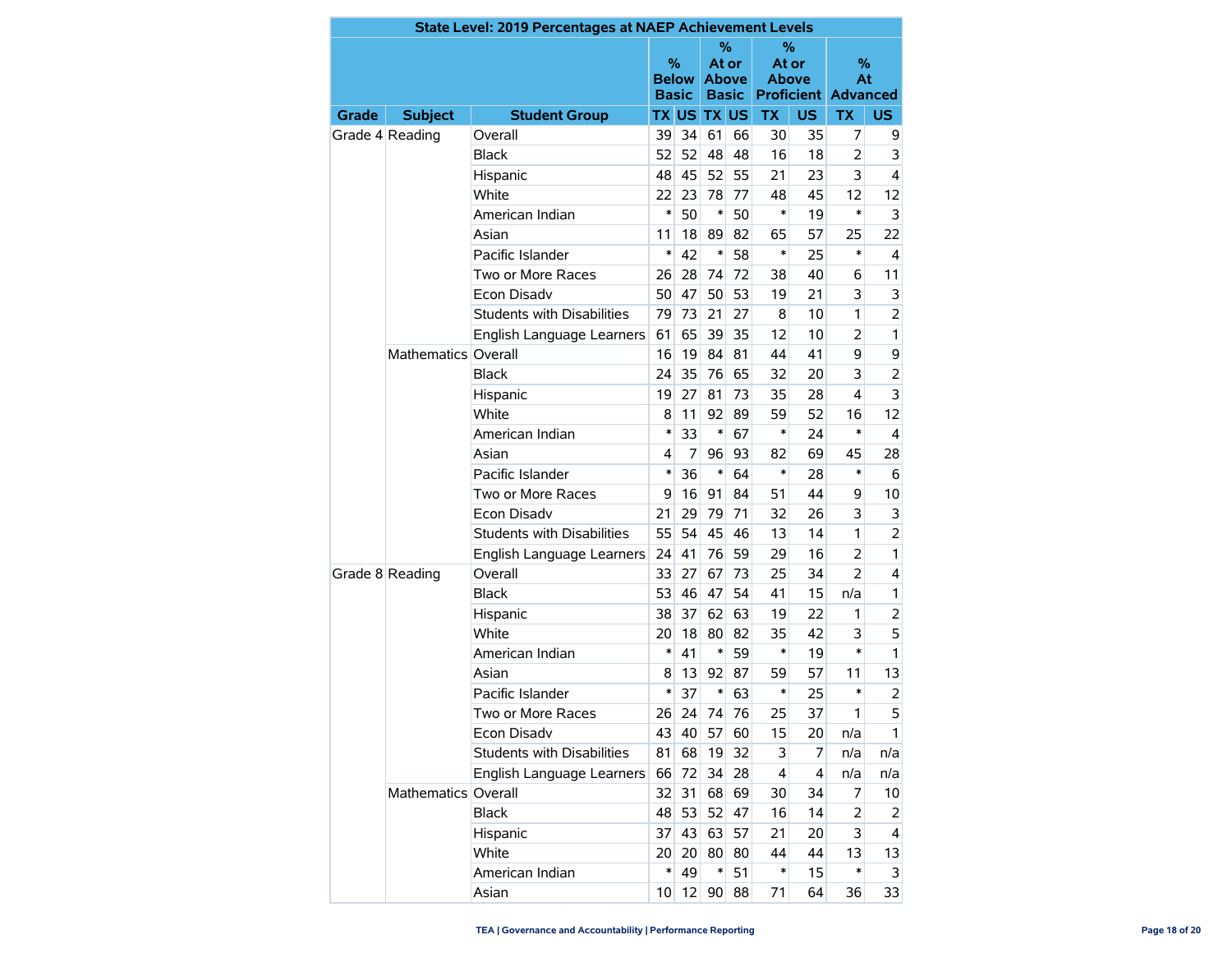| <b>State Level: 2019 Percentages at NAEP Achievement Levels</b> |                |                                      |        |                                   |                    |                                            |           |                            |                |                                       |  |
|-----------------------------------------------------------------|----------------|--------------------------------------|--------|-----------------------------------|--------------------|--------------------------------------------|-----------|----------------------------|----------------|---------------------------------------|--|
|                                                                 |                |                                      |        | %<br><b>Below</b><br><b>Basic</b> |                    | %<br>At or<br><b>Above</b><br><b>Basic</b> |           | %<br>At or<br><b>Above</b> |                | %<br>At<br><b>Proficient Advanced</b> |  |
| Grade                                                           | <b>Subject</b> | <b>Student Group</b>                 |        |                                   | <b>TX US TX US</b> |                                            | <b>TX</b> | <b>US</b>                  | ТX             | <b>US</b>                             |  |
|                                                                 |                | Grade 8 Mathematics Pacific Islander | $\ast$ | 45                                | $\ast$             | 55                                         | *         | 21                         | $\ast$         |                                       |  |
|                                                                 |                | Two or More Races                    |        |                                   | 25 27 75           | 73                                         | 41        | 38                         | 11             | 12                                    |  |
|                                                                 |                | Econ Disady                          | 41     | 46                                | 59                 | 54                                         | 19        | 18                         | $\overline{2}$ | 3                                     |  |
|                                                                 |                | Students with Disabilities           | 73     | -731                              | 27                 | 27                                         | 5         | 6                          |                |                                       |  |
|                                                                 |                | English Language Learners            | 60     | 72                                | 40                 | 28                                         | 8         | 5                          |                |                                       |  |

\* Indicates reporting standards not met.

n/a Indicates data reporting is not applicable for this group.

| <b>State Level:</b><br>2019 NAEP Participation Rates for Students with<br><b>Disabilities and English Learners</b> |                 |                                        |      |  |  |  |  |  |  |
|--------------------------------------------------------------------------------------------------------------------|-----------------|----------------------------------------|------|--|--|--|--|--|--|
| <b>Grade</b>                                                                                                       | <b>Subject</b>  | <b>Student Group</b>                   | Rate |  |  |  |  |  |  |
|                                                                                                                    | Grade 4 Reading | Students with Disabilities             | 77%  |  |  |  |  |  |  |
|                                                                                                                    |                 | <b>English Learners</b>                | 94%  |  |  |  |  |  |  |
|                                                                                                                    |                 | Mathematics Students with Disabilities | 79%  |  |  |  |  |  |  |
|                                                                                                                    |                 | <b>English Learners</b>                | 97%  |  |  |  |  |  |  |
|                                                                                                                    | Grade 8 Reading | Students with Disabilities             | 83%  |  |  |  |  |  |  |
|                                                                                                                    |                 | <b>English Learners</b>                | 96%  |  |  |  |  |  |  |
|                                                                                                                    |                 | Mathematics Students with Disabilities | 88%  |  |  |  |  |  |  |
|                                                                                                                    |                 | <b>English Learners</b>                | 97%  |  |  |  |  |  |  |

#### **Part (xiii): Post-Secondary Enrollment**

This section provides information on the cohort rate at which students who graduated from high school in the 2018-19 school year enrolled in the 2019-20 academic year in (I) programs of public postsecondary education in Texas; (II) programs of private postsecondary education in Texas; and (III) programs of postsecondary education outside Texas. (CWD: children with disability; EL: English learner)

|                               | All | <b>African</b><br><b>Students American Hispanic White</b> |     |        | <b>American</b><br>Indian |                          | <b>Pacific</b><br>Asian Islander Races Disady CWD | <b>Two</b><br>or<br><b>More</b> | <b>Econ</b> |                          | -EL |
|-------------------------------|-----|-----------------------------------------------------------|-----|--------|---------------------------|--------------------------|---------------------------------------------------|---------------------------------|-------------|--------------------------|-----|
| In-State Public Institutions  | 52% | ∗                                                         | 53% | $\ast$ | $\overline{\phantom{0}}$  |                          |                                                   | *                               | 52%         |                          | 44% |
| In-State Private Institutions | 9%  | $\overline{\phantom{a}}$                                  | 10% | Ξ.     | $\blacksquare$            | $\ast$                   | $\overline{\phantom{0}}$                          | $\overline{\phantom{0}}$        | 9%          | $\overline{ }$           |     |
| Out-of-State Institutions     | 5%  | $\ast$                                                    | 4%  | -      | $\overline{\phantom{a}}$  | $\overline{\phantom{0}}$ |                                                   | $\overline{\phantom{0}}$        | 4%          | $\overline{\phantom{0}}$ |     |

- Indicates there are no students in the group.

\* Indicates results are masked due to small numbers to protect student confidentiality.

#### **Part (xiv): Additional Information – Chronic Absenteeism**

This section provides information on the Chronic Absenteeism per EDFacts definition: percent of unduplicated number of K – 12 students enrolled in a school for at least 10 days and absent for 10% or more days during the 2019-20 school year. (CWD: children with disability; EL: English learner)